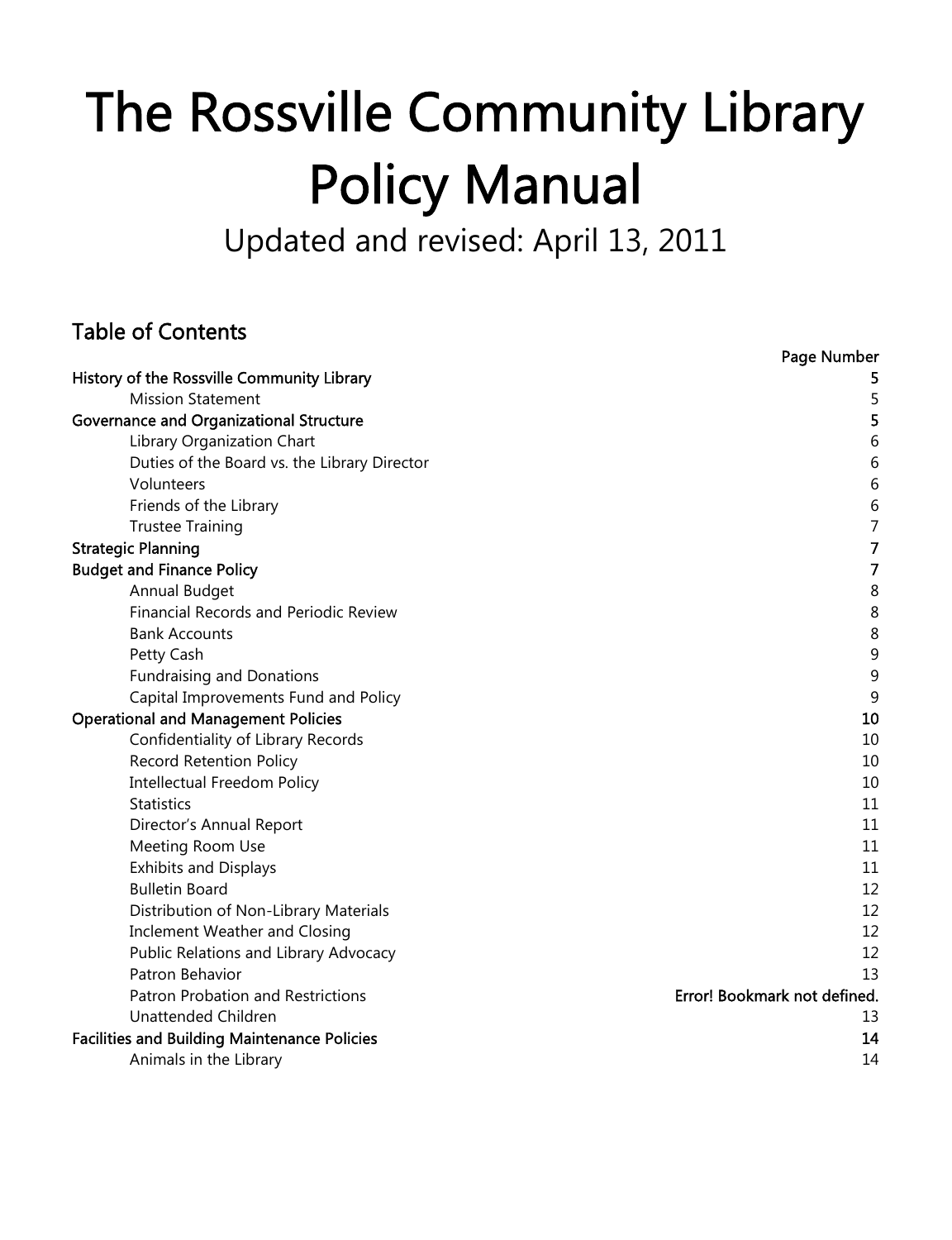| No-Smoking Policy                                 | 14 |
|---------------------------------------------------|----|
| Janitorial Services                               | 14 |
| Grounds and Building Maintenance                  | 14 |
| Plumbing Incidents                                | 14 |
| Maintenance Log                                   | 14 |
| Materials Selection/Collection Development Policy | 14 |
| <b>Collection Development Objectives</b>          | 15 |
| Responsibility for Selection                      | 15 |
| Criteria for Selection                            | 15 |
| Replacements and Duplicates                       | 16 |
| Labeling                                          | 16 |
| Online Catalog                                    | 16 |
| Recommendations from the Public                   | 16 |
| <b>Gifts and Donations</b>                        | 17 |
| Interlibrary Loan                                 | 17 |
| Reconsideration of Library Materials and          | 17 |
| Weeding                                           |    |
| Challenges to the Collection                      | 18 |
| Process for Challenge of Library Materials        | 18 |
| The "Rossville Collection"                        | 18 |
| <b>Customer Services</b>                          | 19 |
| Customer Service - Staff Guidelines               | 19 |
| Copy, Fax, and Printer Use                        | 20 |
| Programs and Special Events in the Library        | 21 |
| Reference Services                                | 21 |
| Computer and Internet Use                         | 21 |
| Use of Computers by Minors                        | 22 |
| <b>Circulation Services</b>                       | 22 |
| Library Cards                                     | 22 |
| Loan Periods, Renewals, and Loan Limits           | 23 |
| Interlibrary Loan/Reserves                        | 23 |
| Claims Returned or Claims Never Had               | 24 |
| Lost or Damaged Materials                         | 24 |
| Overdue Materials and Restricted Patrons          | 24 |
| Fines and Fees                                    | 25 |
| <b>NExpress Consortium Policies</b>               | 25 |
| Borrowing Materials by Library Board and Staff    | 25 |
| <b>Personnel Policy</b>                           | 25 |
| <b>Board Responsibilities</b>                     | 25 |
| Director Responsibilities                         | 26 |
| Equal Employment                                  | 26 |
| Non-Harassment                                    | 26 |
| <b>Employment of the Handicapped</b>              | 27 |
| Alcohol and Drugs                                 | 27 |
| Injury                                            | 27 |
| United States Citizenship                         | 27 |
| Nepotism                                          | 27 |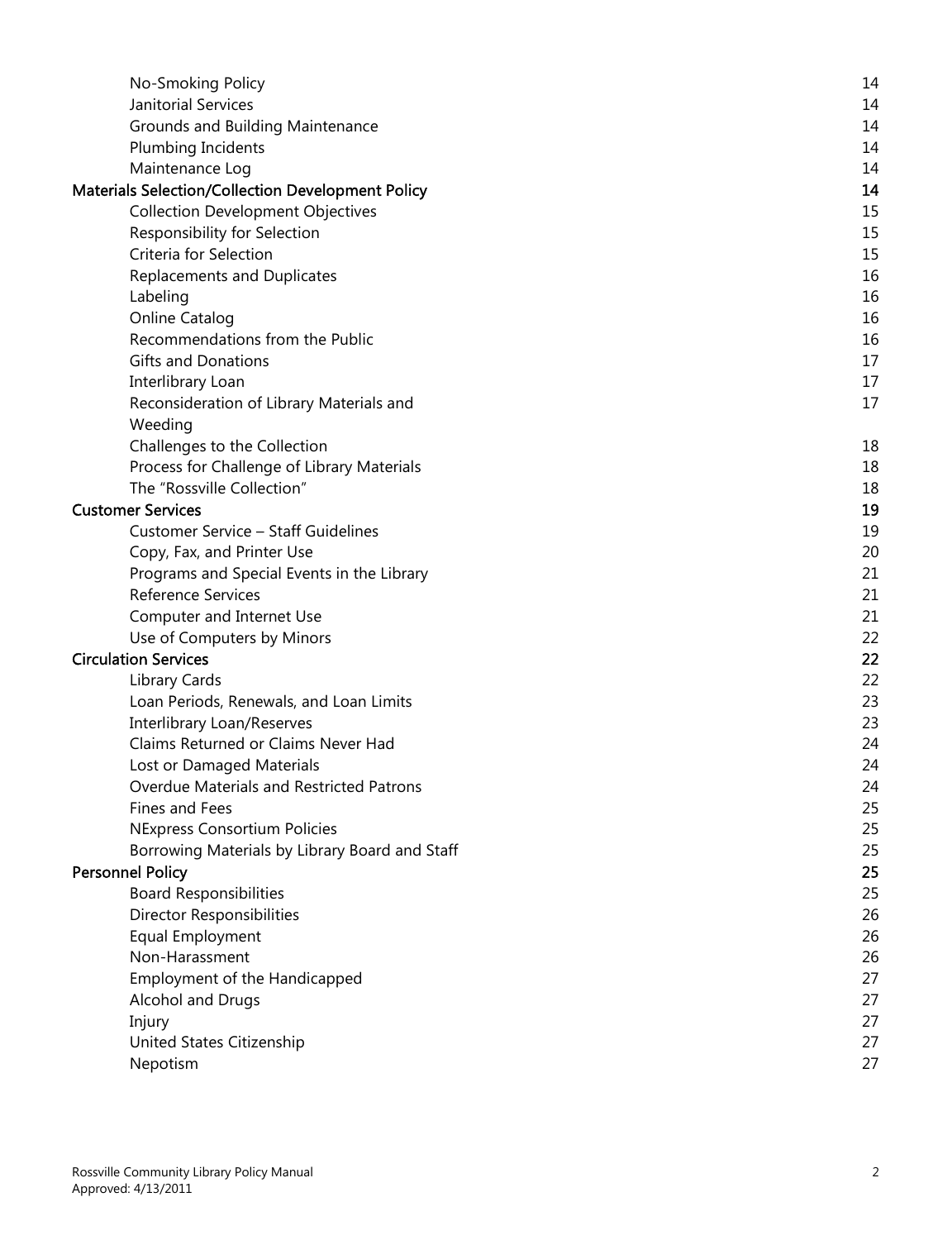| Child Labor                                   | 27 |
|-----------------------------------------------|----|
| <b>Posted Notices</b>                         | 28 |
| <b>General Employment Information</b>         | 28 |
| Recruitment                                   | 28 |
| <b>Job Classifications</b>                    | 28 |
| Job Descriptions                              | 28 |
| <b>Employee Evaluations</b>                   | 28 |
| <b>Employment Relationships</b>               | 28 |
| Resignation                                   | 28 |
| Discipline, Probation, and Termination        | 29 |
| Leaves of Absence                             | 29 |
| Grievance Procedure                           | 30 |
| Confidentiality of Employee Personnel Records | 30 |
| <b>Staff Attitude and Conduct</b>             | 30 |
| Dress Code                                    | 30 |
| <b>Rest and Meal Periods</b>                  | 31 |
| <b>Tardiness and Absences</b>                 | 31 |
| <b>Inclement Weather</b>                      | 31 |
| Use of Computers                              | 31 |
| Compensation                                  | 31 |
| Probationary Period                           | 31 |
| Payroll Procedure                             | 31 |
| <b>Mandatory Deductions</b>                   | 32 |
| Other Employee Benefits                       | 32 |
| <b>KPERS</b>                                  | 32 |
| Health Insurance                              | 32 |
| Work Schedule                                 | 32 |
| Vacation Leave                                | 32 |
| Sick Leave                                    | 33 |
| Maternity Leave                               | 34 |
| [FMLA]                                        |    |
| <b>Bereavement Leave</b>                      | 34 |
| Holidays                                      | 34 |
| Civil Leave                                   | 34 |
| Military Leave                                | 34 |
| <b>Continuing Education</b>                   | 35 |
| Acknowledgment of Reading Personnel Policy    | 35 |
| by Employees                                  |    |
| <b>Emergencies and Disasters</b>              | 35 |
| Purpose of Emergency Procedures               | 35 |
| <b>Emergency Telephone Numbers</b>            | 35 |
| <b>Medical Emergencies</b>                    | 36 |
| <b>Evacuation Procedures</b>                  | 36 |
| Power Loss                                    | 37 |
| Flooding and Water Damage                     | 37 |
| Fires                                         | 37 |
| Ice and Snow Storms                           | 38 |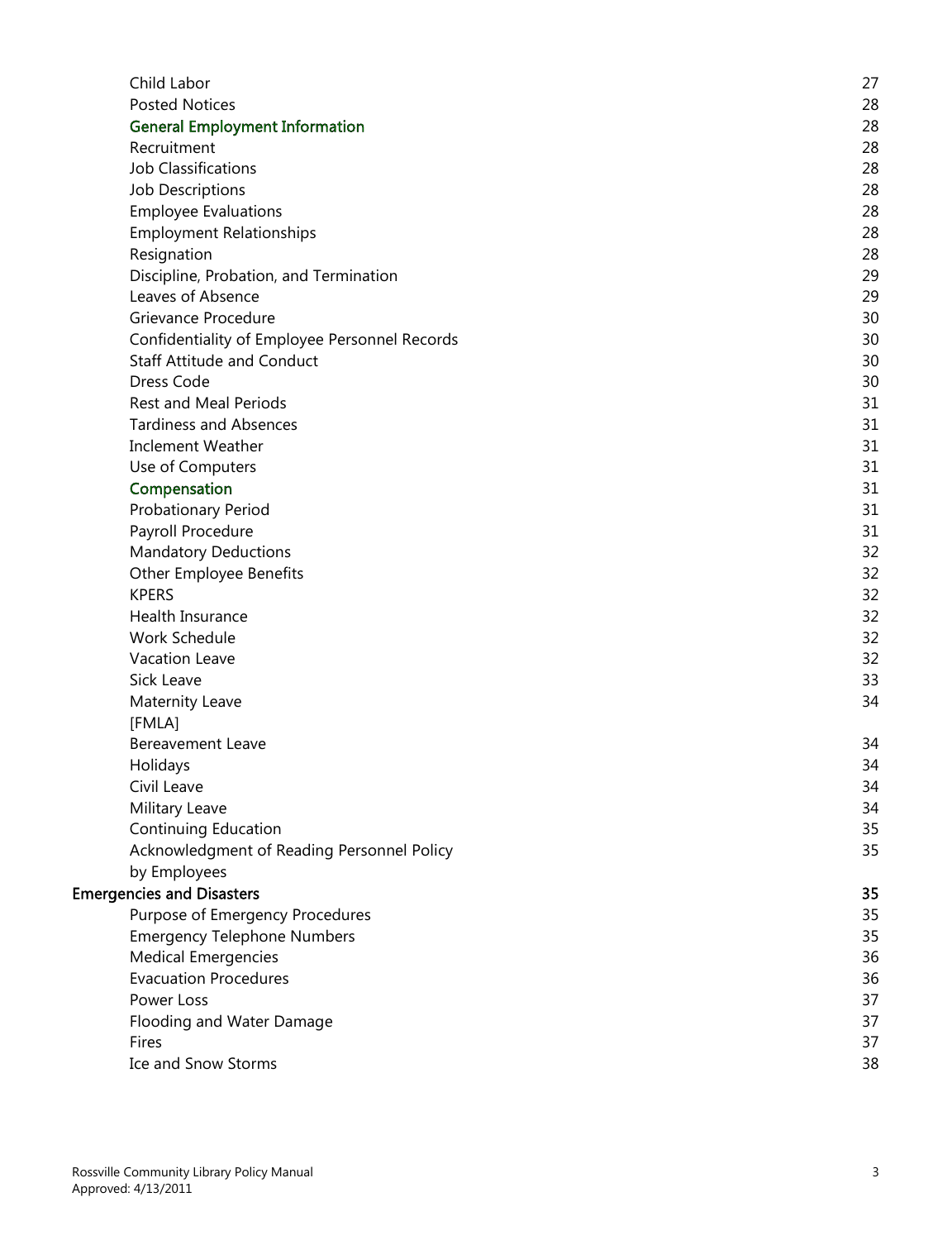| Thunderstorms and Tornados                 | 38 |
|--------------------------------------------|----|
| Bomb Threats (by phone)                    | 38 |
| Explosions and Random Acts of Violence     | 38 |
| Rodent and Insect Infestation              | 39 |
| Preparing to Return to the Library after a | 39 |
| <b>Disaster</b>                            |    |
| First-Aid Kit and Disaster Kit             | 39 |
| Insurance                                  | 39 |
| <b>Board Approval of Policy Manual</b>     | 40 |
| <b>Appendices</b>                          | 41 |
| Library Bill of Rights                     | 41 |
| The Freedom to Read Statement              | 41 |
| The Freedom to View Statement              | 44 |
| Statement on Labeling                      | 44 |
| Diversity in Collection Development        | 45 |
| <b>Challenged Materials</b>                | 46 |
| <b>Expurgation of Library Materials</b>    | 47 |
| Free Access to Libraries for Minors        | 47 |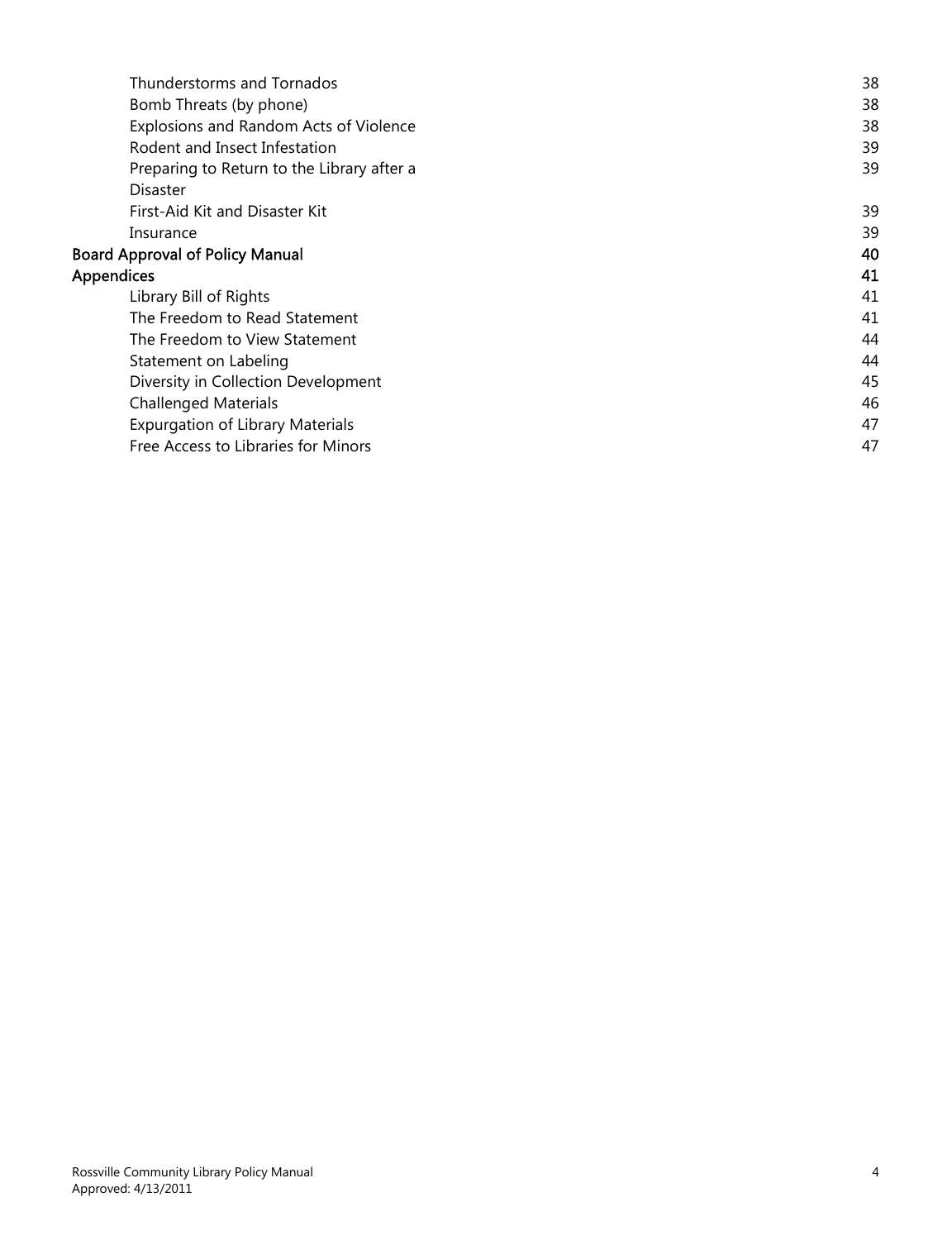# **History of the Rossville Community Library**

The Rossville Community Library has existed in its present form since 1950 when a collection of 592 books and used magazines (all of them donated) were housed in the Rossville Community Center and overseen by Ellen Coleman, the first Rossville Community Library librarian. The next librarian, Millicent Renwan, occupied the position for the next 17 years. In 1968, a \$10,000 gift from Sidney and Perry Stumbaugh was matched by federal funds for the construction of a new library. The land for the new library was donated by the Clyde Miller family in memory of early Rossville physicians, Henry H. Miller and Henry B. Miller.

As the community and its needs grew, the library required an expansion. In 1996, the Rossville Community Library built an addition that essentially doubled the size of the original building.

Since that time, certain parts of the library have been updated. In August 2010, new flooring and paint and a significant rearrangement of the main entry area was completed.

# **Mission Statement**

# **Your gathering place. Your innovative resource. A small library with big capabilities.**

The mission statement was approved by the library's board of trustees in November 2010. The mission statement was a collaborative effort between the library director and library staff. It represents what we wish the Rossville Community Library to be for our community. We want the library to be a *place*- where people can meet and socialize. It is also a place to attend library programs and get involved in other activities. The library is also a *resource* for the community that must evolve with new technological and other needs. We must be creative with our resources and find innovative solutions to the community's needs and desires. Even though we are a *small library* in terms of physical space, budget, and collection size, we do not feel that this is a negative. Being small allows us to interact more with our patrons and determine how to best meet their needs. This special interaction puts the library in a great position to provide so many unique and customer-driven services.

The library's board of trustees and staff must act as partners in carrying out the mission of the Rossville Community Library.

# **Governance and Organizational Structure**

The library's board of trustees ("board" or "trustees") shall abide by all Kansas statutes, in particular those that apply to public libraries. The library board shall consist of five members and shall follow the appropriate term limits as set forth in the Kansas statutes. The library shall have library board minutes, which are signed and approved by the board secretary. The minutes shall include the monthly financial report and all financial motions and the vote of the library trustees on each motion. The minutes should also confirm every official action taken by the board.

One of the board's main responsibilities is reviewing, amending, and approving the library's policies.

See the Library Board Bylaws and the Code of Ethics for Trustees (separate documents) for more detailed information regarding the board of trustees of the Rossville Community Library.

Pursuant to K.S.A. 12-1266(k), the Rossville Community Library shall annually receive from the Topeka & Shawnee County Public Library ("TSCPL") a sum of money equal to 50% of the amount of money the board has budgeted for the annual operation and maintenance of the library. (The amount requested from TSCPL shall equal 50% of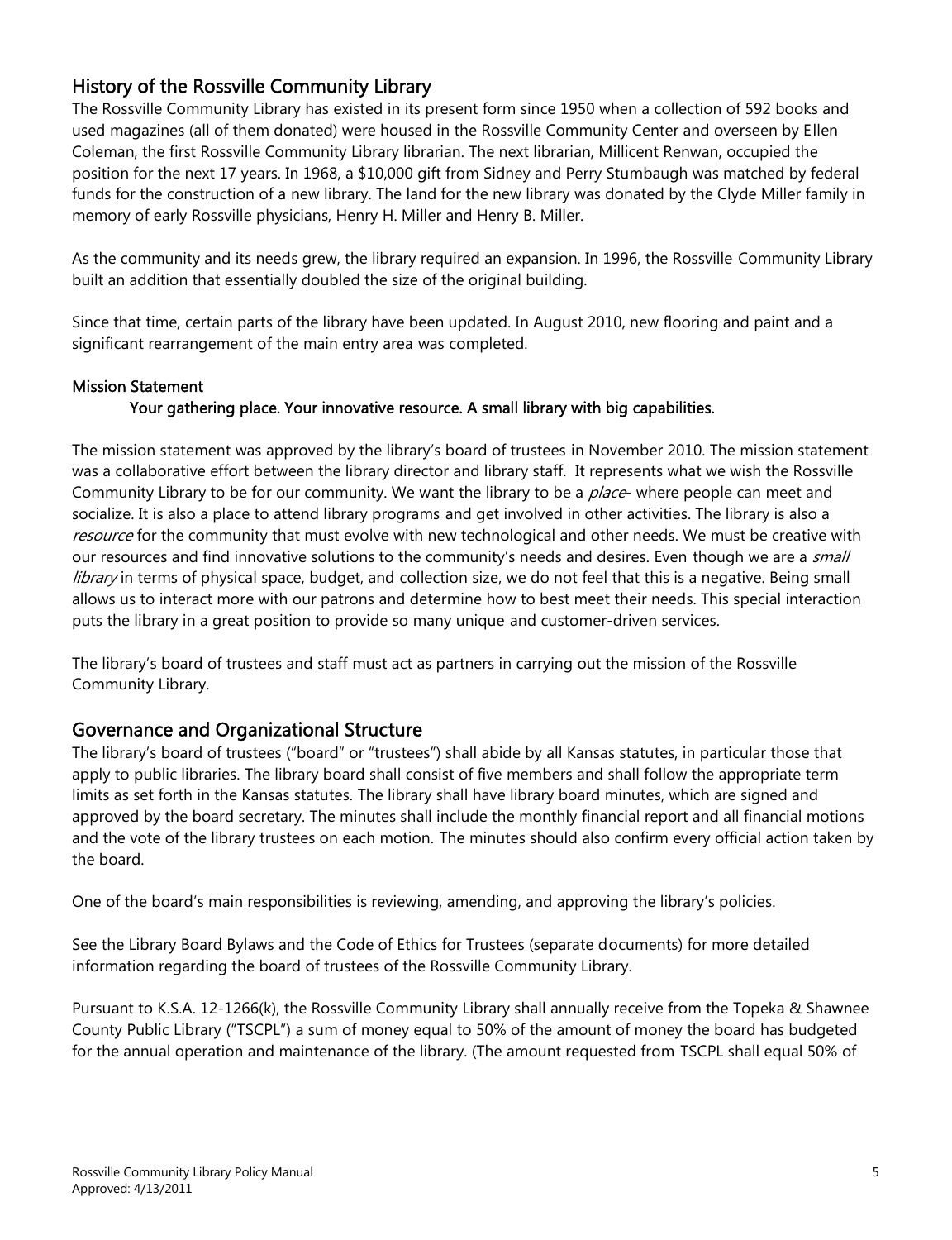the amount of ad valorem taxes requested from the Rossville Township, i.e. if ad valorem receipts are budgeted to be \$50,000, then another \$25,000 shall be paid to the library by TSCPL.) This special arrangement is in lieu of annual grants from the Northeast Kansas Library System.

# **Library Organization Chart**



# **Duties of the Board and the Library Director**

- The **Board** employs a library director who meets the stated requirements and has the needed skills.
- The **Director** hires and supervises staff according to policy and utilizes the skills and initiative of the staff members to the library's advantage.
- The **Board** approves the policy manual making sure that they concur with local, state, and federal laws that relate to the operation of libraries.
- The **Director** provides the board with recommendations and materials to review and executes the policy manual.
- The **Board** adopts personnel policies as outlined in the personnel policy section of this policy manual.
- The **Director** provides input, timely changes, and applies the personnel policies fairly and equitably to all employees.
- The **Board** provides an adequate salary schedule and fringe benefits for all eligible employees.
- The **Director** suggests policy improvements needed in compensation, benefits, and working conditions.
- The **Board** notifies appropriate authorities of vacancies on the board, recommends qualified candidates, as appropriate, and provides new member orientation.
- The **Director** recommends criteria for effective board members and participates in the selection and orientation of newly appointed members.
- The **Board** develops criteria for evaluating the library director's performance and reviews the director's effectiveness in library administration.
- The **Director** provides sample director evaluation tools for the board to review. The director maintains current job descriptions, position appraisals and up-to-date records for all staff members. The director advertises and hires to fill staff vacancies.

#### **Volunteers**

The library board encourages individuals and groups to volunteer their time and efforts in the service of the Rossville Community Library. All volunteer programs will be coordinated and supervised by the library director.

# **Friends of the Library**

A library friends group is a formal association of people who unite to plan and execute, in conjunction with library goals and the needs of the library director, programs and events to benefit the library. In particular, a friends group is often heavily involved in fundraising for the library and often oversees periodic book sales. Friends groups always serve at the pleasure of the library board, which is the only body with legal authority to set policy for the development of the library. Though a Friends of the Library group will have its own, separate board and its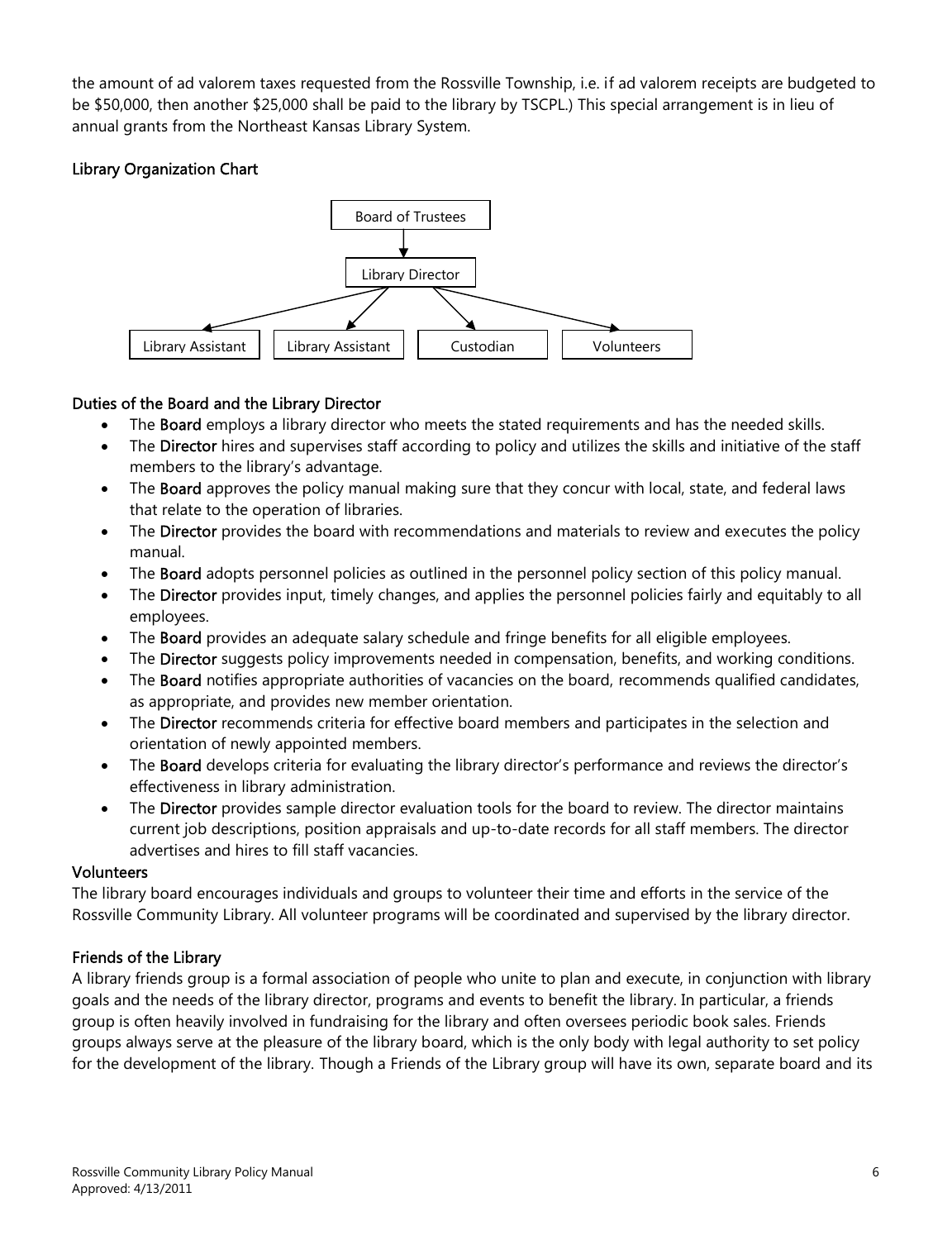own set of bylaws, a liaison from the Rossville Community Library's Board of Trustees will serve as an ex-officio member of the Friends board.

# **Trustee Training**

The library director in conjunction with the trustees will seek information and training through the Northeast Kansas Library System (NEKLS), the State Library of Kansas, the Kansas Library Association, the Kansas Library Trustees Association, and other sources to help the library board better understand its duties and responsibilities to acquire and maintain essential library skills such as budgeting, writing policy, evaluating personnel, and operating the library.

The library director will coordinate a new trustee training session for new board members. The library will annually purchase membership for each trustee in the Kansas Library Trustees Association.

The library encourages trustees to be active in the state library organization and its efforts to inform decision makers of the benefits and needs of public libraries. The director shall keep the board informed of opportunities and events available to the trustees.

# **Strategic Planning**

The library director in conjunction with library trustees and library staff shall conduct periodic community assessments to better understand the Rossville community and the needs of the patrons served by the library. The library board shall always have a current strategic plan in place. The library strategic plan should be reviewed at least annually by the board and the library director. The board shall monitor the director's progress with the goals set forth in the strategic plan.

# **Budget and Finance Policy**

The library budget is a financial expression of the library's objectives. Before a budget can be formulated, the plan for library services must be developed and the goals and objectives established. It is the responsibility of the library board to provide for an adequately funded public library, directing the allocation of library funds in the following proportions:

| Salaries and Benefits   | 60-70% |
|-------------------------|--------|
| Technology              | 10-15% |
| Materials and Resources | 10-15% |
| Library Operations      | 10-15% |

If it is impossible to allocate the library's resources in proportion, and if library salaries are not competitive, the library board should be aware that the library is not adequately funded and work for increased support.

The library board has the responsibility to work for an increase in the tax rate when the existing budget is inadequate to meet the library's mission to provide the best possible service to the people in the library's taxing district. The availability of funding from gifts, endowments, and other citizen support should not be allowed to replace local taxes levied for the library. The availability of funding from grants, state aid, or its capital improvement fund should not be allowed to replace local taxes levied for the library.

The library board has authority over the library budget by statute, and the trustees should ensure that funds are allocated according to budget guidelines. The library board should budget to a plan rather than planning to a budget.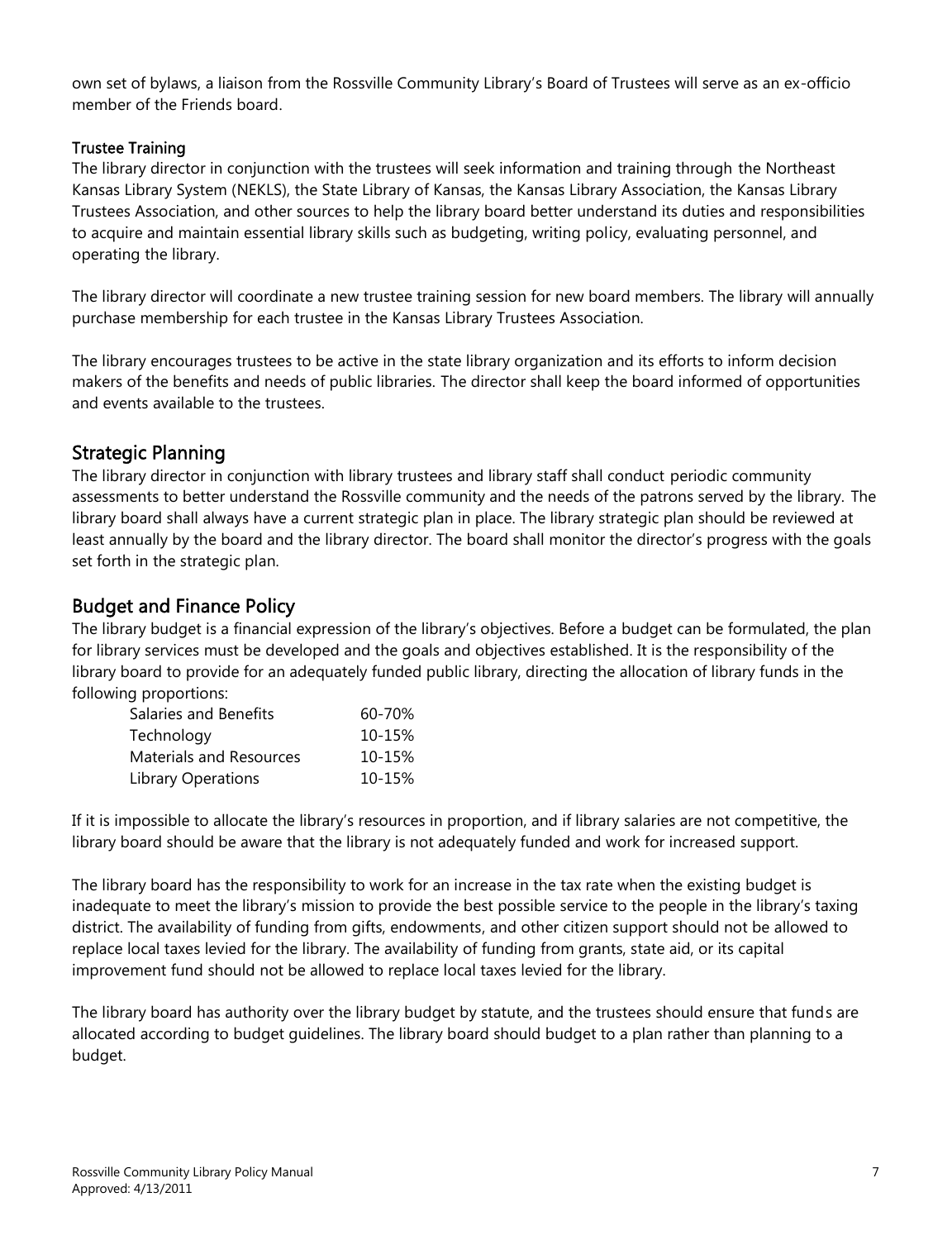The library director should review the library's funding allocations at the end of each month to make sure that the library is getting all the monies that it is legally entitled to under the current mill levy and any other allocation from the local government. Late or missed allocations shall be addressed as quickly as possible.

The library treasurer should assure that a monthly financial report is prepared for the library board. This report should include:

- A list of current monthly expenditures
- A list of current monthly income
- A total of current monthly expenditures by budget line item category
- The balance remaining for the fiscal year in each budget line item category

#### **Annual Budget**

The library director should initiate a planning process to develop a strategic plan and an annual budget to provide for the library's anticipated programs and services based on an analysis of the community's needs and demands.

The library director shall prepare a draft budget for the next calendar year during the month of April in the current year. The drafted budget shall be presented to the board during their annual meeting in April. The board shall review the budget and make any suggestions for change. The budget shall be reviewed again at the May board meeting and shall be voted upon.

After the budget has been approved by the board, the director shall prepare the budget and an accompanying letter to the Rossville Township Board no later than June  $1<sup>st</sup>$ .

The library shall maintain its eligibility for the Kansas State Aid program. To maintain eligibility, the total amount of property taxes, back taxes, motor vehicle taxes and local ad valorem tax revenue funds for the coming year must be budgeted to equal or exceed the actual dollars for the preceding year.

#### **Financial Records and Periodic Review**

Financial records shall be organized in a logical fashion. Accounting records shall be maintained using accounting software. The board treasurer shall work with the director to periodically review financial records. While a formal audit is not required for a library of our size, it is recommended that the board discuss a periodic, third-party review of the library's finances and records.

#### **Bank Accounts**

The Rossville Community Library shall maintain the following bank accounts:

- Checking Account
- Savings Account (for memorial and donated funds and as a temporary repository for received, budgeted funds)
- $\bullet$  \$10,000 CD\*
- Maintenance Account (interest from the CD shall roll into this fund, which shall only be used for general maintenance repairs of the library)\*
- Capital Improvement Fund
- Safety Deposit Box

\*See the Stumbaugh will and other related documents for specific instructions with regard to the CD and interest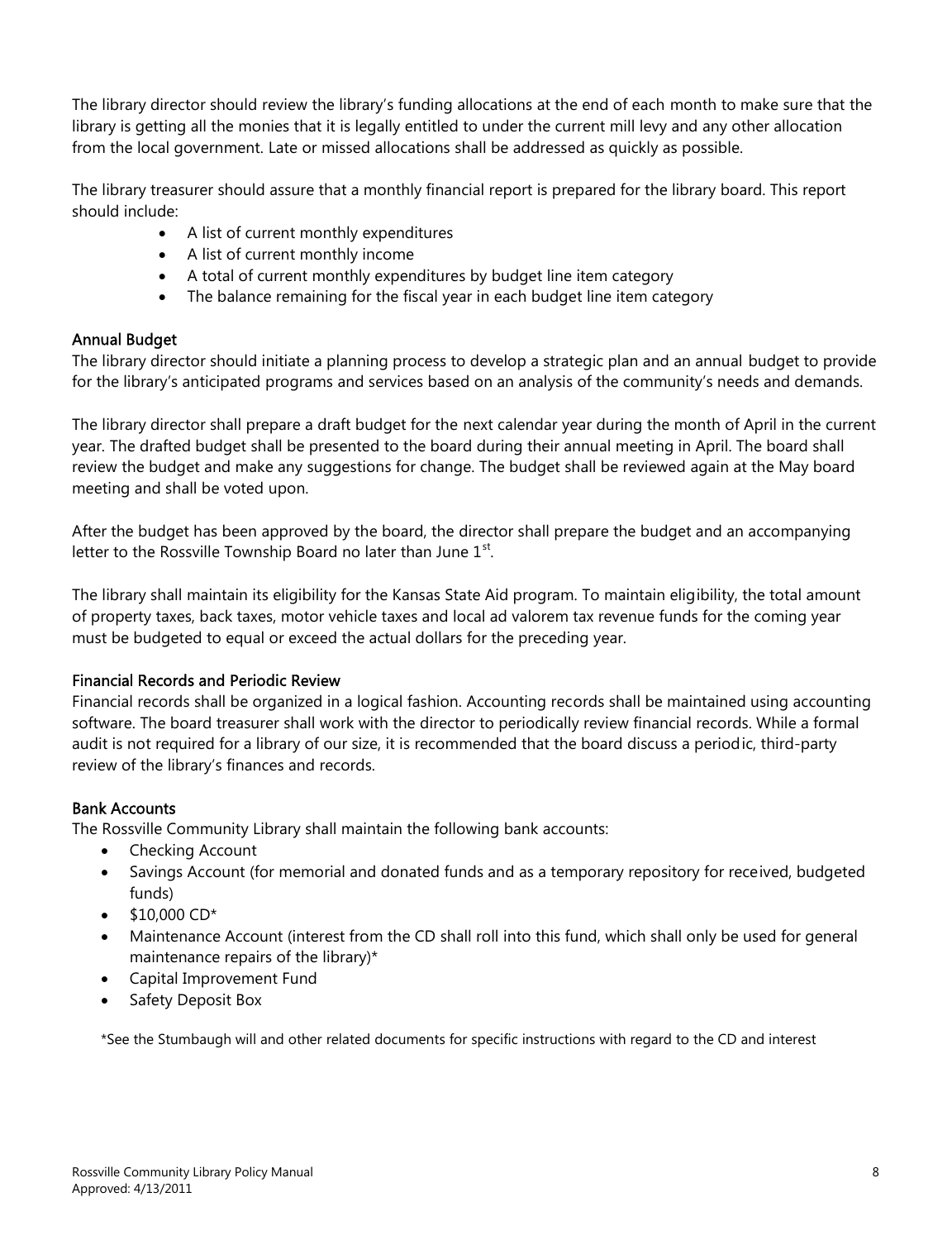The board president, treasurer, and library director shall have access to all bank accounts and the safety deposit box. Signature cards at the banks shall be updated as board members, board officers, or library director change.

#### **Petty Cash**

The library shall maintain a petty cash fund in order to make change to the public for services rendered (such as copies, fax, prints, etc.) and for immediate, small library expenses. Library staff shall record the purpose of all money received and keep detailed receipts for any monies spent. The director shall periodically reconcile the petty cash fund, keeping accurate and detailed records, and making any necessary bank deposits or withdrawals to keep the petty cash fund in a proper working amount.

The petty cash fund shall be locked during the library's closed hours. The petty cash key should be kept in the library in the key box. Under no circumstances is the petty cash key to leave the library at any time. Only library staff and library board members shall have access to the petty cash fund.

# **Fundraising and Donations**

The library reserves the privilege of using cash donations and memorials in a manner that will best serve the operation of the library and its service to patrons. If cash donations are made with requests for specific materials to be purchased, the Materials Selection and Collection Development Policy shall apply.

Gifts made to the library become the sole property of the library and remain so until they are either added to the collection or until a decision is made as to the appropriate disposition of such items. The library reserves the right to sell, give to other libraries or otherwise dispose of gift materials that are not added to the library collection or no longer are appropriate for library use.

The library will not appraise the value of donated materials, though it can provide an acknowledgment of receipt of the items if requested by the donor.

Exceptions to the donation and gifts policy may be approved by the director. Any type of gift not mentioned above should be discussed with the library director prior to acceptance.

The library director, library staff, or library board shall write thank-you notes to donors, as appropriate.

Memorial donations (cash or tangible items) may have either a name plate made for the memorial plaque or a plate made to affix on the donated item (as approved by the director). The library will pay for the expenses to make such plates and plaques, within reason, and as approved by the director.

Fundraising will be handled by the director and possibly the Friends of the Library. A separate fundraising policy will be created to be included in the Friends of the Library policy manual.

#### **Capital Improvements Fund and Policy**

The Rossville Community Library has established a capital improvement fund by resolution and shall maintain this fund in perpetuity.

The library board is authorized by K.S.A. 12-1258 to direct a transfer annually from the general operating fund of such library not to exceed 10% of the amount of money credited to such fund to a capital improvement fund. All money credited to such fund shall be used by the library board for the purpose of improving, furnishing, equipping, remodeling or making additions to the library.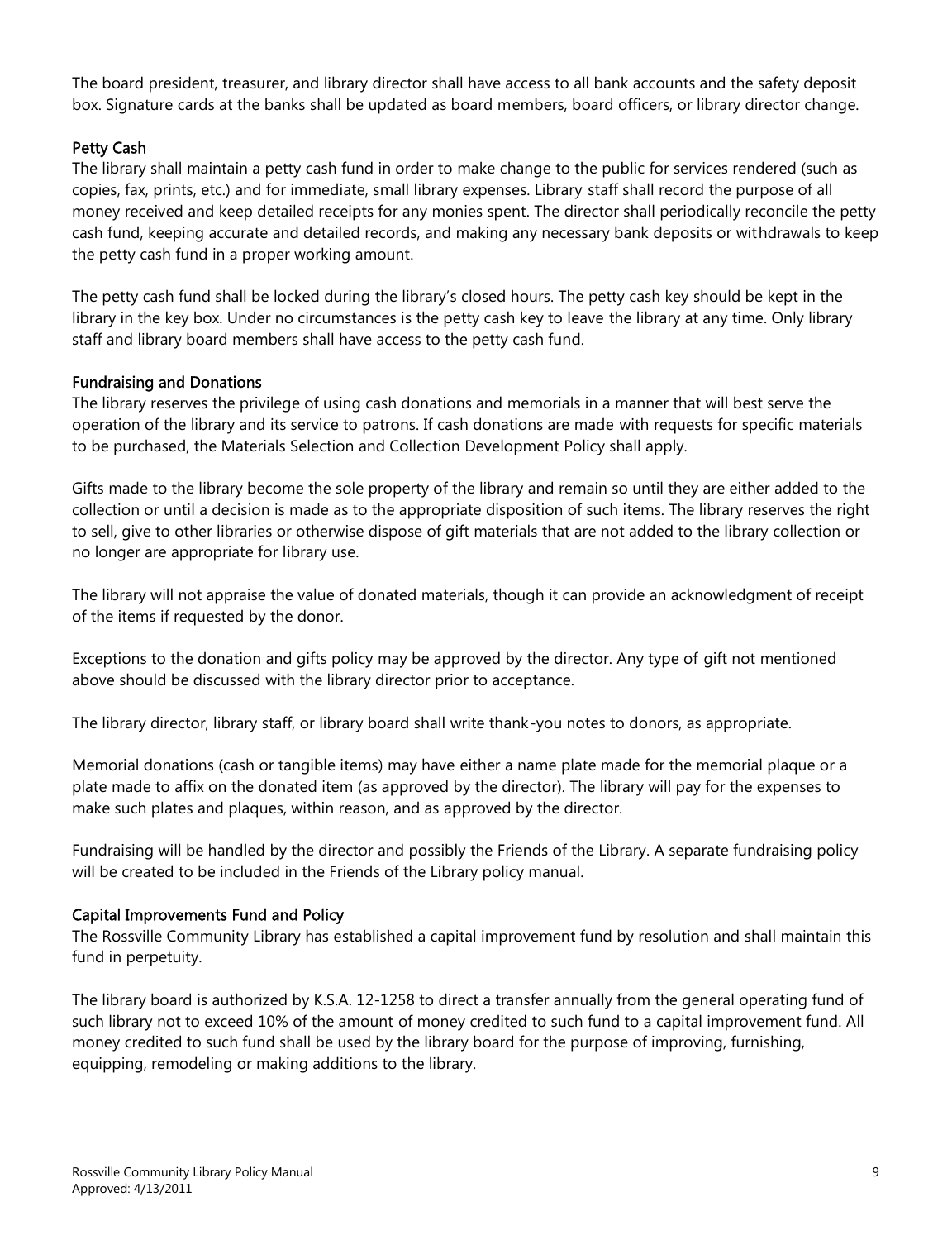If the library board determines that money which has been transferred to such fund or any part thereof is not needed for the purpose for which transferred, the library board is hereby authorized to direct a retransfer of such amount not needed to the general operating fund.

In making the budget of the library, the amounts credited to, and the amount on hand in, the capital improvement fund and the amount expended therefrom shall be shown on the budget for the information of the taxpayers of the municipality in which the library is located.

# **Operational and Management Policies**

# **Confidentiality of Library Records**

Because the library must maintain trust with members of the public, the board of trustees shall make every reasonable and responsible effort to see that information about patron and individual choices remain confidential. Therefore, the board has adopted the following guidelines concerning the disclosure of information about library patrons.

No information regarding or including:

- a patron's name (or whether an individual is a registered borrower or has been a patron)
- a patron's address
- a patron's telephone number
- the library's circulation records and their contents
- the library's borrower records and their contents
- the number or character of questions asked by patrons
- the frequency or content of a patron's visits to the library
- computer use records
- or any other information supplied to the library, or gathered by it shall be given, made available or disclosed to any individual, corporation, institution, or government agency without a valid process, order or subpoena.

Upon presentation of such a process, order, or subpoena, the library shall resist its enforcement until such time as a proper showing of good cause has been made in a court of competent jurisdiction.

Parents or legal guardians are permitted access to the records of their minor children through the age of 17. The parent/legal guardian must be accompanied by the child, provide the child's library card, and/or provide other acceptable identification. In the case of telephone inquiries, the child's library card number and verification of the child's address, telephone number, and date of birth are required.

(Also, K.S.A. 45-221 (23) protects the confidentiality of library patron records.)

#### **Record Retention Policy**

The board has approved a record retention policy, which can be viewed separately.

#### **Intellectual Freedom Policy**

The board supports the American Library Association's (ALA) Intellectual Freedom Documents, which include:

- Library Bill of Rights • Interpretations of the Library Bill of Rights
- Code of Ethics
- Freedom to Read Statement
- Libraries: An American Value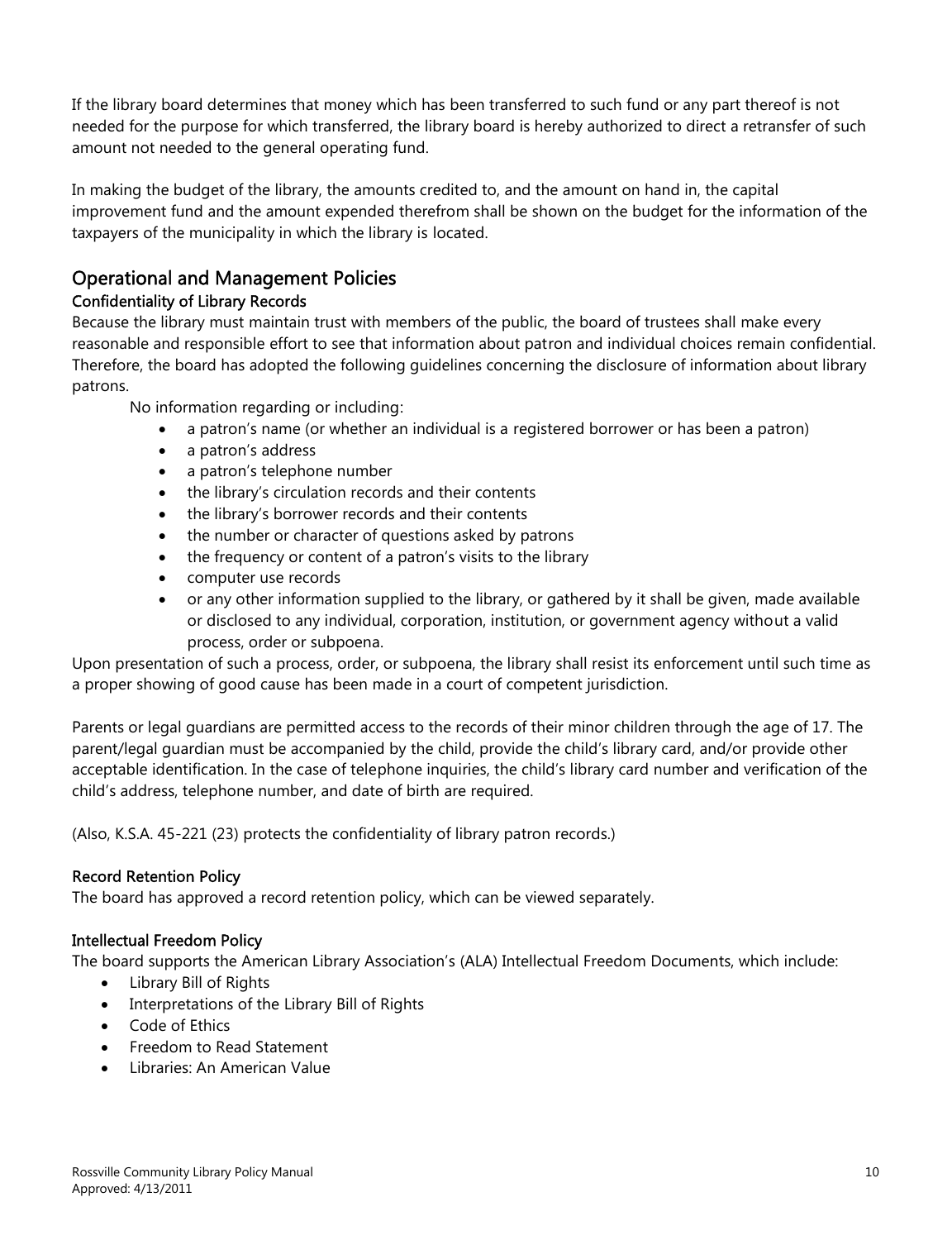#### **Statistics**

The library director will ensure appropriate library statistics are regularly reported to the board and that the information is retained according to the record retention policy. Statistics should be maintained throughout the year, that as accurately as possible, assist the director in completing the annual state library report. The director shall complete the state statistical report by the state deadline. Monthly library statistics shall be presented to the board at each board meeting; these shall, at a minimum, include circulation, interlibrary loan, and program attendance statistics.

#### **Director's Annual Report**

The library director shall annually create a report to the public that details important library statistics and library milestones that occurred the prior year. The annual report shall be made available on the library website and in print at the library free of charge. The director shall also write a detailed report to the board with an overview of the year's activities, special events, and noteworthy administrative items.

#### **Meeting Room Use**

While the library does not have a separate meeting room at this time, the library is available to individuals or organized groups for use. The fact that a group is permitted to meet at the library does not in any way constitute an endorsement of the group's policies or beliefs by the library staff or board.

The library is only available for group meetings outside of regular library hours. It is understood that library programming will have first priority in use of the space. There will be no charge for use of the library as a meeting place. No admission may be charged by the group using the space. Refreshments may be served and shall be provided by the group.

The people using the library shall leave it in neat, clean, and orderly condition; if not, the group/individual will be given notice that continued offense will result in lost privileges of using the library as a meeting place. If the library facility, equipment, or materials are damaged by the group using the space, the replacement and/or repair costs will be assumed by those who caused the damage.

The library is not responsible for any equipment, supplies, materials, clothing, or other items brought to the library by any group or individual attending a meeting. The library board and staff do not assume any liability for groups or individuals attending a meeting in the library.

Library equipment may only be used upon the discretion of the library director.

#### **Exhibits and Displays**

As an educational and cultural institution, the Rossville Community Library welcomes exhibits and displays of interest, information and enlightenment to the community. Displays of handiwork, historical material, nature study, or any other material deemed of general interest may be exhibited. The director shall accept or reject material offered for display based on its suitability and availability.

The library assumes no responsibility for the preservation or protection, and no liability for possible damage or theft, of any item displayed or exhibited. All items placed in the library are there at the owner's risk.

Areas available to the public for displays and exhibits are the glass exhibit case and the general bulletin board.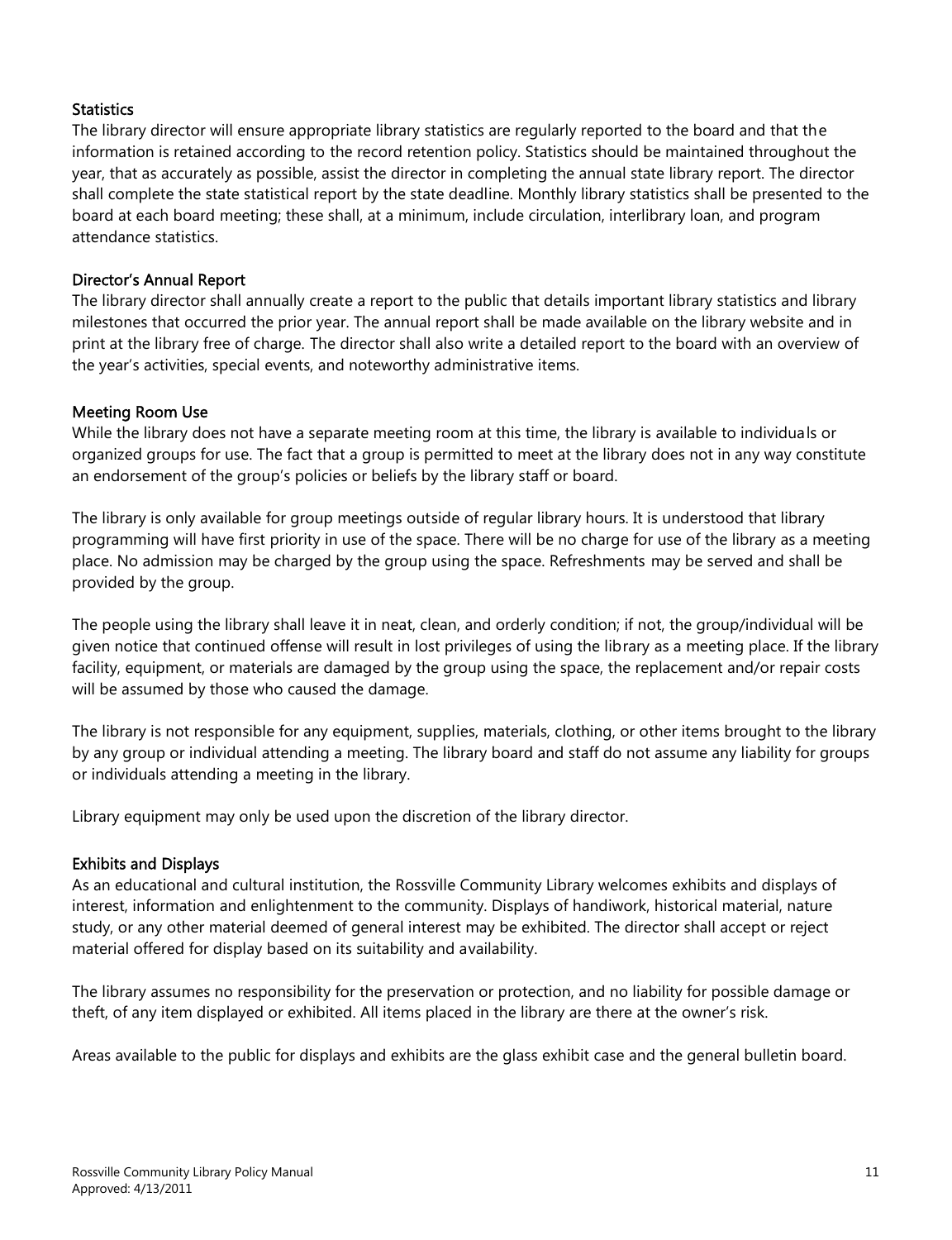#### **Bulletin Board**

Bulletin board materials may be submitted for posting by the general public or organizations. Limited space generally allows only short-term notices. The director shall approve all postings and may prohibit postings which do not meet general library standards. Library staff will place and remove postings promptly.

If the patron has asked for displayed items to be returned, the name and telephone number of the person to be contacted should be written on the back of each article. The library will contact the person to let him/her know the items may be picked up. The library will only hold such items for pick-up for a week; if items are not picked up in that time, the items will be disposed of.

#### **Distribution of Non-library Materials**

The library does not have space to distribute large amounts of non-library materials, pamphlets, or bulletins. The only space available for such materials is the bulletin board, and the bulletin board policy will be adhered to for non-library materials.

# **Inclement Weather and Closing**

If the Rossville schools (USD 321) are closed due to inclement weather, the library will also be closed. The library director will make a judgment call whether or not to close the library early, open late, or be closed all day. Key considerations are staff transportation safety, the ability to keep sidewalks and general library areas in a nonhazardous condition. If there is no electricity, the library will be closed. Staff and patrons are to be considered foremost.

If the library director is not present at the library and the library staff is/are concerned with weather conditions, s/he should contact the library director for a decision on whether to close or not. If the library closes mid-day, a notice should be placed on the front door indicating an early close.

The board president will be notified by the director in the event of the library closing. It is preferred the library director contact a local news station in the event of a closing so that the library can be displayed on a public closings/cancellations list. The director shall also update the library website and any other applicable websites in the event of a closing, if possible.

#### **Public Relations and Library Advocacy**

Public relations goals of the Rossville Community Library are:

- to promote a good understanding of the library's objectives and services among governing officials, civic leaders, and the general public;
- to promote active participation in the varied services offered by the library to people of all ages.

The board recognizes that public relations involve every person who has a connection with the library. The board urges its own members and every staff member to realize that he or she represents the library in every public contact. Good service supports good public relations.

The director will be expected to make presentations and to participate in community activities to promote library services. A reasonable amount of library time will be allowed for preparation and speaking. Materials to be used by press, radio, or television will be approved by the director.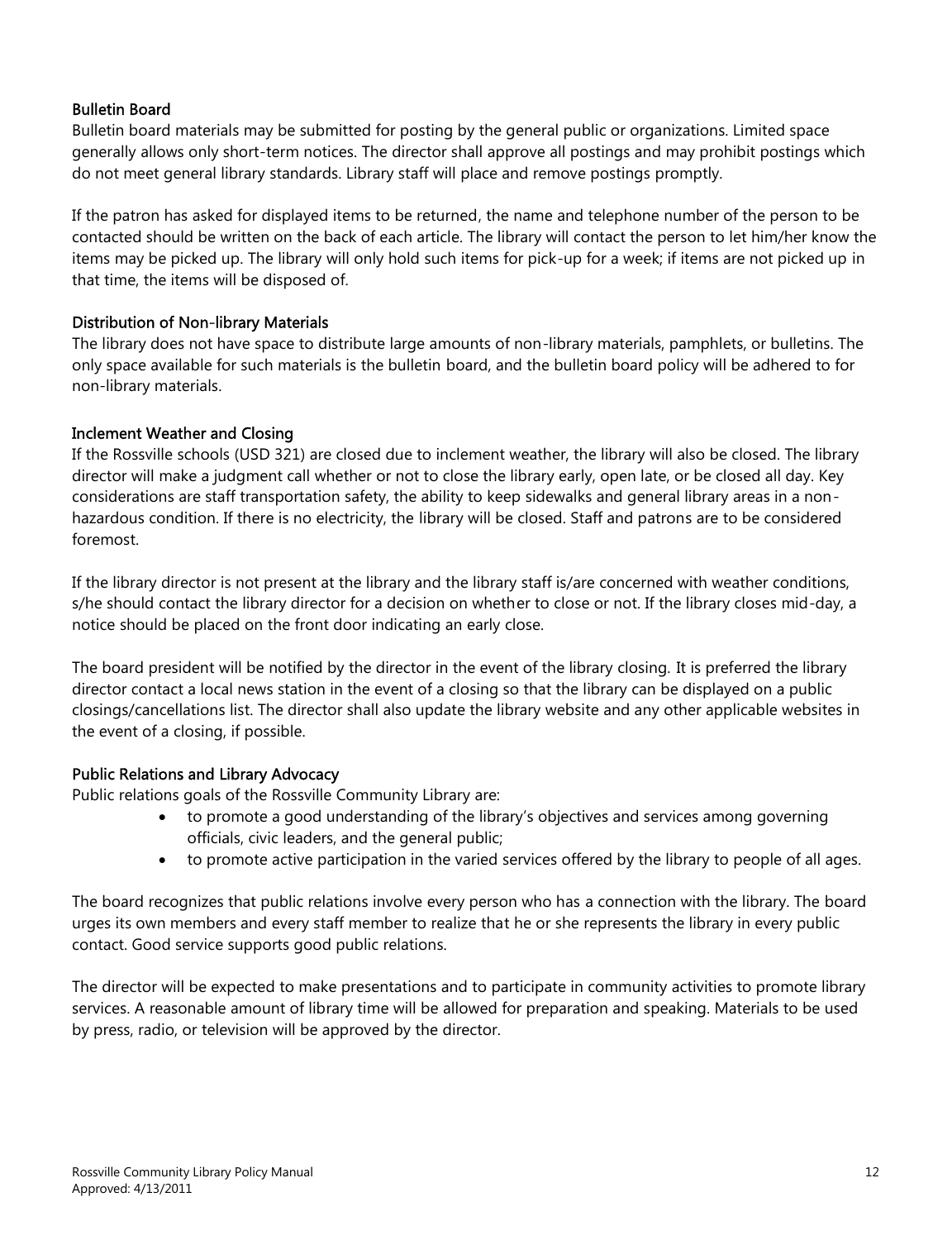The board will establish an advertising/marketing budget to cover costs related to printing, publication, supplies, and miscellaneous needs related to the public relations effort.

### **Patron Behavior**

It is a patron's responsibility to maintain necessary and proper standards of behavior in order to protect his/her individual rights and the rights and privileges of other patrons. If a patron creates a public nuisance, that patron may be restricted from the library and from use of the library facilities. Those who are unwilling to leave or do not leave within a reasonable amount of time, after being instructed to do so by the staff, will be subject to the law.

Children of all ages are encouraged to use the library for homework, recreational reading, program attendance, and use of general library services. The library staff realizes that the library will be noisier at busy times and that children by nature can cause more commotion. However, children (whether with parents or not) who are being continually disruptive will be given a warning that s/he must settle down or will be asked to leave the library. If after a second warning the child continues to be disruptive, s/he will be asked to leave the library. If the child needs to contact a parent, s/he may do so and then wait with a staff person until the parent arrives.

Cell phones are allowed in the library. Users should maintain common courtesy with the use of cell phones. The library staff reserve the right to ask patrons to move their cell phone conversations outside. Food and drink are allowed in the library; users should maintain common courtesy with the use of food and drink and are expected to dispose of any containers or wrappers.

Appropriate clothing is required while in the library. This means shirts and shoes must be worn in the library.

Inappropriate behavior includes any activity that disturbs others, interferes with library operations, damages the building or its furnishings, as well as rudeness, profanity, or any other behavior generally considered unacceptable in a public place. This includes abusive behavior directed at library staff members or volunteers.

# **Patron Probation and Restrictions**

The use of the library (defined as borrowing privileges or physical entry, as applicable to the situation) may be denied for due cause. Such cause may be failure to return library materials or to pay penalties, destruction of library property, disturbance of other patrons, or any other illegal, disruptive, or objectionable conduct on library premises. The director has the authority to place patrons on a probationary period or entirely restrict patrons from checking out items due to violations of library policies.

# **Unattended Children**

The Rossville Community Library encourages visits by young children, and it is our desire to make this important visit both memorable and enjoyable for the child. Library staff is not expected to assume responsibility for the care of unsupervised children in the library. The library staff does not have the authority to take responsibility for children in the library.

Therefore, it is library policy that all children under the age of six must be accompanied by a parent or designated responsible person while in the library. Also, if the young child is attending a library program, we require the parent/responsible person to remain in the library throughout the program. Responsible person is defined as any individual 12 years of age or older who has the authority and responsibility to care for a child by the child's parent or legal guardian.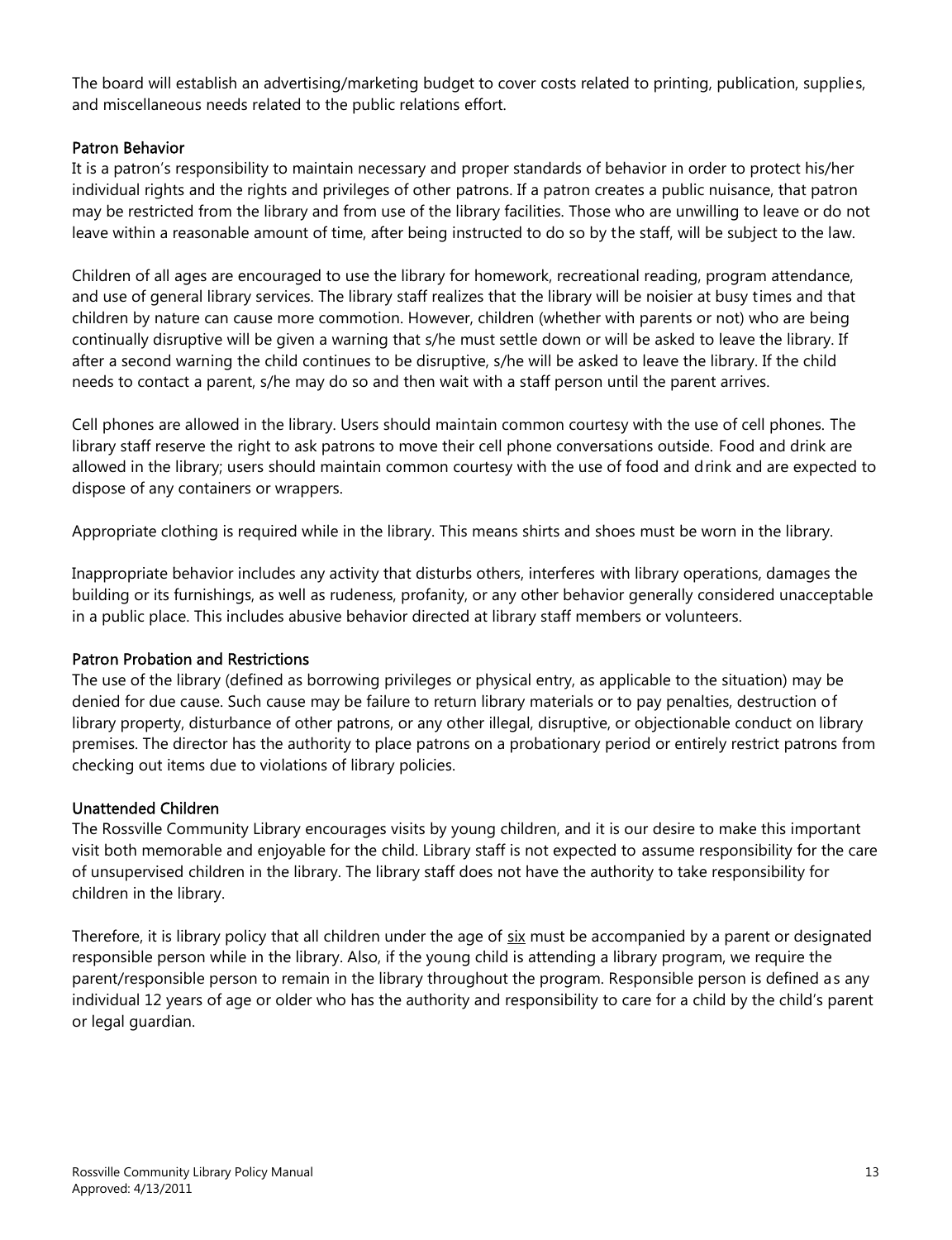If an unattended child is noticed, library staff will attempt to locate the parent/responsible person. If no such parent or caregiver can be reached, the Rossville Police Department will be asked to intervene. Patrons who are in violation of this policy are subject to suspension of library privileges.

# **Facilities and Building Maintenance Policies**

# **Animals in the Library**

The only animals allowed in the library are those who assist the blind or handicapped. Exceptions may be approved by the director, such as animals in the library for a featured library program or event.

# **No-Smoking Policy**

To support the health and well-being of our employees and patrons, the Rossville Community Library is committed to providing a smoke-free environment in the workplace.

In accordance with K.S.A. 21-4009 and the Kansas Indoor Clean Air Act (2010 House Bill 2221), the library shall adhere to the following policy:

No smoking is permitted anywhere inside or outside (within a 10-foot radius of any doorway, open window, or air intake) of the Rossville Community Library.

# **Janitorial Services**

A janitor will be employed to do weekly cleaning of the library facility. See the janitor's job description for more detailed duties. Mid-week cleaning, as needed, will be performed by the library director and staff.

# **Grounds and Building Maintenance**

The director will contact and hire all outside service providers for building and grounds maintenance.

### **Plumbing Incidents**

Staff should periodically check the public bathroom throughout the day in order to prevent any minor bathroom incidents from affecting other patrons and from turning into bigger problems. If a toilet appears to be clogged, library staff should judge the situation in a reasonable manner and decide whether to attempt to unclog the toilet or call a professional. The director should be notified of any problematic plumbing incident.

# **Maintenance Log**

The director and library staff shall maintain a maintenance log that describes work done in the library or grounds by outside providers. The log shall be retained for an indefinite period.

# **Materials Selection/Collection Development Policy**

The Rossville Community Library is organized under the laws of Kansas and is authorized under K.S.A. 12-1225 et seq. "…to acquire by purchase, gift or exchange, books, magazines, papers, printed materials, slides, pictures, films, projection equipment, phonograph records and other material and equipment deemed necessary by the board for the maintenance and extension of modern library service."

The purpose of the Rossville Community Library is to provide all individuals in the community with carefully selected books and other materials to aid the individual in the pursuit of education, information, research, pleasure, and the creative use of leisure time.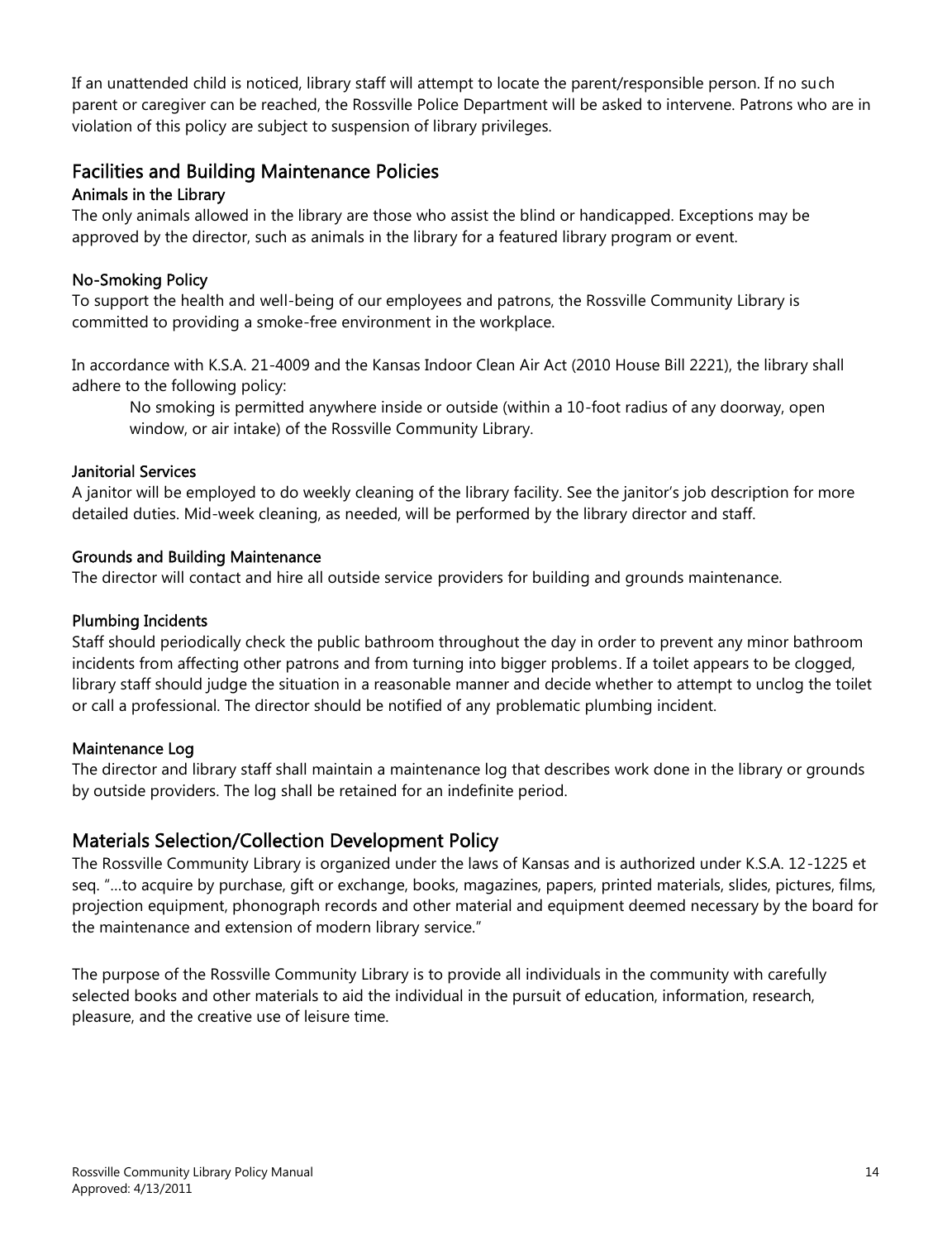Because of the volume of publishing, as well as the limitations of budget and space, the library must have a selection policy with which to meet community interests and needs.

The materials selection/collection development policy shall be used by the library staff in the selection of materials and also serves to acquaint the general public with the principles of selection.

The ALA *Library Bill of Rights* and *The Freedom to Read Statement* have been endorsed by the Rossville Community Library Board of Trustees and are integral parts of the policy. The materials selection/collection development policy, like all other policies, will be reviewed and/or revised as the need arises.

# **Collection Development Objectives**

The Rossville Community Library shall:

- provide a collection of relevant materials that relate to the mission and roles of the library;
- develop a collection covering a broad range of subjects and formats in order to meet the informational and entertainment needs and interest of the entire community;
- develop the collection to include materials related to the learning needs of students of all ages;
- strengthen those areas that are of significant value to the community (such as local history and genealogy);
- participate in cooperative resource sharing with other Kansas libraries through the Northeast Kansas Library system online catalog and other state catalogs;
- welcome suggestions from the community of library users about additions and improvements to the collection;
- seek to create a friendly environment where users may interact with staff members and find ease of access to the collection; and
- organize materials so that they can be easily searched for and located.

#### **Responsibility for Selection**

The ultimate responsibility for selection of library materials rests with the library director who operates within the framework of the policies determined by the board. This responsibility may be shared with other members of the library staff; however, because the director must be available to answer to the library board and the general public for actual selections made, the director has the authority to reject or select any item contrary to the recommendations of the staff.

#### **Criteria for Selection**

Care shall be taken to assure the greatest possible selection, representing many viewpoints, both with respect to authors and creators of materials, and to the users with their divergent interests and information needs. The director and library staff shall select materials reflecting the scope of user needs and interests. Selection shall be customized to the community of users served rather than be a reflection of the tastes, views, and interests of the selector. This regard for the needs and interests of the community served is at the heart of public library selection and service.

The library selects, acquires, organizes, and preserves library materials both of current interest and of permanent value. Selection of any item does not constitute endorsement of the author's viewpoint, nor does the library endorse particular beliefs or views. Content, quality of writing and readability are major considerations.

The main points to consider in the selection of materials are:

- Popular appeal/demand
- Importance and value to the collection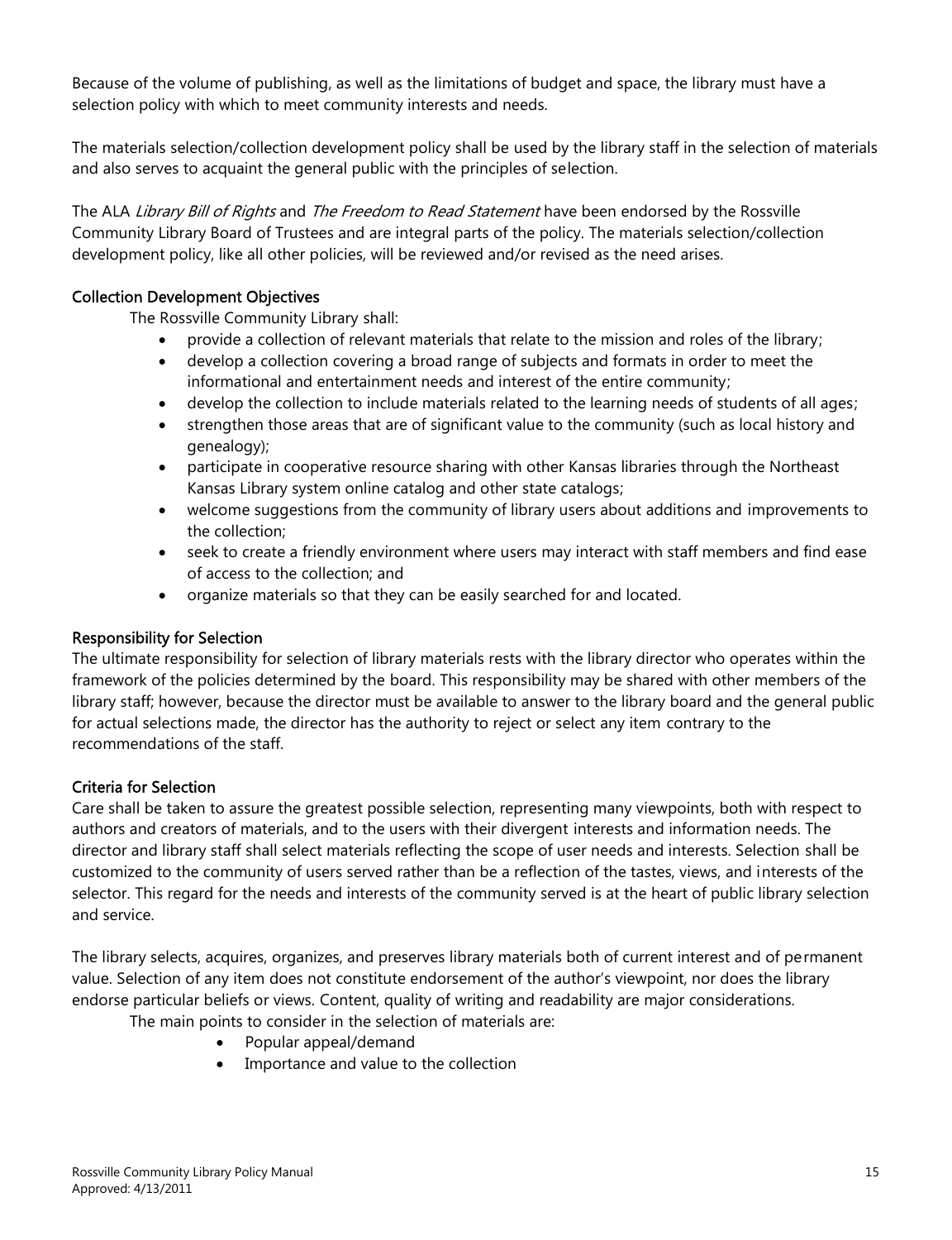- Local interest
- Availability or scarcity of materials on the subject
- Significance of the subject matter
- Existing library holdings and accessibility to materials elsewhere in this area's libraries
- Physical quality and level of durability
- Item cost and overall library budget

Changes in technology require the library to constantly evaluate the formats available in the media collection. The library may decide to add new formats as they become more cost-effective, readily available, and popular. Decreased popularity, selection, shelf space and availability of a format may require that format be reduced or removed from the library's collection.

In the development of its collection, the library recognizes that it is impossible for a small-sized public library to provide a balanced comprehensive collection that is strong enough to meet all community needs. As a member of the NExpress shared automation program, the library will supplement its resources with materials borrowed from other libraries through the consortium. However, interlibrary borrowing should be no substitute for the development of adequate collections based on the needs of the library's area of service. Circulation statistics shall be used to gauge collection use and will aid with asset allocation for new items.

# **Replacements and Duplicates**

Guidelines for replacements or purchase of duplicate copies may include the following:

- The number of copies available. If a copy is lost or missing, the library may choose not to replace the item if it owns another copy.
- The coverage the library has on the subject. If a large collection exists in a particular subject area, a particular title may not need to be replaced.
- The amount of similar material available. If books are continually published on a subject, the library may replace a missing title with something more current.
- The demand for material in that subject area. The subject may be so popular that the library replaces the title at once.
- The availability of a particular title. If a title is out-of-print and expensive to replace, the library may choose not to replace it.

# **Labeling**

The library labels collections to facilitate access by making it easier for customers to locate materials and for staff to organize the collection. The library does not label materials to warn, discourage, or restrict access based on a value judgment of the content, language, or themes of an item.

# **Online Catalog**

It is imperative for the library to maintain an accurate inventory of available books and resources. The library catalog shall be electronic, and equipment shall be maintained to provide the automated circulation services. All items shall be circulated through the online, automated catalog.

#### **Recommendations from the Public**

The library welcomes suggestions from the public concerning possible purchases for library materials. Library staff will take down as much information as possible about the purchase suggestion and provide the information to the director for review. Patrons are encouraged to use the NExpress patron suggestion online tool, which the library staff periodically reviews.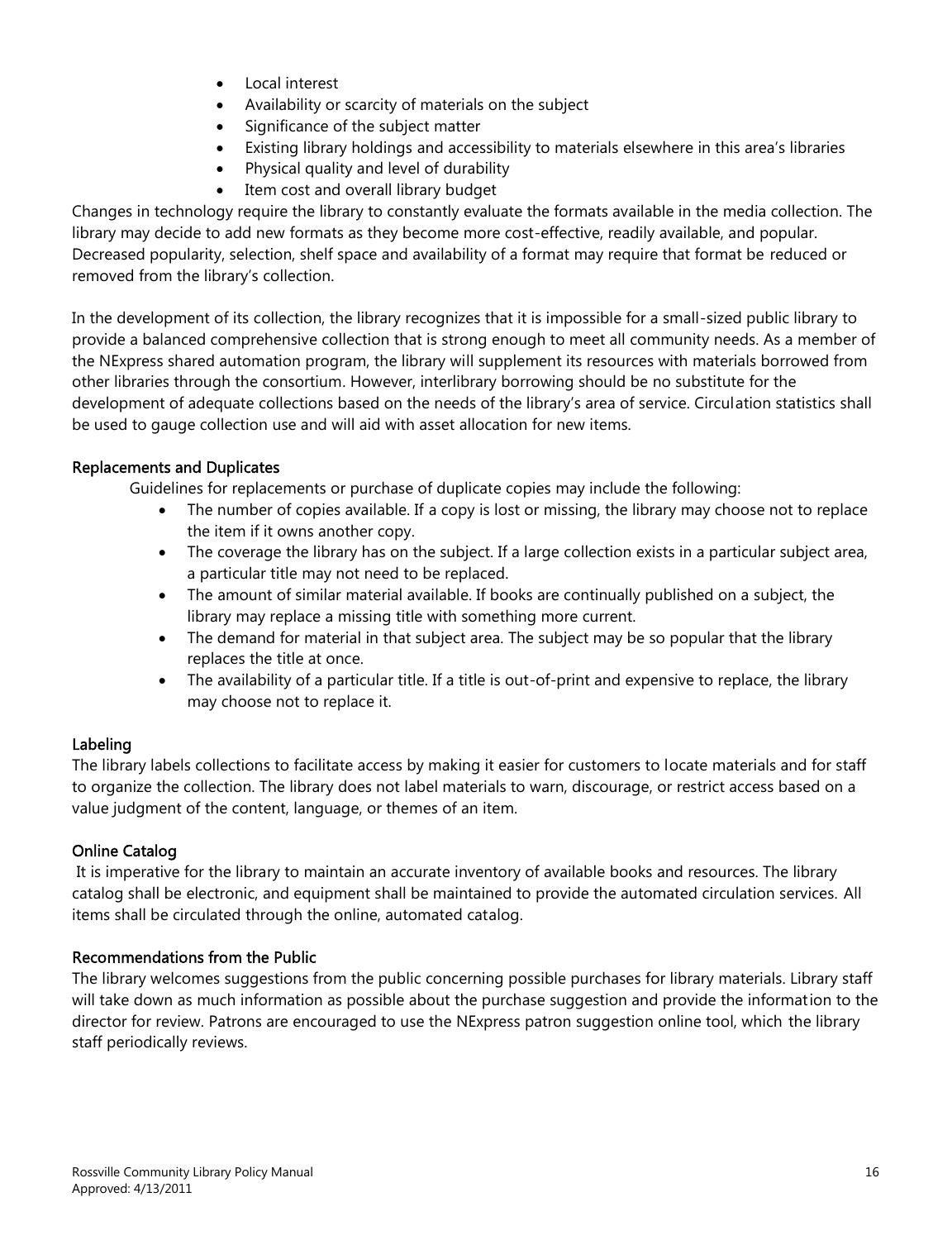Books and subjects repeatedly requested through interlibrary loan will also be treated as suggestions for purchase and areas for further collection development.

#### **Gifts and Donations**

The library accepts gifts of books and other materials with the understanding that they will be added to the collection only if appropriate and needed. If they are not needed because of duplication, condition, or outdated information, the director can dispose of them as he/she sees fit, which may include being offered for sale or recycled. The same criteria of selection which are applied to purchased materials are applied to gifts.

#### **Interlibrary Loan**

Because of limited budget and space, the library cannot purchase all materials that are requested. Therefore, interlibrary loan is used to obtain from other libraries those materials that are beyond the scope of this library's collection or for items this library owns but are currently unavailable. Interlibrary loan is not designed to substitute for providing books and other materials in constant demand.

In return for utilizing interlibrary loan to satisfy the needs of our patrons, the Rossville Community Library agrees to lend its materials to other libraries through the same interlibrary loan networks and to make an effort to have its current holdings listed in a tool that is accessible by other libraries throughout the state.

#### **Reconsideration of Library Materials and Weeding**

The library recognizes the need to continuously evaluate its collections in response to the changing nature and needs of its community through the weeding and replacement of its titles. Weeding is a task that takes skill, care, time and knowledge of the materials to be discarded. Weeding is a necessary partner to collection development since it systematically eliminates unnecessary items, outdated or superseded materials, titles infrequently used, titles no longer of interest or in demand, unnecessary duplicates, and worn out or mutilated copies. Items weeded from the collection may be offered for resale, donated, or discarded.

The collection shall be continuously evaluated in terms of circulation performance, currency, content inclusion, scope, depth of coverage and popularity. All materials are continually analyzed for subject strengths, weaknesses, and omissions.

An up-to-date, attractive and useful collection shall be maintained through a continual withdrawal and replacement process. Replacement of worn volumes is dependent upon current demand, usefulness, more recent acquisitions, and availability of newer editions. This ongoing process of weeding is the responsibility of the library director and is authorized by the board of trustees. Withdrawn materials will be handled in a similar manner and under the same authority as donated materials.

A review of each collection section should be performed annually. The following guidelines should be applied to best effect weeding:

- 1. Use circulation statistics to assist in evaluating the collection.
- 2. Study the subject areas in the collection as a whole, then one by one.
- 3. Check the library's holdings against the most recent inventory to ensure an accurate catalog listing.
- 4. Review books for satisfactory condition.
- 5. Decide whether to replace the weeded materials.
- 6. Determine final disposition for weeded materials (sale, recycling, disposal).
- 7. Set up displays for low circulating, high quality books that would benefit from better exposure.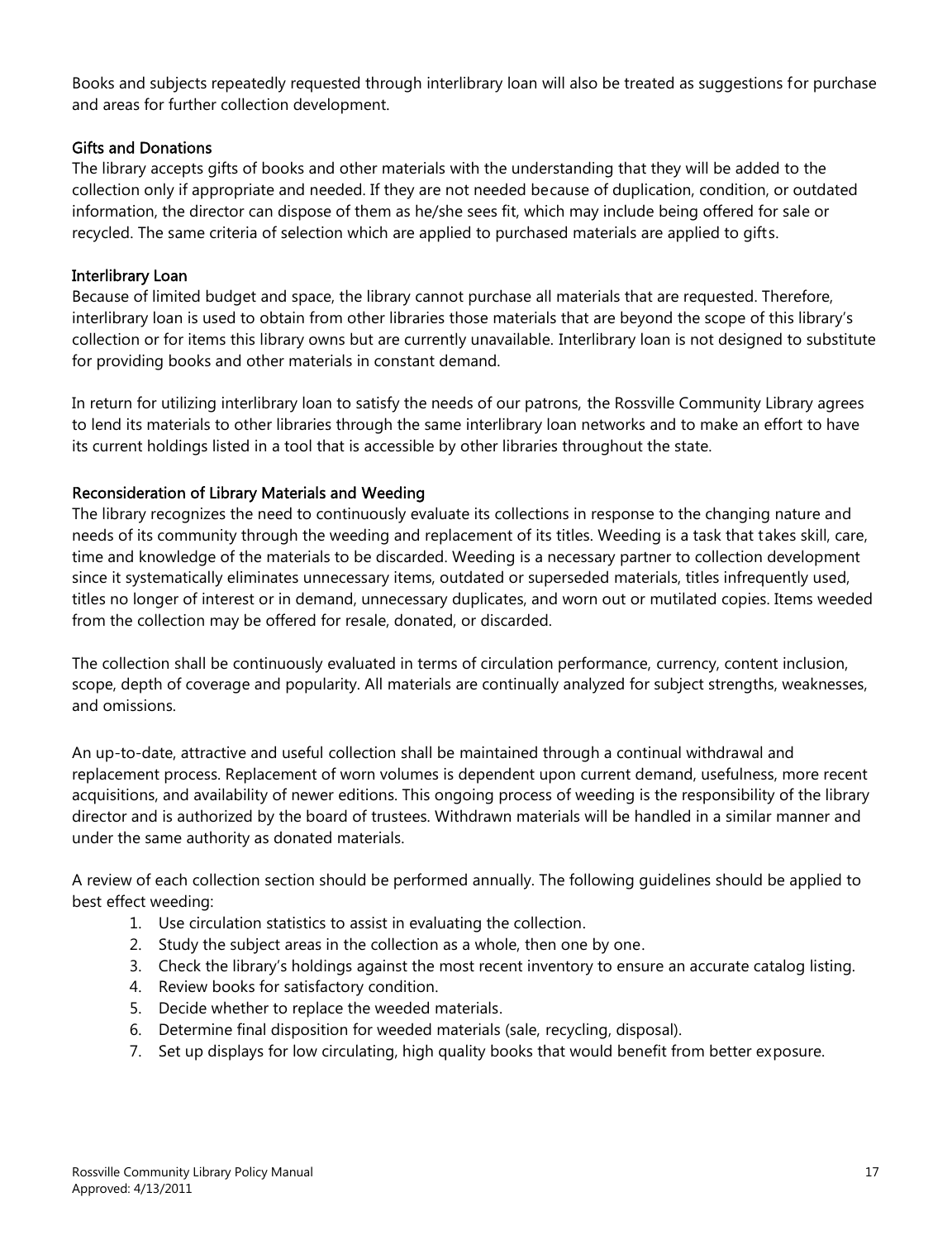#### **Challenges to the Collection**

The library adheres to and wholly supports the Library Bill of Rights, Freedom to Read, and Freedom to View Statements. The director and library board also adopt the American Library Association's Statement on Labeling; Diversity in Collection Development; Challenged Materials; Expurgation of Library Materials; and Free Access to Libraries for Minors.

Knowledge and access to information represent the freedoms inherent in our country. The library strives to be an information center for the Rossville community and to preserve and encourage the free expression of ideas essential to informed citizens. Because of the multiplicity and layers of literary and artistic creativity and the diversity of information, the library recognizes not all users will greet all materials with the same degree of enthusiasm and regard. The Rossville Community Library recognizes that some materials are controversial and that any given item may offend some patrons. Selection of materials will not be made on the basis of anticipated approval or disapproval, but solely on the basis of the principles stated in this policy.

Library materials will not be marked or identified to show approval or disapproval of their contents, and no library material will be sequestered except to protect it from damage or theft.

The library board recognizes the right of individuals to question materials in the library collection and will give serious consideration to each patron's opinion. Materials being questioned will remain available to patrons until a decision is made by the board and director.

The board believes that censorship is a purely individual matter and declares that while anyone is free to reject for himself/herself books and/or library material of which s/he does not approve, the individual cannot exercise this right of censorship to restrict the freedom of others to read, view, or hear. Parents have the responsibility to guide and direct the reading/viewing/listening of their own minor children. The library does not stand in the place of a parent, nor is charged with a parent's rights, duties, and responsibilities. Selection of materials will not be inhibited by the possibility that materials may come into the possession of children.

#### **Process for Challenge of Library Materials**

- 1. All challenges of materials will be initially handled by the director. An appointment may be set up for the complainant either to meet with the director in person or by telephone.
- 2. If the meeting is person to person, a private area should be chosen. The director and another staff person or board member will listen calmly and courteously. The individual or group should be treated with dignity.
- 3. The director will explain the general criteria of the library's selection policy to the complainant. It should be made clear that the library board subscribes to the Freedom Statements referred to in this policy.
- 4. If the complainant wants to continue the procedure for reconsideration of materials after talking with the director, the complainant will be requested to complete the form "Reconsideration of Library Materials." The complainant must be properly identified and the complaint form must be filled out in its entirety. The board of trustees will review the complaint form.
- 5. The complainant shall be notified of the board's decision within 30 calendar days. The board's decision will be final.

#### **The "Rossville Collection"**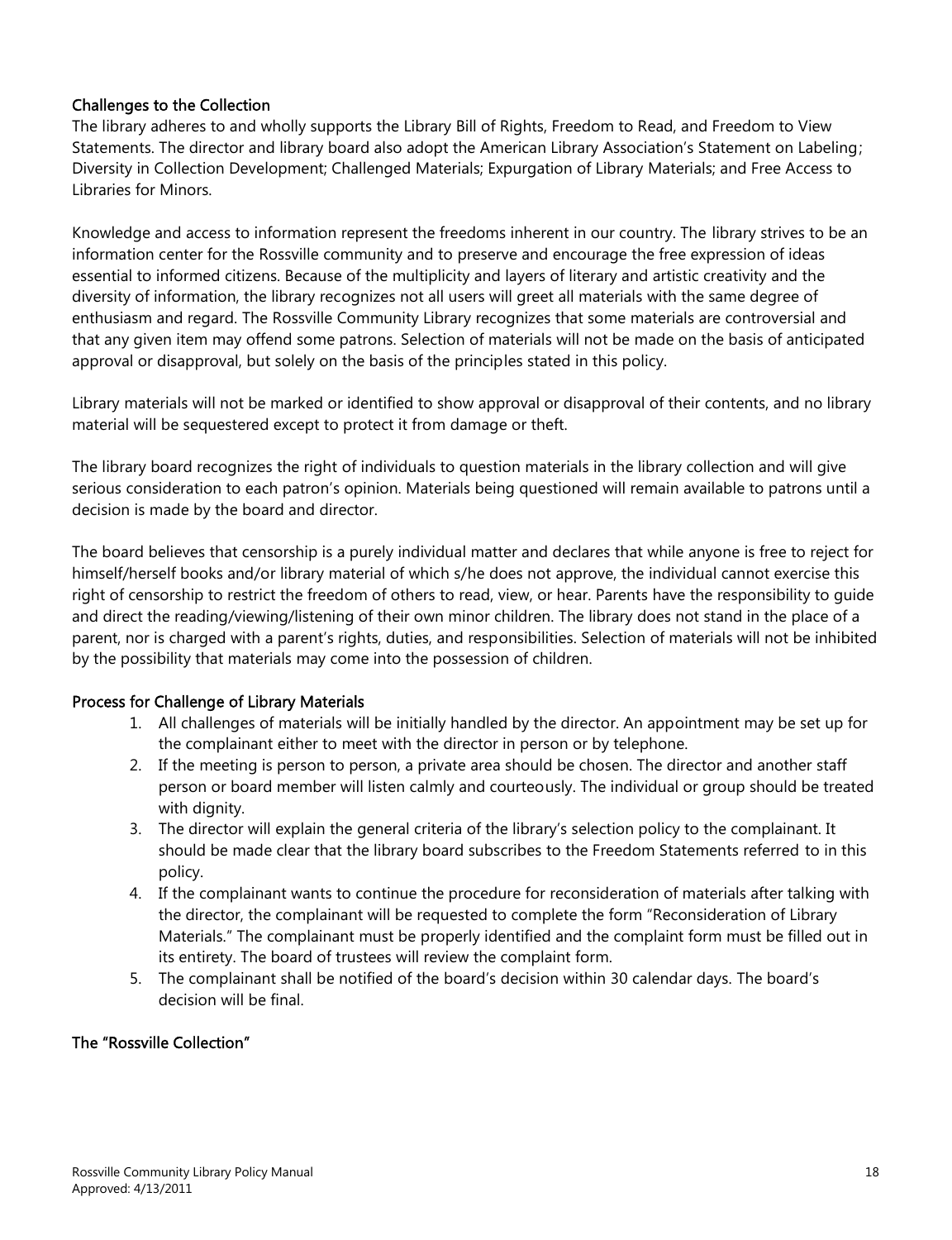The "Rossville Collection" contains books, maps, and audiovisual materials written, illustrated, produced or published by Rossville citizens or about Rossville. The Rossville Collection strives to contain important documents and information about the history of Rossville and its inhabitants.

The Rossville Collection contains:

- Materials relating to Rossville and other local communities' history, businesses, buildings, institutions, arts, and individuals
- Books (including family histories)
- Prints
- Manuscripts
- **Directories**
- Clippings and photographs
- Periodicals and neighborhood newspapers
- Postcards
- Maps
- Audiovisual materials

A concerted effort shall be made to obtain primary and secondary materials on Rossville from all periods. The Rossville Collection is intended primarily to preserve and record important information regarding our community; secondly, it is intended for those needing to research local history topics.

The library director and staff shall work on preserving the Rossville Collection by digitizing the information and making it available via a public website.

# **Customer Services**

The library provides materials and resources for information, entertainment, intellectual development, and enrichment of the people of the community. The library should endeavor to:

- 1. select, organize, and make available necessary books and materials;
- 2. provide guidance and assistance to patrons;
- 3. sponsor and implement programs, exhibits, displays, book lists, etc., which would appeal to children and adults;
- 4. cooperate with other community agencies and organizations;
- 5. secure information beyond its own resources when requested, using interlibrary loan and other resource sharing methods provided through the system and state;
- 6. lend to other libraries upon request;
- 7. develop and provide services to patrons with special needs;
- 8. maintain a balance in its services to various age groups;
- 9. cooperate with, but not perform the functions of, schools or other institutional libraries;
- 10. provide service during hours which best meet the needs of the community, including evening and weekend hours;
- 11. regularly review library services being offered; and
- 12. use media and other public relations mechanisms to promote the full range of available library services.

# **Customer Service – Staff Guidelines**

Staff members are expected to wear name tags, which shall be provided by the library, while on duty. It is ideal that all patrons be greeted when they come into the library. Staff should make every attempt to welcome patrons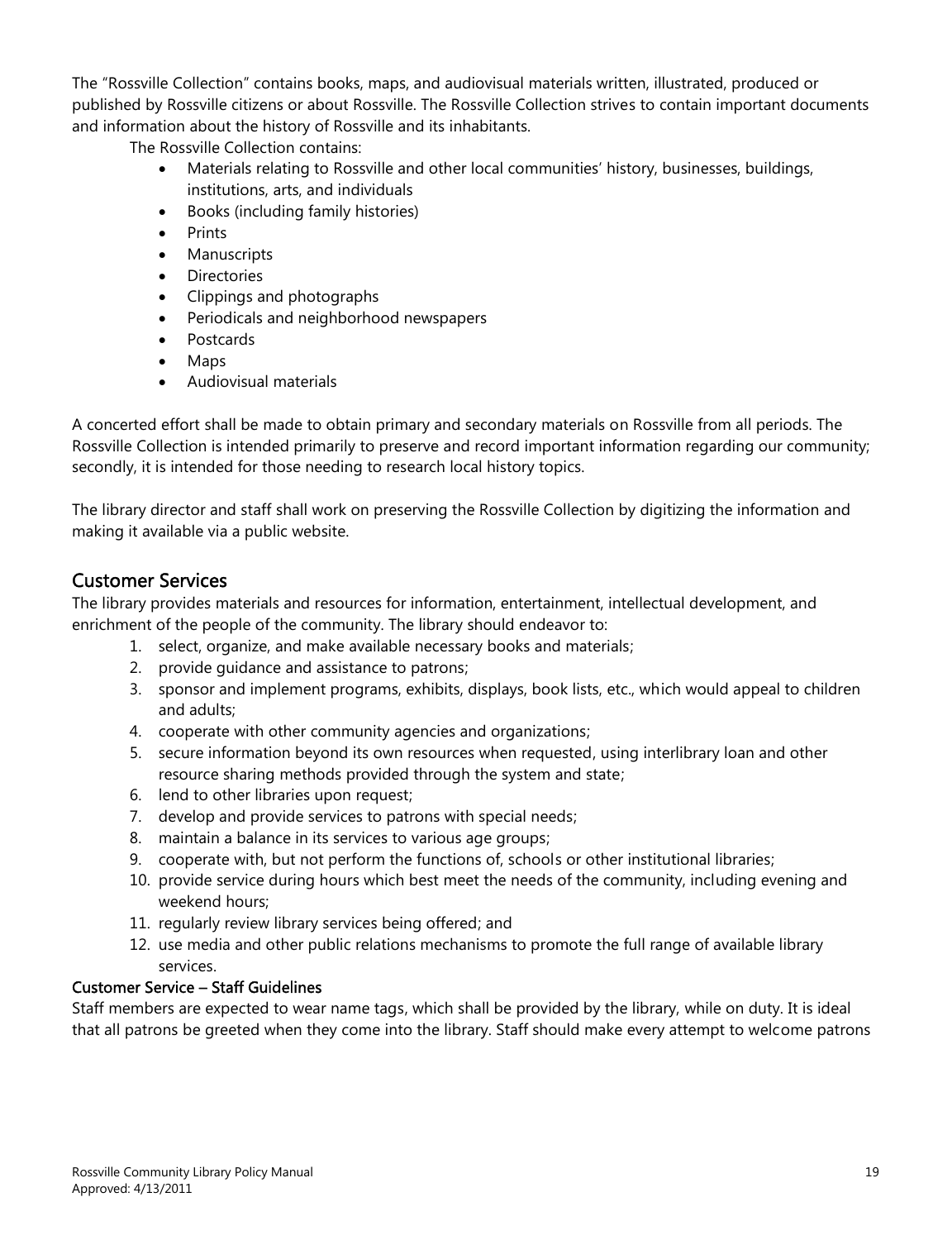and give at least one greeting during the person's visit. Staff should gauge the patron's demeanor to determine whether s/he needs further assistance; such assistance should be offered.

When answering the phone, staff should identify the Rossville Community Library and either identify himself/herself by name or ask how s/he can help the person on the other line.

When a staff member is working at the front desk, his/her primary jobs are as follows (listed in order of importance):

- greeting patrons as they enter the library
- answering the phone
- checking materials out
- assisting patrons with reference questions, reserve requests, copy and fax services
- assisting patrons with the computer sign-in sheet
- checking materials in
- re-shelving returned materials
- maintaining awareness of patrons in the library
- maintaining the tidiness of library areas (such as children's area, computer desks, etc.)
- other projects, as time permits

If there are a number of patrons waiting for assistance, ask another library staff member to help if one is here. If not, use good judgment in prioritizing service. Generally, assistance should be given first-come, first-served. However, if you are helping a patron with a reference question or another time-consuming task, it may be best to politely ask the patron if you can assist the other waiting patrons for a moment.

It is important to keep the front desk and surrounding area as neat as possible. Personal items should be kept to a minimum and out of the way of patrons and other staff members. Bags, purses, and coats should be kept in the designated areas in the staff office.

It is preferred that library staff eat in the staff office, but when staff works alone, this is not possible. Staff shall use good judgment with having food and drink at the front desk.

Personal phone calls should be kept to a minimum when on duty. If possible, staff should take personal calls in the staff office.

# **Copy, Fax, and Printer Use**

The following equipment is available for patron use, as indicated below:

| Equipment      | Fees                                         | <b>Stipulations</b>                          |
|----------------|----------------------------------------------|----------------------------------------------|
| Copier (black  | $$0.10$ /page                                | Self-serve                                   |
| and white)     |                                              |                                              |
| Copier (color) | $$0.10$ /page                                | Library staff must make copies since copier  |
|                |                                              | is in staff office                           |
| Printer (black | First 10 pages free per person per day, then | Self-serve                                   |
| and white)     | after \$0.10/page                            |                                              |
| Fax (local and | \$0.10/page up to 10 pages a day per         | Library staff must fax since fax is in staff |
| long-distance  | person                                       | office                                       |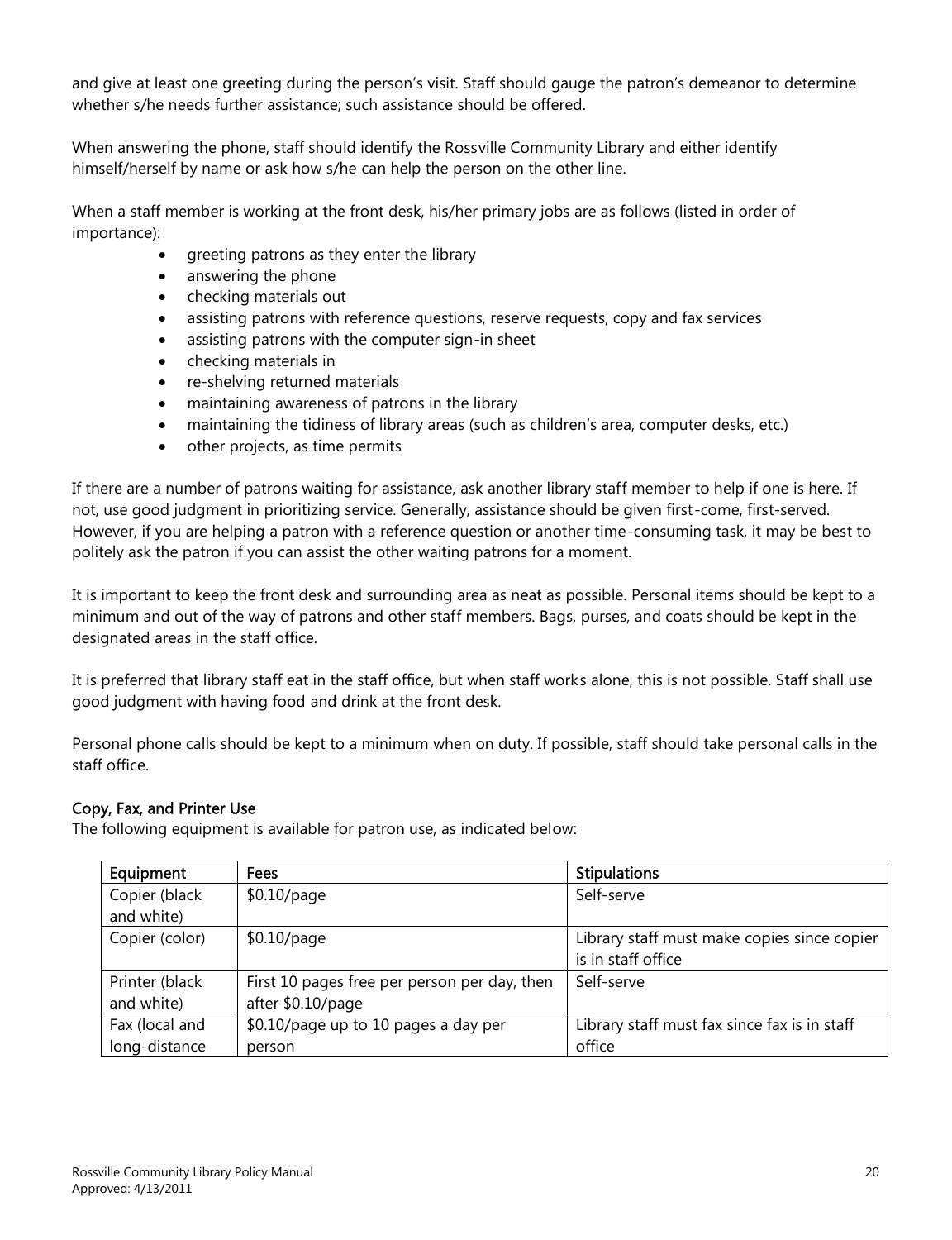The fees and stipulations noted above shall not be waived unless good cause exists, which is at the discretion of library staff.

Copy machine users are advised that there are restrictions on copyrighted materials. Any violation of copyright is the responsibility of the copy machine user.

#### **Programs and Special Events in the Library**

A "program" is a planned interaction between the library staff or designees and the program participants for the purpose of promoting library materials, facilities, or services, as well as offering the community an informational, entertaining, or cultural experience.

Programming includes such activities as storytimes, the summer reading program, book club discussions, and other special events.

The director will also consider what extra classes may be given at the library. These could include craft, computer, financial, genealogy, or readers' advisory classes, to name a few.

The board, in conjunction with the library director, will establish a budget and goals for programming to facilitate the effective implementation of this service.

#### **Reference Services**

The Rossville Community Library:

- will provide information in the form of short answers to specific questions and guidance in locating material for patrons who appear in person, call on the telephone, or request information from written or electronic correspondence;
- will assist patrons in the use of the library and teach basic research methodology, when appropriate;
- will assist patrons in obtaining materials through interlibrary loan;
- may refer library users to other agencies and libraries in pursuit of needed information;
- may use the library's resources, but consult appropriate online resources as well to find the requested information.

All library staff should be able to provide general reference services to patrons. However, if a question arises in which the staff member cannot provide assistance or knows another staff member can handle better, the patron should be referred to the other staff member.

If library staff are otherwise engaged and cannot provide meaningful reference services at the time of request, staff should politely ask the patron if s/he can make a note of the request and get back to the patron at another time.

#### **Computer and Internet Use**

The Rossville Community Library provides access to the Internet as a means to enhance the information, learning, and entertainment opportunities for citizens of the library's service area. The board of trustees has established the Internet use policy to ensure appropriate and effective use of this resource.

Access to the Internet is available to all patrons; however, this service may be restricted at any time for use not consistent with the guidelines.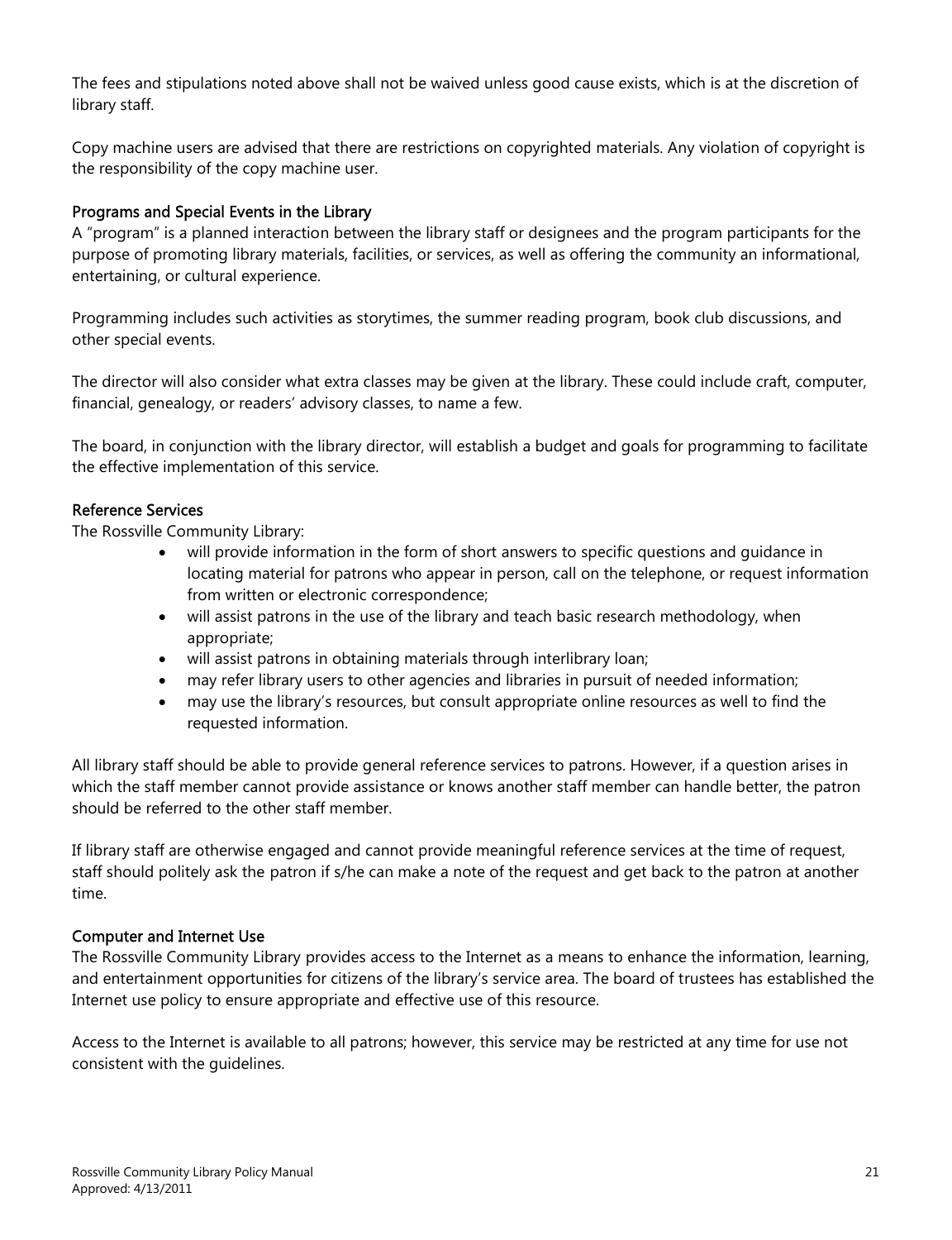Computers are available to patrons on a first-come, first-served basis. Users should sign-in on the computer sheet at the circulation desk. Computer use guidelines are displayed near each computer. There is no charge for computer use; however, in order to make the service available to as many patrons as possible, a time limit of one (1) hour for usage has been imposed when all computers are full and others are waiting. Library staff is available for general assistance in using the computer. However, library staff should not expected to train patrons in the use of programs. (Designated computer training classes may be planned to serve this purpose.)

Users should be aware that the inappropriate use of electronic information resources can be a violation of local, state, and federal laws and can lead to prosecution. The user will be held responsible for his/her actions using the Internet. Should a patron commit any violation, his/her access privileges may be revoked, and appropriate legal action may be taken. The library reserves the right to terminate a computer session at any time for any reason.

Unacceptable use of the computers includes, but is not limited to:

- a. Unauthorized access to other computer systems.
- b. Unauthorized destruction of another person's files or data.
- c. Use of computer for harassment, libel, slander, or a violation of another person's rights.
- d. Violation of software copyrights.

Users may not install software on a library computer. All items saved on a computer will automatically be deleted after a shut-down of the terminal.

#### **Use of Computers by Minors**

The Rossville Community Library has taken precautions to eliminate access to controversial material by installing the OpenDNS filter, which many public libraries use. However, parents/guardians should recognize it is impossible for the Rossville Community Library to restrict access to all controversial materials, and the library is not responsible for materials acquired by a minor on the Internet. Parents/guardians shall accept full responsibility for supervision.

# **Circulation Services**

#### **Library Cards**

The library will serve all residents of the Rossville community and surrounding areas. The library participates in the Northeast Kansas Regional Library System and has a shared catalog with other libraries in the region. The library will permit any non-Rossville citizen to borrow materials or receive services without charge, subject to reasonable library rules, which are applicable to everyone. All borrowers must be registered and must have a valid local or system patron card to borrow library materials.

Patrons must complete an application form to register for a new library card. Applicants under the age of 18 must have a parent or guardian sign the application form before a new card can be issued. Materials cannot be checked out until a library card is issued.

All library cards expire after one year, but can be renewed by library staff upon the expiration date.

If a patron loses his/her library card, he/she should notify the library as soon as is appropriate. If a patron's card has been stolen, more immediate notification is preferred in order to prevent any potential misuse of the patron's card. There will be no fee for a replacement library card.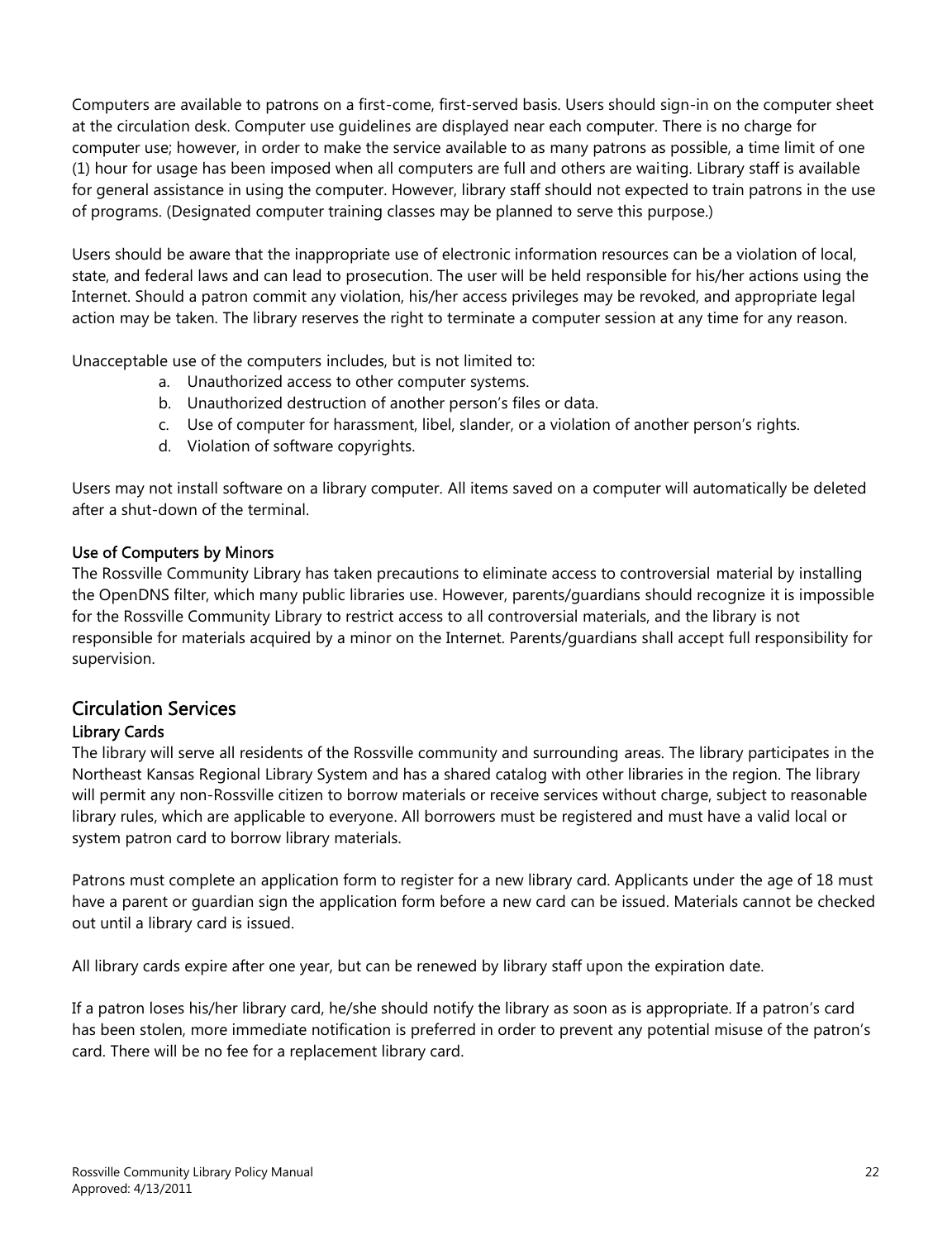It is preferred that patrons bring their cards in order to check out items. However, due to the nature of a small library, a card is not required in order to check out materials. If the library staff does not know the patron personally or is concerned with possible misuse of a patron's library account, a card will be requested.

Library cards will not be denied or abridged because of religious, racial, social, economic, or political status; or because of mental, emotional, or physical condition; age; or sexual orientation.

# **Loan Periods, Renewals and Loan Limits**

- 1. Three (3) weeks for books.
- 2. Three (3) weeks for audiobooks and music CDs.
- 3. One (1) week for DVDs, VHSs, and magazines.
- 4. Interlibrary loan materials will follow this library's loan periods, unless a special circumstance by the lending library dictates otherwise.
- 5. All materials may be renewed twice if there is not a waiting list for the item.
- 6. The library director may establish special loan periods for unique situations, for example for a group book club.

There is no limit on the number of items a patron can borrow at one time. However, in unique circumstances, the director has the discretion to initiate a limit.

Patrons are encouraged to use the online patron catalog to renew and reserve library materials.

#### **Interlibrary Loan/Reserves**

Interlibrary loan is an invaluable service available to all library patrons who have a library card at the Rossville Community Library. If our library does not currently have the requested item, library staff shall attempt to find another source for the item.

The resources listed below should be used in the following order for filling requests:

- 1. the NExpress shared catalog
- 2. AGent (the state-wide catalog)
- 3. NEKLS OCLC borrowing capabilities (give request to director)
	- 1. Director shall email NEKLS

Reserves may be placed by patrons in person, over the phone, or by email. Patrons will be notified by telephone or email when the materials are available. The patron may decide which contact method is preferable. There is no charge to the patron for placing a reserve or for interlibrary loan services.

Restricted patrons may not reserve items until his/her restriction has been removed by either paying for lost/damaged items and/or returning overdue items.

Once reserved items are received at the library, they will remain onsite for check-out for seven (7) calendar days. If the item is not picked up by the patron within seven days, the item will be returned to the lending library or sent to next patron on the reserve list. Reserved items waiting at the library may be picked up on behalf of other patrons at the discretion of library staff.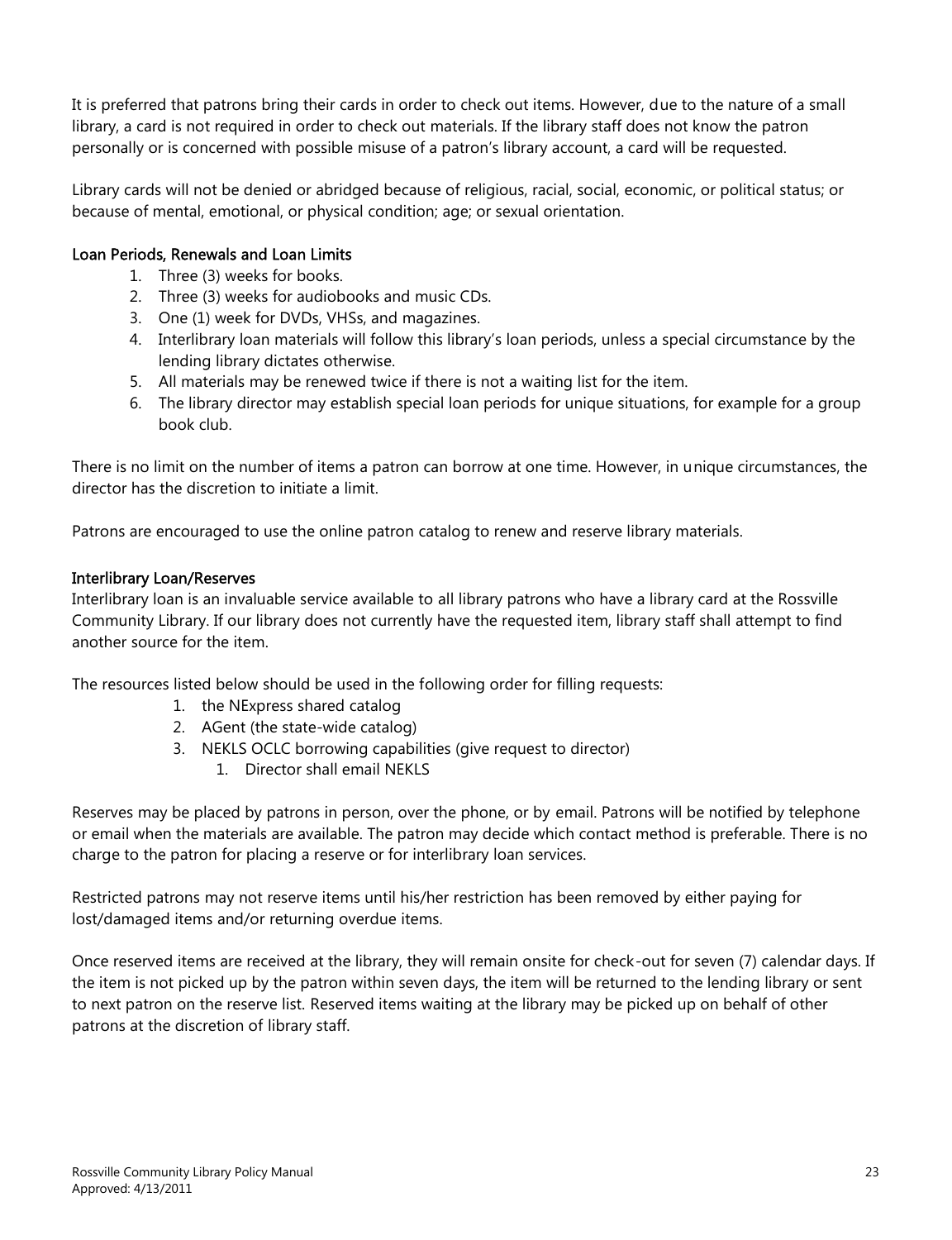Reserves may be placed for items that are not yet released. It is preferred that items not be requested beyond six (6) months before their release dates. Library staff will maintain a list of these reserves and periodically check for catalog availability and place the reserves once items are available. No guarantees can be made of what number the patron will be in the reserve queue.

### **Claims Returned or Claims Never Had**

When a patron claims to have returned an item that is still on his/her account or if a patron claims he/she never had an item showing as checked out on his/her account, library staff shall politely ask the patron to recheck for the item at home. Library staff should also indicate to the patron that we will look for the item at the library to see if it is perhaps here, but not checked in properly.

If the patron has left and library staff finds the missing item in the library, library staff should contact the patron to let him/her know.

The library director should be notified of difficult situations. The library director will use his/her discretion on how to handle the situation, i.e. charge for the item or forgive the item.

# **Lost or Damaged Materials**

If a patron loses materials checked out on his/her card, the patron will be responsible for the replacement costs of those items.

If materials are damaged so as to be judged by the library as being unsuitable for the placement back into the collection, the patron must pay the replacement costs. The library will see to the final disposition of the damaged materials, and the damaged materials will not be provided to the patron once payment has been received.

The library will do its best to obtain the most accurate replacement cost to the lost or damaged materials and provide that information to the patron. However, the replacement cost is to be determined by the library and will not be negotiated.

Sometimes patrons wish to replace lost or damaged materials on their own and provide the new material to the library. Only through arrangement with the library director can replacement materials from patrons be deemed acceptable. The library director retains the right to reject replacement materials and require payment for the lost or damaged items.

Generally, if a patron finds a lost item after payment to the library has been already been made, the library will not accept the returned material. The patron may keep the material since s/he has already made the appropriate payment for it. The final decision in such matters is reserved for the library director.

Items that have been borrowed from another library that are lost or damaged shall follow the above procedures with the following exceptions:

- Library staff will contact the lending library for replacement costs.
- Any money collected for lost or damaged items shall be forwarded by the library director to the lending library.

#### **Overdue Materials and Restricted Patrons**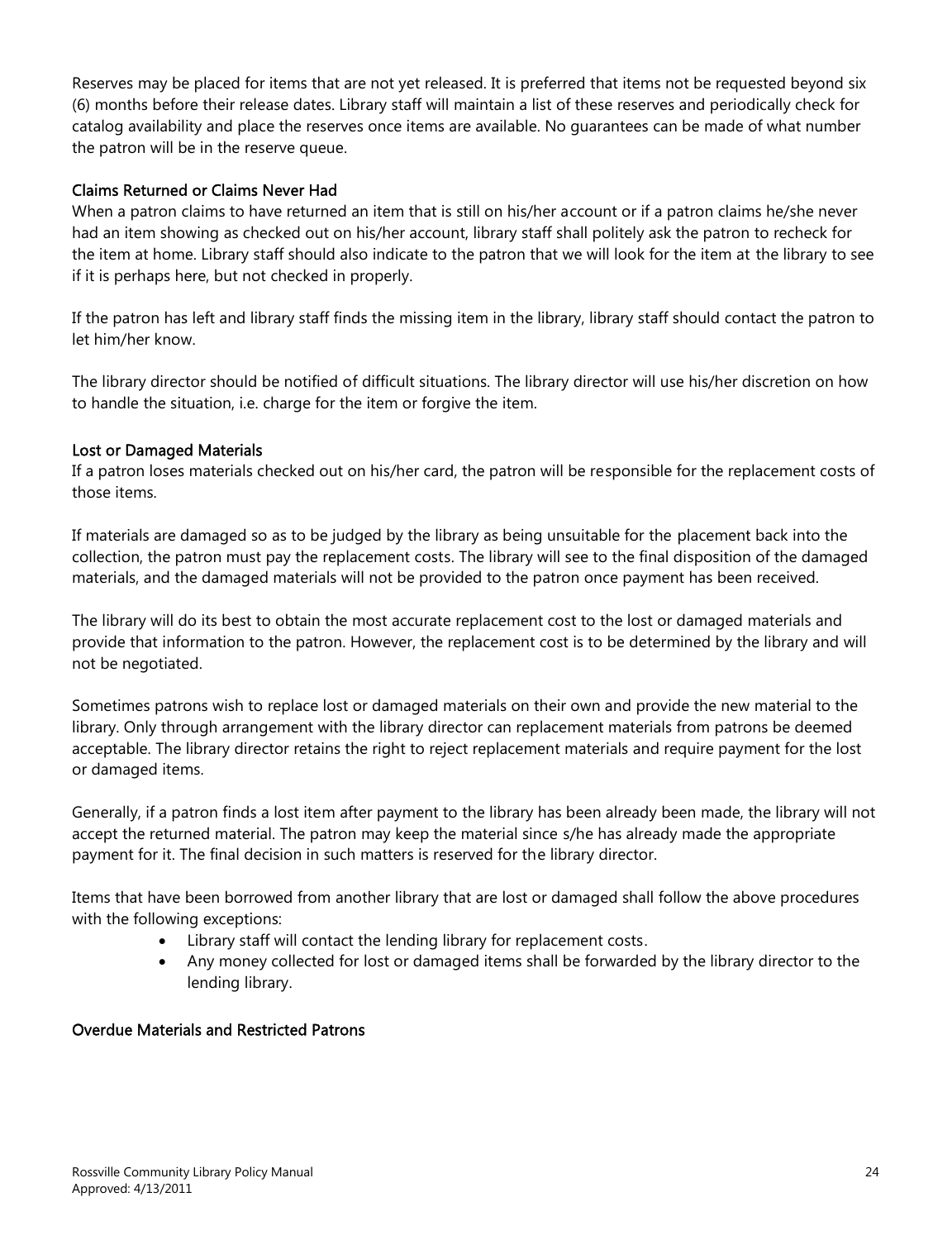After an item is overdue by 35 days, the patron's library card will be restricted systematically. The library staff shall monitor overdue item reports and contact patrons by letter to make notice of overdue items. After an appropriate time period has passed, which is determined by the library director, an invoice for overdue items will be sent to the patron.

If the patron is a minor, the invoice shall be sent to the minor's guarantor, who should be recorded in the NExpress system. Once an invoice has been sent to a minor, the library staff should place a manual restriction and note on the guarantor's library account (if one exists) until the items have been returned or appropriate payment has been made. Consideration to restricting other minors of the guarantor should also be considered at that time.

The library may employ outside collection services in recouping the cost of unreturned, damaged, or lost materials.

#### **Fines and Fees**

The Rossville Community Library does not charge fines for overdue materials.

#### **NExpress Consortium Policies**

The Rossville Community Library shall abide by any approved policies set forth by participation in the NExpress consortium, which is administered by the Northeast Kansas Library System (NEKLS). A few of the primary policies are listed below:

Any NExpress library patron may pay fines at any participating NExpress library. In such situations, it is the policy of the NExpress consortium that the collecting library shall retain fines.

Any NExpress library patron may pay for lost or damaged items at any participating NExpress library; the collecting library shall be responsible for returning the money to the owning library for lost or damaged items.

It is up to the owning library for invoicing other libraries for lost or damaged items. If a library receives an invoice, they must pay. Any compromises are up to the discretion of the owning library.

The Rossville Community Library shall not remove any restrictions in the NExpress system for non-Rossville patrons unless all fines have been paid.

#### **Borrowing Materials by Library Board and Staff**

The same borrowing privileges and patron policies will apply to the library board and staff.

# **Personnel Policy**

The information contained in this personnel policy applies to all employees of the Rossville Community Library. It is presented as a matter of information only and its contents should not be interpreted as a contract between the library and any of its employees. This personnel policy is not intended to and does not constitute any sort of contract employment, either expressed or implied.

#### **Board Responsibilities**

The library board of trustees expressly reserves the right to change any of its policies without prior notice, including those covered here, at any time. Employees will be notified of any changes by appropriate means.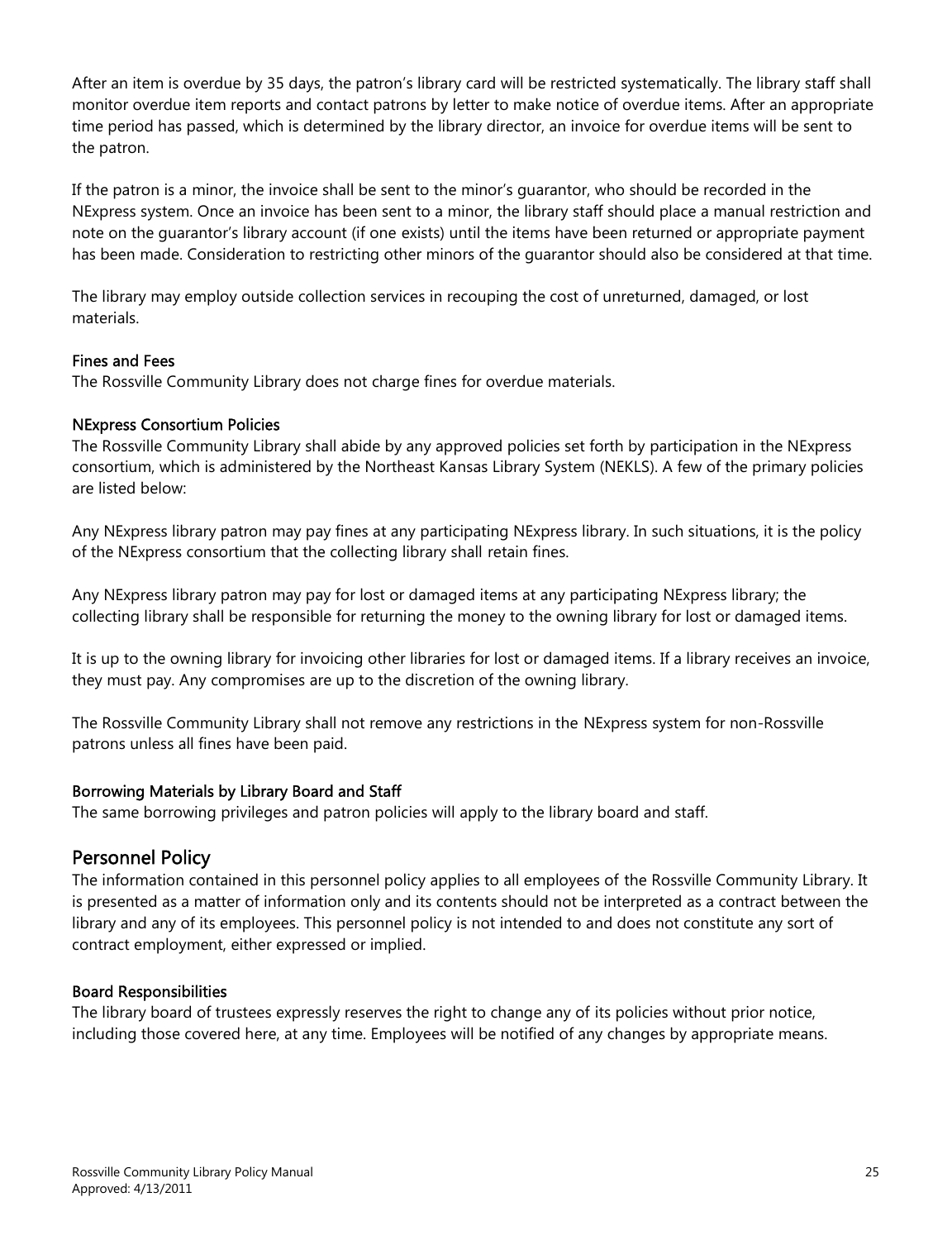Amendments or new policies will be effective on dates determined by the board. Only the board, in consultation with the director, has the authority to change any policy. This policy supersedes all previous personnel policies.

It is the responsibility of the board to hire a library director who meets the stated requirements and has the needed skills. Guidance for the director is communicated by a job description and a well written and maintained policy manual which is based on local, state, and federal laws that relate to employment practices.

The library board shall provide an effective orientation for a new director to assure that the s/he understands a) the policies and processes related to the daily operation of the library, b) reporting and budgetary requirements that assure accountability and compliance with the law, and c) the expectations of the board in regard to administrative processes and protocol, particularly as they relate to conducting effective and efficient board meetings.

The library board shall conduct annual appraisals of the library director's performance, at which time personal and management goals can be discussed and negotiated.

It is the authority of the board to provide an adequate salary schedule and fringe benefits for all employees.

#### **Director Responsibilities**

The director shall establish all other employee positions and all wage and benefit levels for such positions. It is the responsibility of the director to hire and supervise staff according to policy and utilize the skills and initiative of the staff members to the library's advantage. It is appropriate for the director to provide recommendations and materials for review and inclusion in the personnel policies. The director should suggest improvements needed in compensation, safety, and working conditions. It is the responsibility of the director to recommend appropriate opportunities and specific needs for training.

The director shall communicate library policies, including the personnel policies, to library staff and ensure that such policies are adhered to.

# **Equal Employment**

The library maintains a policy of nondiscrimination with employees and applicants for employment. No aspect of employment with the library will be influenced in any manner by race, color, religion, gender, age, national origin, disability, veteran status, or any other basis prohibited by applicable law.

Nothing in the previous paragraph is meant to limit or expand the library's obligation pursuant to all state, local and federal laws, rules and regulations in all phases of employment including but not limited to, recruitment, hiring, training, promotion, compensation, benefits, transfer and dismissals.

#### **Non-Harassment**

Harassment is contrary to basic standards of conduct between individuals and is prohibited by federal and state law. It will therefore constitute a violation of library policy for any employee to engage in any form of harassment based upon race, color, religion, gender, age, national origin and disability. Any act, physical, verbal or visual that has the effect of unreasonably interfering with a person's work performance or creates an intimidating, hostile or offensive work atmosphere is prohibited.

Harassment on the basis of sex is a violation of federal law. The library will not tolerate sexual harassment in any form. No employee shall threaten or imply that an employee's refusal to submit to sexual advances will adversely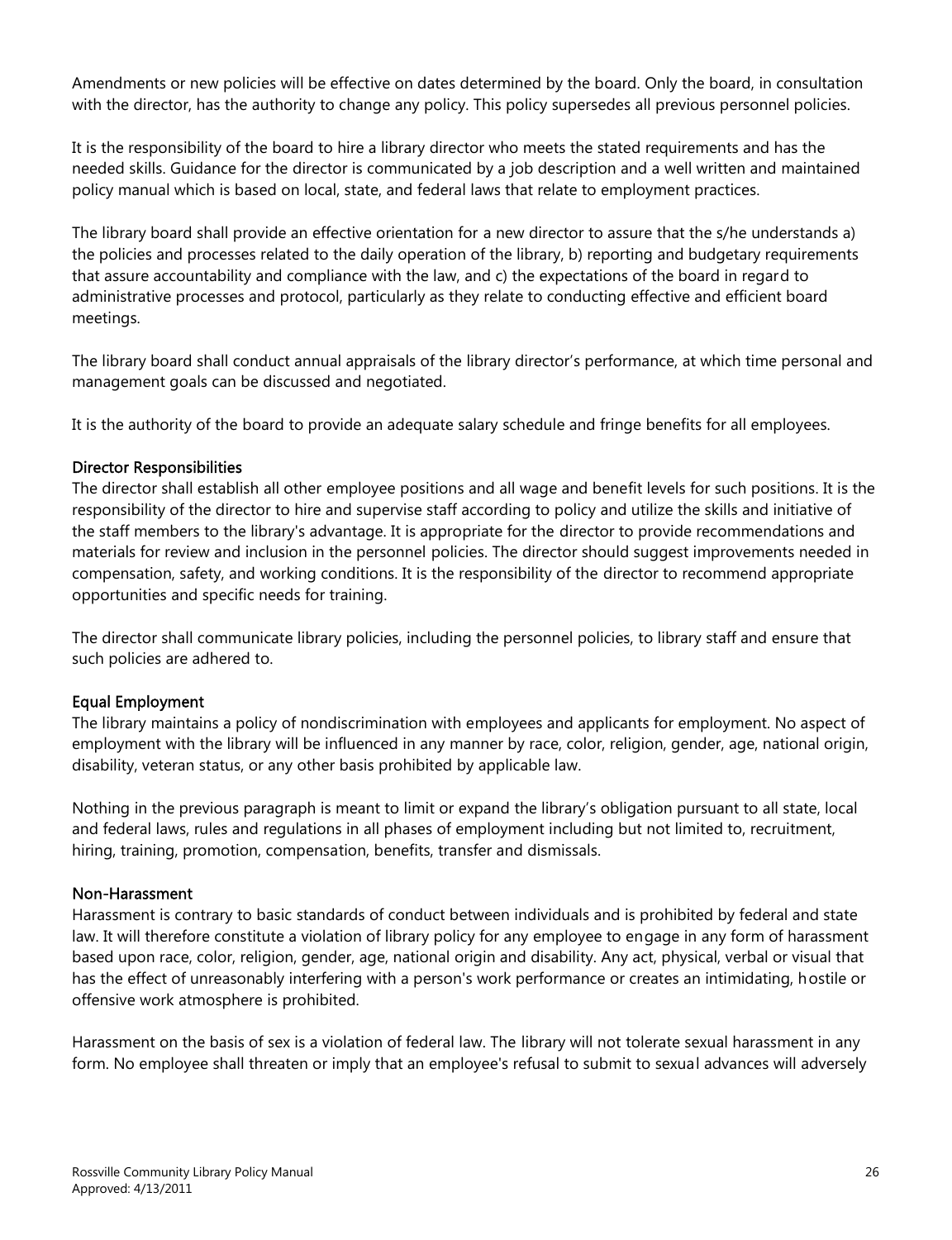affect the employee's employment, evaluation, pay promotion, job assignment, or any other aspect or condition of employment. Any employee who violates this policy will be subject to having job action taken against him or her.

No employee, whether supervisory or non-supervisory, may sexually harass another employee. Sexual harassment includes, but is not limited to:

- 1. touching or making improper or proposition advances
- 2. abusive, vulgar language of a sexual nature
- 3. suggestive jokes or comments about an employee's body or wearing apparel
- 4. display of sexually suggestive cartoons, pictures, or photographs

Personnel should report immediately any such behavior or incident to the library director (or to the board member should the director be involved) in writing with date, location, and names of individuals involved. If, after investigation by the director or board member, the issue is not resolved to the satisfaction of the employee, the unfavorable decision may be appealed in writing to a higher authority, such as the entire board of trustees. An employee may ask a member of the board, another employee, or supervisor to be present at a complaint discussion with the director. In its effort to prevent discrimination or harassment of any kind, the library shall maintain an open-door policy. All complaints will be investigated promptly and confidentially.

#### **Employment of the Handicapped**

No employee or applicant for employment will be discriminated against on the basis of disability. Reasonable accommodations will be made unless to do so would cause undue hardship to the parties involved.

#### **Alcohol and Drugs**

The use, possession, sale, transfer, purchase, or being under the influence of illegal drugs, illegal intoxicants or controlled substances by employees at any time on library premises or while on library business is prohibited. Employees must not be on duty, on library property, or operating library equipment while under the influence of any alcoholic beverage, marijuana, or illegally obtained drugs, narcotic, or other controlled substance.

#### **Injury**

Any injury, however slight, occurring on the job must be promptly reported to the director or a board member. This is for an employee's protection under Kansas Worker's Compensation regulations and a requirement under Occupational Safety and Health Act Regulations.

#### **United States Citizenship**

The library intends to hire only citizens of the United States of America or those who have valid permits to work in the United States. Employees may be required to provide proof of citizenship or proof of a United States work permit before s/he can receive his/her first paycheck.

#### **Nepotism**

It is the policy of the library that persons who are of immediate relation to current library employees shall not be employed in the library unless the library board has reviewed and approved the proposed employment. Further, it is in the best interest of the library that members of the immediate family of board members or the library director not be considered for employment with the library.

#### **Child Labor**

The library will comply with the Child Labor provisions of the Fair Labor Standards Act and related Kansas Statutes.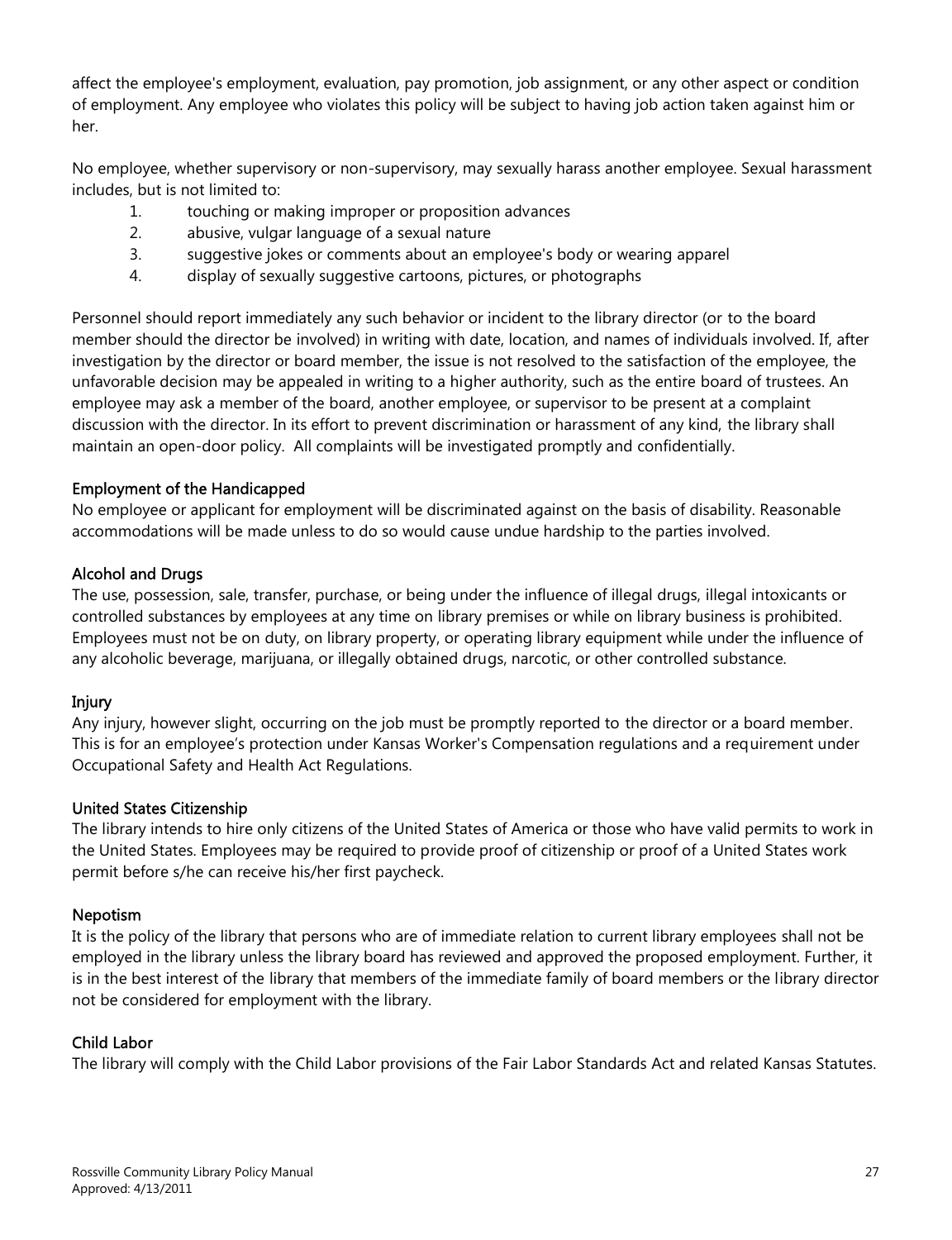#### **Posted Notices**

Notices relating to federal, state or local regulations will be posted in a conspicuous place in the staff area of the library. It is the responsibility of each employee to read these notices.

#### **General Employment Information Recruitment**

Recruitment to fill open positions will be made through open application. Positions may be advertised in the St. Marys Star, the Topeka Capital-Journal, or other applicable employment websites or listservs for two consecutive weeks (or for a longer period of time if no suitable person is found).

# **Job Classifications**

- 1. Library Director: A salaried position regularly scheduled on an annual basis for a full-time schedule (a minimum of 40 hours a week) in a standard workweek of seven days.
- 2. Full-time Employee: An hourly position regularly scheduled on an annual basis for 40 hours in a standard workweek of seven days.
- 3. Part-time Employee: An hourly position regularly scheduled on an annual basis for less than 40 hours in a standard workweek of seven days.
- 4. Janitor: An hourly position in which the employee works less than 20 hours a month. The janitor receives no fringe benefits (which include any type of leave). If the janitor cannot work or make up hours due to a holiday or special circumstances, no leave will be granted; the absence may be excused by the director, but no pay will be awarded.
- 5. Volunteers are part-time, non-paid positions that do not displace paid staff. The library director or a person appointed by the director should be responsible for the volunteer program which should include:
	- a) General library orientation, identification of responsibilities, and the channels of communication.
	- b) In-service training
	- c) Periodic evaluation

#### **Job Descriptions**

The library board will develop a job description for the library director, which should be reviewed and updated as needed. The director will develop job descriptions for staff based on the duties required for effective library operation.

#### **Employee Evaluations**

Effective performance evaluations can increase productivity, strengthen employee-employer relations and can help employees reach their full potential. For these reasons, the director will evaluate employee performance annually upon the anniversary of the hire date. The employee's appropriate job description will be utilized when conducting the performance evaluation. The library board shall evaluate the library director's performance upon the anniversary of his/her hire date.

#### **Employment Relationships**

Employees of the Rossville Community Library are "employees at will." Either the library or the employee may terminate the employment relationship at any time, either with or without cause, and also with or without advance notice.

#### **Resignation**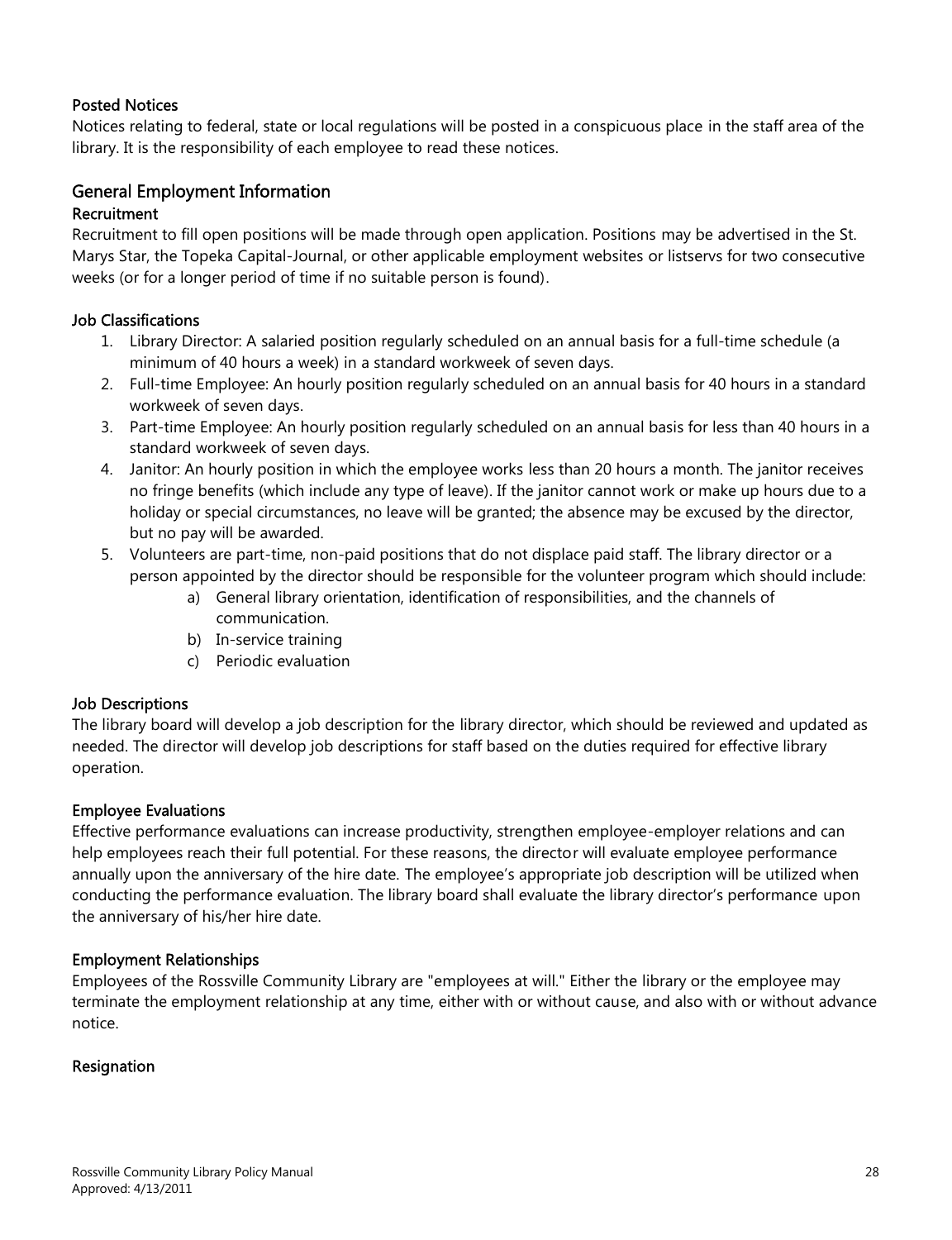Resignations are to be submitted in writing to the board or director as appropriate. A one-month advance is expected for the director, and two-week notice is expected for all other personnel. The termination date—the final work day or the end of any accumulated leave to be taken—shall be stated in the letter of resignation.

# **Discipline, Probation, and Termination**

The library board and/or the director shall have authority to discipline employees for the willful violation of personnel policies. If violations are repeated, the employee may be terminated for cause. It is important that complete and clear records be maintained of all disciplinary processes for the protection of the employee and the library. The library wants each employee to be successful in his/her job and will work with employees to eliminate deficiencies.

An employee of the library may be dismissed for any action or behavior that causes the library's image or operation to be diminished. Use of alcohol or illegal drugs while at work, misuse of funds, refusing to obey a direct order of a superior, willful damage of property, gross neglect of duty, continuous poor relations with peers or the public, incompetence, or unapproved absences from work are some examples of dismissal for cause.

Normally, termination would be a final step which would follow:

- 1. a substandard performance appraisal
- 2. verbal and/or written warnings
- 3. suspension

While notice of intent to terminate can be expected, the library reserves the right to dismiss an employee without notice in cases involving theft, drug or alcohol abuse, criminal activity, or in instances of significant misconduct.

#### **Leaves of Absence**

The library allows employees to take up to twelve weeks per twelve months of unpaid, job-protected leave to care for a new baby, an ailing family member, or the employee's own illness. Employees are entitled to a total of twelve (12) weeks of leave during any 12 month period for one or more of the following reasons:

- 2. Birth of a child
- 3. Placement of a child for adoption
- 4. Caring for a spouse, child or parent with serious health condition
- 5. A serious health condition of the employee

A serious health condition is defined as inpatient care at a hospital, hospice, or residential medical care facility, or continuing care by a doctor of medicine or osteopathy. The employee must provide a doctor's certification of the serious health condition.

Employees must have worked at least twelve (12) months and to be eligible.

An employee can take the 12 weeks of leave intermittently for a serious health condition. The employee and the library director must agree on such reduced work schedules if the employee is taking leave for the birth, adoption, or foster care of a child.

The employee may reserve up to one week of vacation leave and opt for unpaid leave for the missed time. However, all sick leave should be used before using unpaid leave.

Employees are required to give the library director 30 days notice or as much notice as is practical.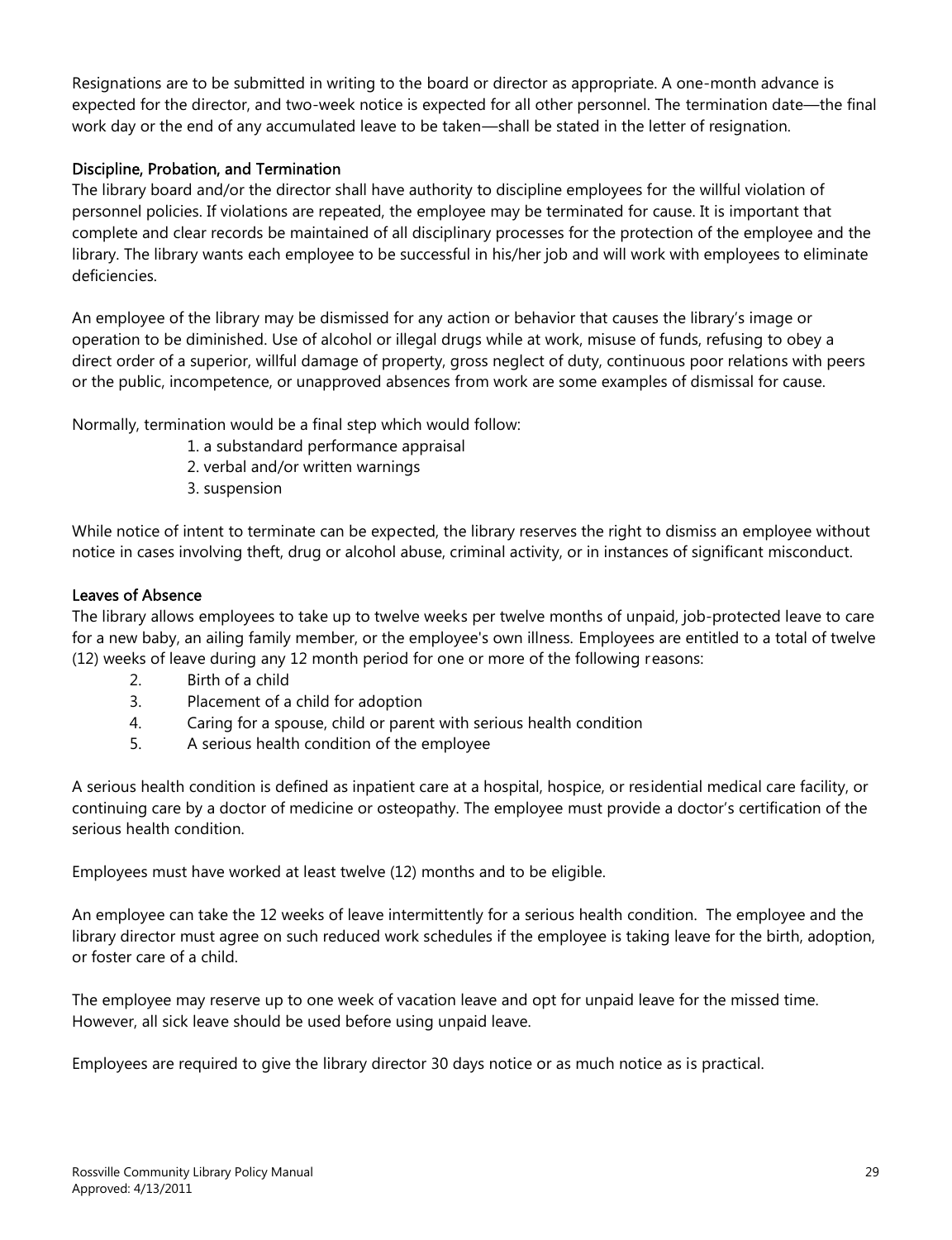Leaves of absence without pay may be granted to library employees for travel, person educational training, or other approved instances. All such leaves of absence shall be considered on a case-by-case basis and must be approved by the director. A leave for the director must be approved by the library board.

Requests for leaves of absence should be submitted well in advance of the time when the leave is to begin. A beginning and ending date for the leave should be indicated. Vacation time must be used before an unpaid leave will be approved for reasons other than maternity, adoption, immediate family illness, or military training.

In some instances it may be necessary to deny requests for leaves of absence. Leaves are a privilege and can be granted only if the best interests of the library can be maintained.

Absence of an employee (including absence for a single day or part of a day) without authorization and prior notice is an absence without pay and shall be cause for disciplinary action or dismissal.

#### **Grievance Procedure**

A grievance is a complaint involving misuse or misinterpretation of a rule, practice or policy under the personnel rules or board policies. A sincere attempt should be made by the employee's immediate supervisor to resolve any grievance through explanation and counseling before it becomes necessary to file a written form. If a grievance fails to be resolved, the employee may within five (5) business days file a written appeal with the director or board. A grievance committee of three comprised of the director (unless s/he is filing the complaint), a board member and a fellow employee, volunteer or other board member selected by the filing party shall meet to consider the situation. The committee will prepare a written report to be presented to the board. The board will make the final decision, and a written report regarding the decision will be put in the personnel file of all involved in the grievance. The existence of these procedures does not alter the employment at-will relationship nor is there any contractual right to these procedures.

#### **Confidentiality of Employee Personnel Records**

All requests for information about current or former library employees should be referred to the director. The library will comply with right to privacy provisions and Kansas open record statutes which specify that only hire date, term of employment, position and verification of salary within range can be disclosed. All requests for employment references must be referred to the director and must be submitted on official letterhead stationary by the requesting entity.

#### **Staff Attitude and Conduct**

The image of Rossville Community Library is conveyed through the attitudes, appearance, conduct and working relationships of the staff. Each staff member is a public relations ambassador. As a service organization, employees of the library are expected to be professional, courteous, cooperative and communicative when assisting patrons or working with fellow employees. Should problems arise, it is the responsibility of each individual to make every effort to solve the problem through open, positive communication with the person or persons involved in the situation.

#### **Dress Code**

Staff should dress appropriately and sensibly while on duty. All employees (and volunteers) are expected to be neat, well groomed and to wear suitable, clean clothing. Failure to dress appropriately will result in corrective action, and a staff member may be sent home and directed to return to work in proper attire before continuing their scheduled work hours.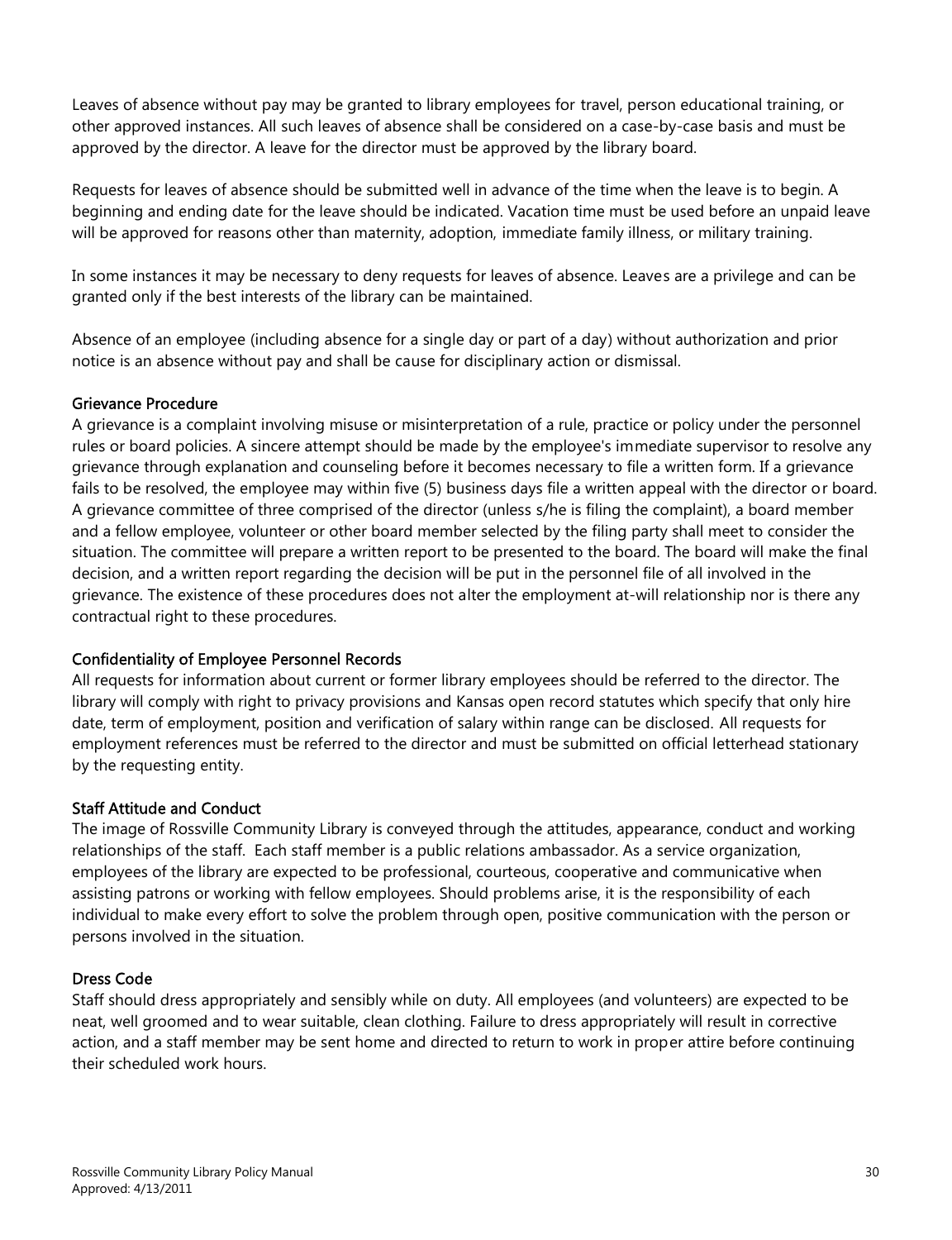#### **Rest and Meal Periods**

Employees are encouraged to take a compensated rest period of up to 15 minutes for each four hours of work. Rest periods may not be added to lunch hours, used to compensate for late arrivals or early departures from work, or be accumulated.

Meal periods will be informal and taken as work allows. Staff is considered to be on duty during meal periods and therefore will be compensated during such periods.

#### **Tardiness and Absences**

The library is a public service institution and every effort is made to maintain regular schedule hours for the public. All employees should make every attempt to report to work on a timely basis. If employees are unable to report to work, the employee is responsible for contacting the director by telephone to indicate anticipated absence from work or late arrival to work and the reason. If an employee is unable to report to work, the absence may be charged as vacation leave, or the employee may elect to take this time off without pay or may possibly make up the missed hours within the pay period, at the discretion of the director.

#### **Inclement Weather**

The director shall be authorized to close the library to protect the safety and welfare of library employees and patrons. In this event employees will receive full pay, and no vacation or personal leave allowances will be affected.

#### **Use of Computers**

Computers, computer files, email, Internet accounts and software furnished to employees are either library property or are licensed to the library for business use only. The library prohibits the use of computers in any ways that are disruptive, offensive, or harmful to morale.

Email accounts associated with the library may only be used for official business correspondence and should be treated the same as correspondence sent on official library letterhead. Library email accounts may not be used to solicit others for commercial ventures, religious or political causes, outside organizations or other non-business matters.

The director has the right to access, read and respond to any mail or documents on any email account associated with the library or found on library computers. Failure to comply with this policy may result in disciplinary action or dismissal.

#### **Compensation**

Libraries are obligated to pay the current minimum wage. The regional office of the U.S. Department of Labor, Wage and Hour Division, has stated that all units of local and state government, including libraries, are covered under the Fair Labor Standards Act. (FLSA) 20 U.S.C. 201 el. seq.

#### **Probationary Period**

Employees will be required to serve a probationary period of 30 days before non-mandatory benefits (those other than the employer's portion of wage taxes) can be received.

#### **Payroll Procedure**

Employees are required to maintain accurate time records noting hours worked, vacation, and sick leave time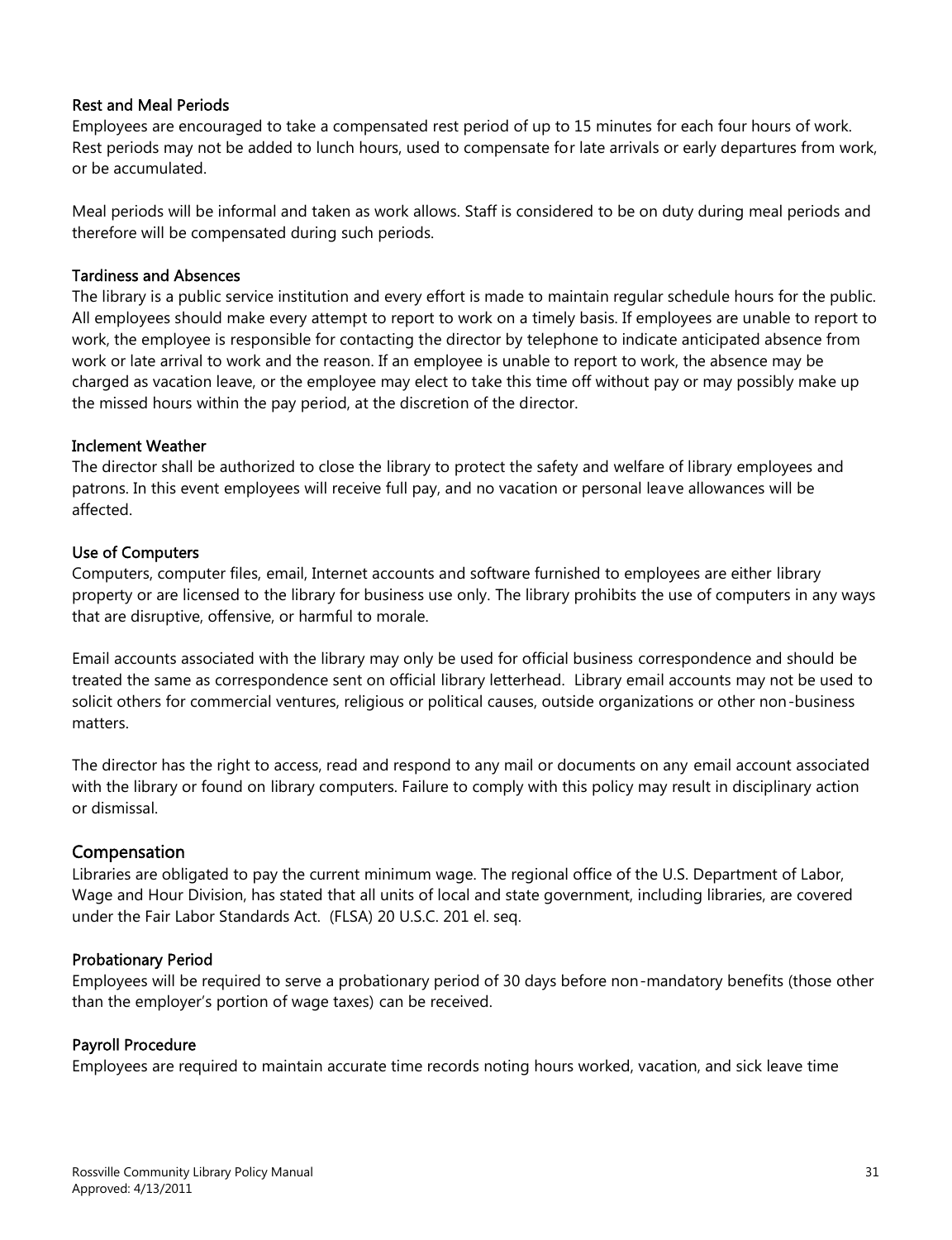taken. The director shall be paid on a salaried basis; full-time and part-time employees are paid on an hourly basis. The director and library assistants shall be paid on a biweekly basis. For biweekly payroll, time sheets will end on Friday with checks issued the same day. The janitorial staff will be paid on a monthly basis. The janitor's time sheet will end on the last day of the month, and the payroll check will be issued on the next business day.

Altering, falsifying, or tampering with time records, working overtime without pre-approval, or recording time on another employee's time record will result in disciplinary action or dismissal. Estimated hours on time sheets will be adjusted in the next pay period.

#### **Mandatory Deductions**

The library will pay the employer's portion of FICA and Medicare withholding. The employee's portion will be deducted from the employee's gross wages. Each employee shall complete a W-4 Form upon hire; such form will be used to determine the amount of federal and state withholding that will be deducted from gross wages on each paycheck.

#### **Other Employee Benefits**

The library will pay for a worker's compensation policy (which is required by state law if the library's payroll is over \$20,000). The library will also contribute to the state unemployment fund, as required by law. However, the library is exempt from contributing to federal unemployment.

#### **KPERS**

The library is a covered employer under the Kansas Public Employees Retirement System (KPERS). KPERS is a 401(a) defined benefit pension plan. If a library employee works more than 1,000 hours, it is mandatory to enroll that employee immediately into KPERS.

Contributions are made by the employee on a pre-tax basis and are deferred from federal income taxes until the employee either withdraws or retires. Employee contributions are based on a percentage of gross salary. Kansas law does not allow an employee to borrow from contributions made. An employee's individual account balance within KPERS is only important if you withdraw or die before retirement. The amount of an employee's contributions and interest have no bearing on retirement benefits. These benefits are determined by the employee's final average salary and years of service.

The library is also required to make a contribution to KPERS. Employer contributions are not credited to the individual employee's account within KPERS. The library's contributions stay within the retirement system if the employee ends his/her employment and withdraws.

Enrollment in KPERS also provides additional benefits such as basis life insurance and disability benefits. Refer to the KPERS Membership Guide for more detailed information about these benefits and KPERS in general.

#### **Health Insurance**

The library does not offer health insurance or any other health-related benefits or reimbursements at this time.

#### **Work Schedule**

Requests for changes in the work schedule of staff or volunteers shall be made in writing to the library director.

#### **Vacation Leave**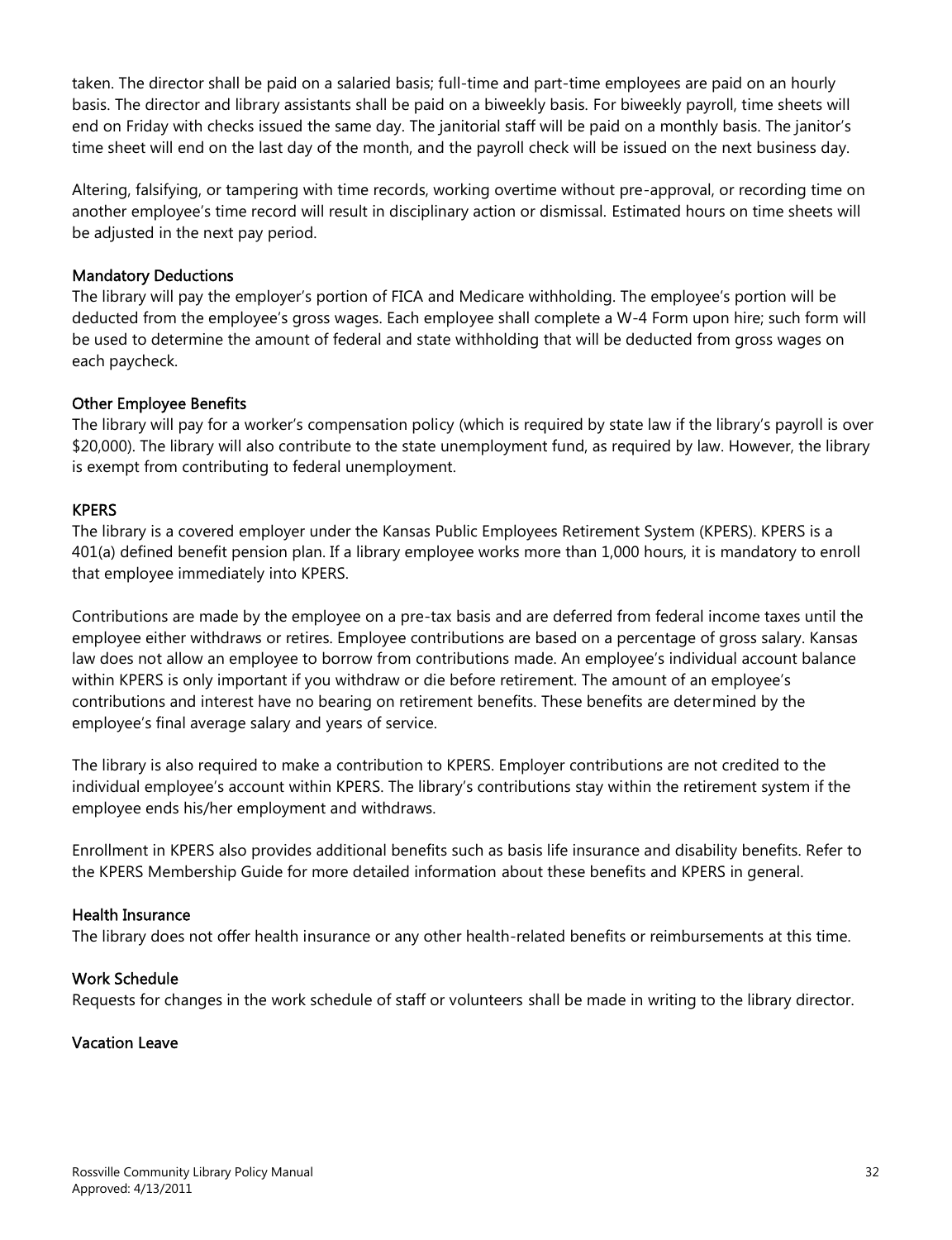Vacation leave shall be earned beginning with the date of employment. Leave may be used upon successful completion of the probationary period. No employee shall be permitted to use vacation time for any period spent on unauthorized leave. Vacation leave will be granted to full time employees and to part-time employees who work at least 15 hours a week. Since vacations result in the loss of employee services, it is essential that time off be coordinated with the director in order that library services remain as near normal as possible. In the event of two or more employees requesting the same vacation time and an agreement between the two cannot be worked out, then the seniority rule will apply, first in the chain of command, and second, in service credit.

After a new employee has ended his/her 30-day probationary period, eight (8) hours of vacation leave shall be granted for use. Full-time employees will earn four (4) hours of vacation time per pay period, up to eight (8) hours a month. After 5 years of employment, the employee will earn 10 hours of vacation leave, with a maximum of 120 hours (15 days). After 10 years of employment, the employee will earn 14 hours a month, with a maximum accrual of 160 hours (20 days). Employees may carry-over a maximum of 80 hours of vacation leave at the end of the calendar year. Any unused vacation leave in excess of 80 hours shall be forfeited.

Part-time employees will receive two (2) hours of vacation time per pay period, up to four (4) hours a month. The part-time employee must work a minimum of 15 hours per week to be granted vacation time. If a part-time employee's regular work schedule is 14 hours or less a week, no vacation time will be granted. Use of vacation follows the same rules as full-time employees.

Vacation time can be used in 15 minute increments or more. It is preferred that employees do not use less than 1 hour when using vacation leave. Vacation leave must be earned before it is taken.

Vacation leave can be used for illness if an employee wishes or if the employee has no accrued sick leave available.

Upon termination, an employee shall be compensated for all accumulated unused vacation leave at his/her final rate of pay, subject to the maximum hours of accumulation compensation authorized.

#### **Sick Leave**

Full-time and part-time employees shall be entitled to sick leave with pay for absences resulting from illness, injuries, accidents or other incapacities, occurring either on or off the job. An employee may use his/her sick leave allowance when personally sick or for time off in case of illness in the immediate family. For purposes of this policy, immediate family member is defined as: father, mother, spouse, and children, including corresponding inlaw and step relationships, and for individuals who reside in the employee's household, whether legally related or not. No employee shall be permitted to use sick leave for any period spent on unauthorized leave. Full-time and part-time employees are entitled to sick leave with pay for physical examinations and dental work if they have provided at least one day's notice to the library director. Sick leave must be earned before it is taken.

Sick leave is granted to full-time employees four (4) hours per pay period, up to eight (8) hours a month. Sick leave may accrue to a maximum of 320 hours. An employee shall not be paid for any unused sick leave upon termination of his/her employment with the library.

Sick leave is granted to part-time employees at two (2) hours per pay period, up to four (4) hours a month. The part-time employee must work a minimum of 15 hours a week to be granted sick leave. If a part-time employee's regular work schedule is 14 hours or less a week, no sick leave will be granted.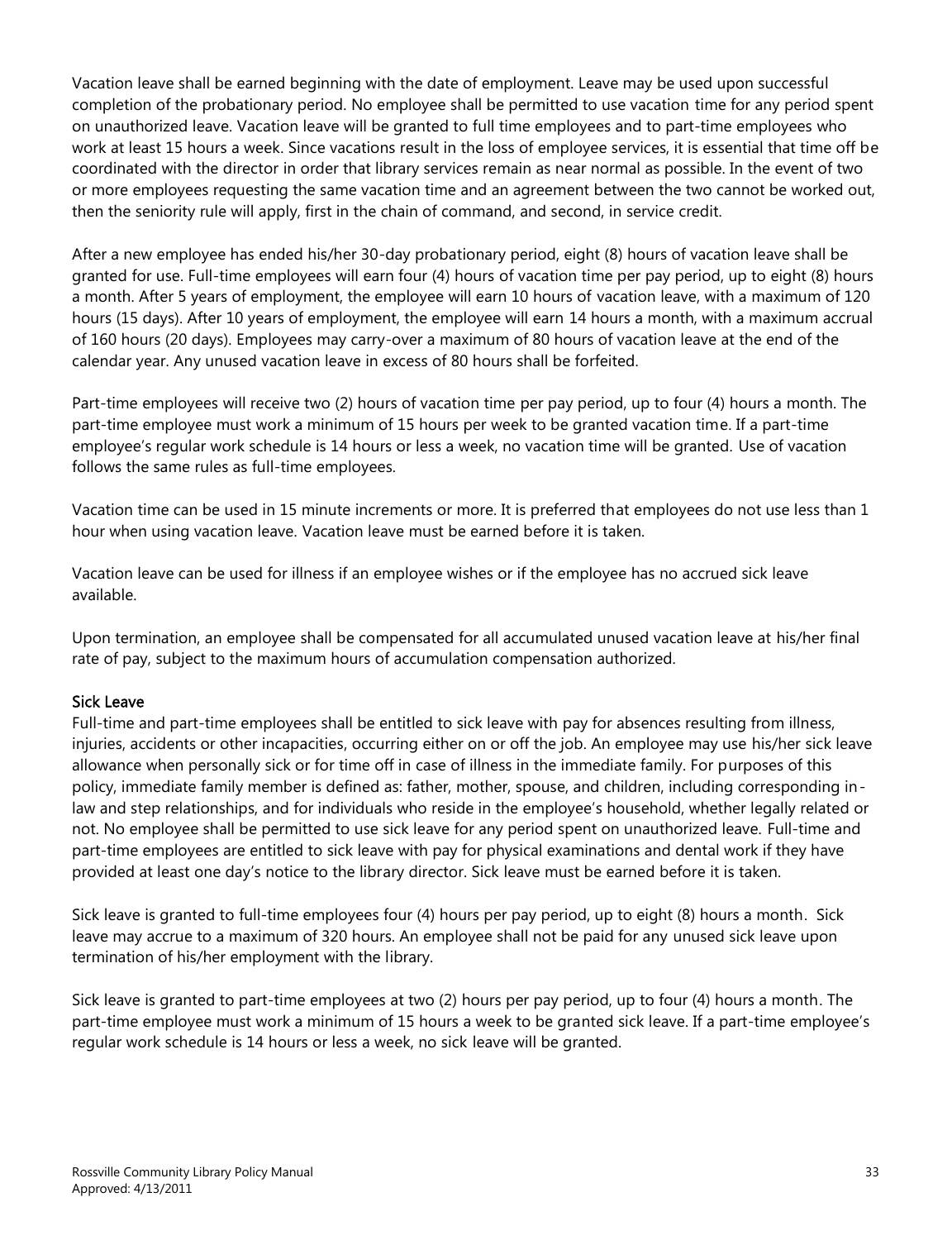Any absence for a fraction or part of a day which is chargeable to sick leave shall be charged in increments of not less than 15 minutes. For sick leave in excess of three days, a signed statement from a health care provider *may* be required. An employee who improperly claims sick leave shall be subject to disciplinary action, including loss of pay or dismissal.

#### **Maternity Leave**

Annual leave, sick leave and/or leave without pay may be used for maternity leave.

#### **Bereavement Leave**

An employee suffering a death in the family will be granted up to three (3) days leave with pay. This leave applies to the death of spouse, child, or other relative residing in the employee's household, parents, and parents of spouse, grandparents, grandchildren, brothers, sisters, spouses of brothers and sisters of employee and spouse. The library board and/or director may use their discretion in more broad applications of the bereavement leave policy, as is applicable.

#### **Holidays**

The following days shall be paid holidays for employees and the library shall be closed on these days:

| New Year's Day         | January 1                   |  |
|------------------------|-----------------------------|--|
| Presidents' Day        | Third Monday in February    |  |
| Good Friday            | Friday Before Easter        |  |
| Memorial Day           | Last Monday in May          |  |
| Independence Day       | July 4                      |  |
| Labor Day              | First Monday in September   |  |
| Veterans' Day          | November 11                 |  |
| Thanksgiving Day       | Fourth Thursday in November |  |
| Day after Thanksgiving | Fourth Friday in November   |  |
| Christmas Eve Day      | December 24                 |  |
| Christmas Day          | December 25                 |  |

Full time and part-time employees will be paid for hours that would normally have been worked on each recognized holiday. When a holiday falls on Sunday the following Monday will be declared the holiday.

#### **Civil Leave**

An employee shall be given necessary time off with pay for the following:

- a) Jury duty. The employee will assign the juror's fee to the library in the event of a trial lasting longer than two (2) weeks.
- b) Court appearances as a witness in answer to a subpoena or as an expert witness when acting in an official capacity in connection with the library.
- c) Voting.

#### **Military Leave**

An employee who is a member of a United States reserve organization or National Guard unit shall be entitled to two weeks paid leave plus authorized travel time to attend annual military training camps or Naval Reserve cruises in addition to other unauthorized leaves.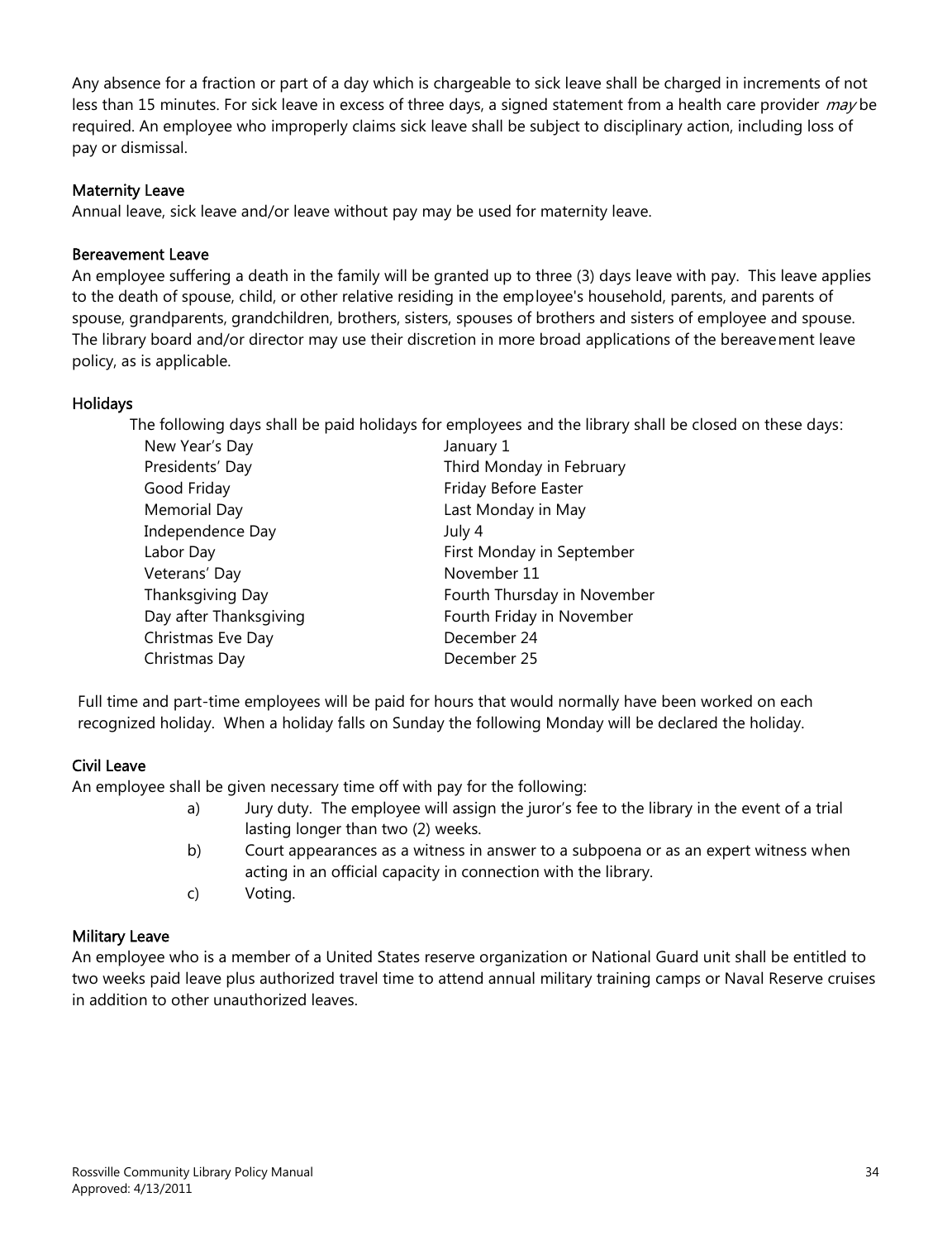The employee shall be entitled to his/her salary for a period not to exceed ten (10) working days while attending military training camp. Employees shall present the director a copy of their orders as evidence of such military duty.

### **Continuing Education**

The board is committed to the continuous development and improvement of personnel and includes continuing education expenses within the library's budget.

To encourage the professional development of library staff, the board encourages staff to participate in continuing education opportunities sponsored by the Kansas State Library, the School of Library and Information Management of Emporia State University, WebJunction Kansas and the Northeast Kansas Library System. Programs sponsored by these institutions plus occasional college courses**,** professional conferences, community sponsored programs, and commercial training seminars that relate to professional concerns, professional skills, organizational skills, interpersonal skills or social education will be sponsored and all expenses paid at the discretion of the board and/or director.

Unless otherwise agreed upon, when the library board or director requests trustees or volunteers to participate in continuing education, these participants shall be reimbursed for training expenses at the same rate as library staff.

When approved, the actual costs of travel, meals, lodging and other expenses directly related to the business travel will be reimbursed by the library. Employees are expected to limit expenses to reasonable amounts, seeking the lowest travel fares and low to mid-priced accommodations, with meals no more lavish than would be eaten at the employee's own expense. Mileage will be reimbursed at a rate equal to the Internal Revenue Service's business rate, plus parking and toll fees.

#### **Acknowledgment of Reading Personnel Policy by Employee**

Each library employee shall receive a copy of the personnel policy and confirm with signature that s/he has read it. The director shall maintain these forms within employee files.

# **Emergencies and Disasters**

#### **Purpose of Emergency Procedures**

Detailed emergency management procedures minimize damage to library facilities, equipment, and materials. When advance warning is possible, these procedures enable personnel to protect and recover library property quickly and efficiently. After fires, earthquakes, and tornados where there is no forewarning, the procedures speed the rescue and recovery of library resources.

Emergency management also includes the control of such minor incidents as extended power failure and leakage within the building structure. The library director has ultimate responsibility for emergency management.

#### **Emergency Telephone Numbers**

A list of the following information should be kept in a prominent place by each telephone:

Library Phone Number and Address: 407 N. Main 785-584-6454 Emergency- Ambulance, Fire, Police: **911** Rossville Police Department (non-emergency): 785-584-6047 Rossville Fire Department (non-emergency): 785-584-6349 Shawnee County Sheriff (non-emergency): 785-368-2200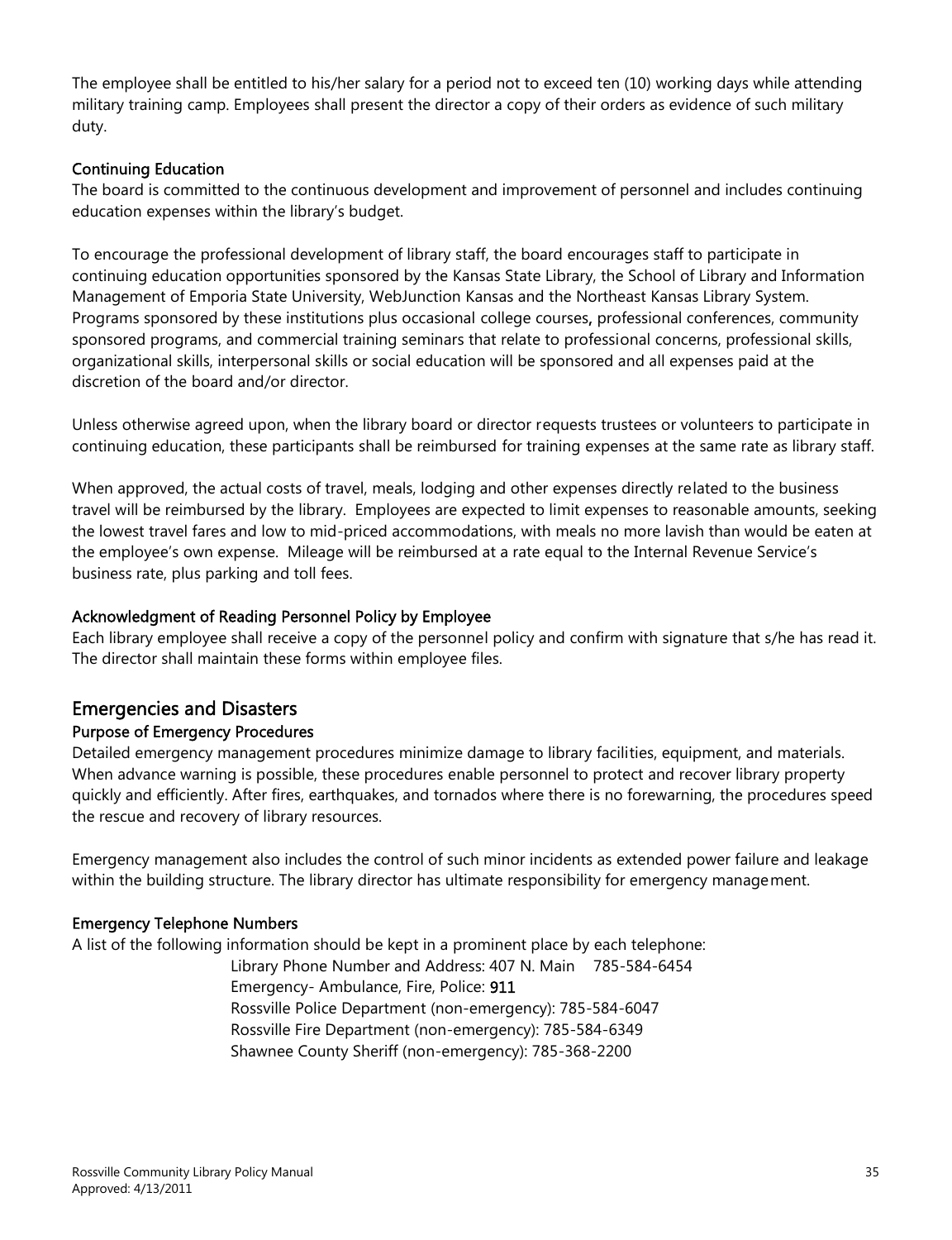Rossville City Hall: 785-584-6155 Brier, Payne, Meade (insurance agency): 785-233-1717 NEKLS: 785-838-4090 Library Director: 785-640-8787

#### **Medical Emergencies**

Staff members should exercise caution when administering first aid of even a minor nature because of the safety of the injured individual and the potential liability of the staff member. Without specialized training it is not advisable for staff to undertake more than keeping the sick or injured person comfortable and protected from needless disturbance until medical help can be obtained. Since each case is unique, staff members should use their own judgment to do what is prudent and reasonable.

- 1. If a medical emergency, call 911.
	- a. Describe the person's condition: bleeding, burned, broken bones, etc.
	- b. State the library name and address and injured person's location in the library.
	- c. Give your name.
	- d. Do not hang up. Let the emergency personnel end the conversation. They may want to ask questions.
- 2. When handling an injured person, use rubber gloves if blood or other bodily fluids are present.
- 3. Call the library director if s/he is not onsite.

NO medication, including aspirin, should ever be dispensed to the public.

#### **Evacuation Procedures**

- 1. In an emergency situation, staff will telephone 911 immediately to alert the emergency response personnel.
- 2. Whenever a building must be evacuated immediately, library staff should remain calm and direct patrons to appropriate exits, assertively and without delay. Staff will monitor emergency exits to prevent backups or blockages.
- 3. Staff will check all specific areas (including such "hidden" places as the restrooms and storage areas and the library stacks for remaining patrons or those who require special assistance.
- 4. Staff and patrons will proceed as quickly as possible, but in an orderly manner.
- 5. Take with you: your car keys, purse, cell phone, etc., but leave behind any large or heavy objects.
- 6. Library staff will leave the building only after all members of the public have been safely directed outside.
- 7. Once out of the building, move away from the structure and assemble in an organized manner, if possible. Keep all roadways free for emergency vehicles.
- 8. If the director is not currently at the library, call him/her for notification of what is happening at the library.
- 9. When emergency response personnel arrive on the scene, the library staff should inform the emergency response personnel of any rescue priorities and the floor plan of the facility.
- 10. Library staff onsite shall cooperate with rescue operations as directed by the emergency response personnel.
- 11. Staff witnessing the emergency should retain detailed notes in order to file an accurate incident report after the disaster/incident.
- 12. Staff on the scene may re-enter the facility only upon authorization by the emergency response personnel and only as instructed by the library director.
- 13. Staff will document the incident with photographs and a narrative report, if possible.
- 14. The director will communicate with the library board and township board as appropriate.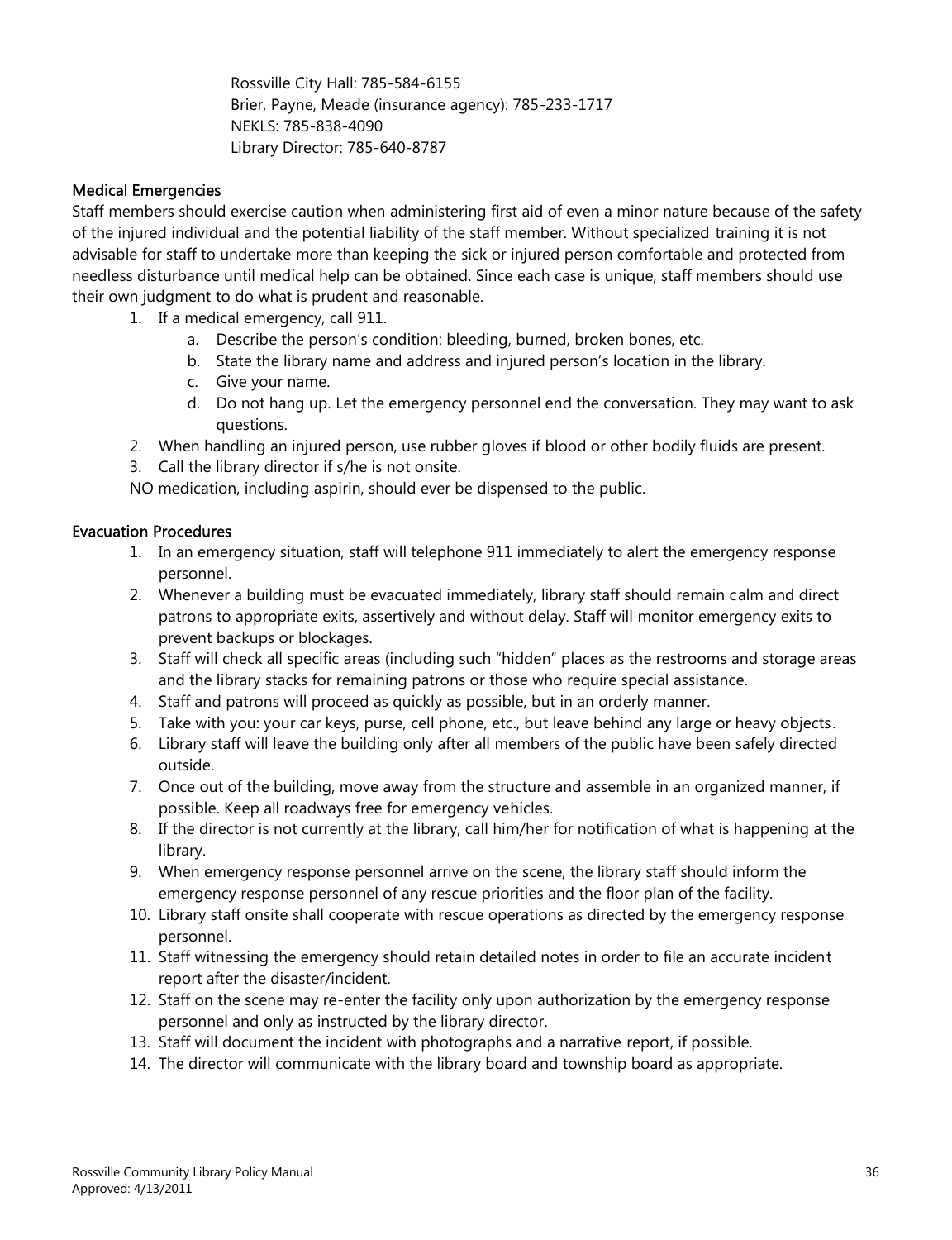#### **Power Loss**

- 1. Quickly locate flashlights and battery-powered radios. Monitor weather bulletins as appropriate (and follow procedures for specific natural emergencies).
- 2. Remain calm and announce yourself to other staff and patrons.
- 3. Provide necessary assistance to staff and patrons.
- 4. If possible, open blinds, etc. on windows to let in light (and if weather-appropriate).
- 5. If in an unlit area, proceed with caution to an area equipped with emergency lights. Take with you: your car keys, purse, cell phone, etc., but leave behind any large or heavy objects. Walk slowly, feeling your way cautiously. Listen for other people and sound cues.
- 6. Evacuate if instructed to do so.

#### **Flooding and Water Damage**

- 1. In case of water damage, notify the director.
- 2. If there are electrical appliances or electrical outlets near a leak or standing water, use extreme caution until the power is turned off. If the flood covers a large area, power should be shut off and restored only by an electrician. When there is any possible danger, evacuate the area, following the Evacuation Procedures in this policy.
- 3. If you know the source of the water and are fully confident of your ability to stop it (unclog the drain, turn off the water, etc.), do so cautiously. Do not troubleshoot an uncertain situation. Safety of staff and patrons is the top priority.
- 4. Be prepared to use good judgment and emergency supplies to help protect materials in jeopardy. Take only those steps needed to avoid or reduce immediate water damage. Suggested activities include covering large objects with plastic sheeting and moving small or light objects out of the affected area if you are confident that you can do so safely. After water is stopped, begin the drying process immediately. (In 48 hours, mold will start to grow.)
- 5. The library director will contact the library board and township board (and possibly NEKLS) about the situation.

#### **Fires**

- 1. Regular Training for Staff:
	- a. Staff should become familiar with the location of all fire extinguishers in the building and should have a basic knowledge of how to use a fire extinguisher.
- 2. Collection and Equipment Rescue Priorities:
	- a. Director computer
	- b. Original artwork
	- c. Kansas history and genealogy materials
	- d. Microfilm of local newspapers, census and historical documents
- 3. In the event of a fire:
	- a. Follow the Evacuation Procedures in this policy, if appropriate.
	- b. Report all fires to the library director, regardless of their size.
	- c. Although staff can extinguish small, self-contained fires with appropriate extinguishers, large spreading fires should be handled only by the Fire Department. Use common sense. Never endanger yourself and always be sure there is an exit for your escape. Do not attempt to extinguish chemical fires.
	- d. Do not break windows. Oxygen feeds a fire.
	- e. If it is safe to do so, disconnect electrical equipment that is on fire.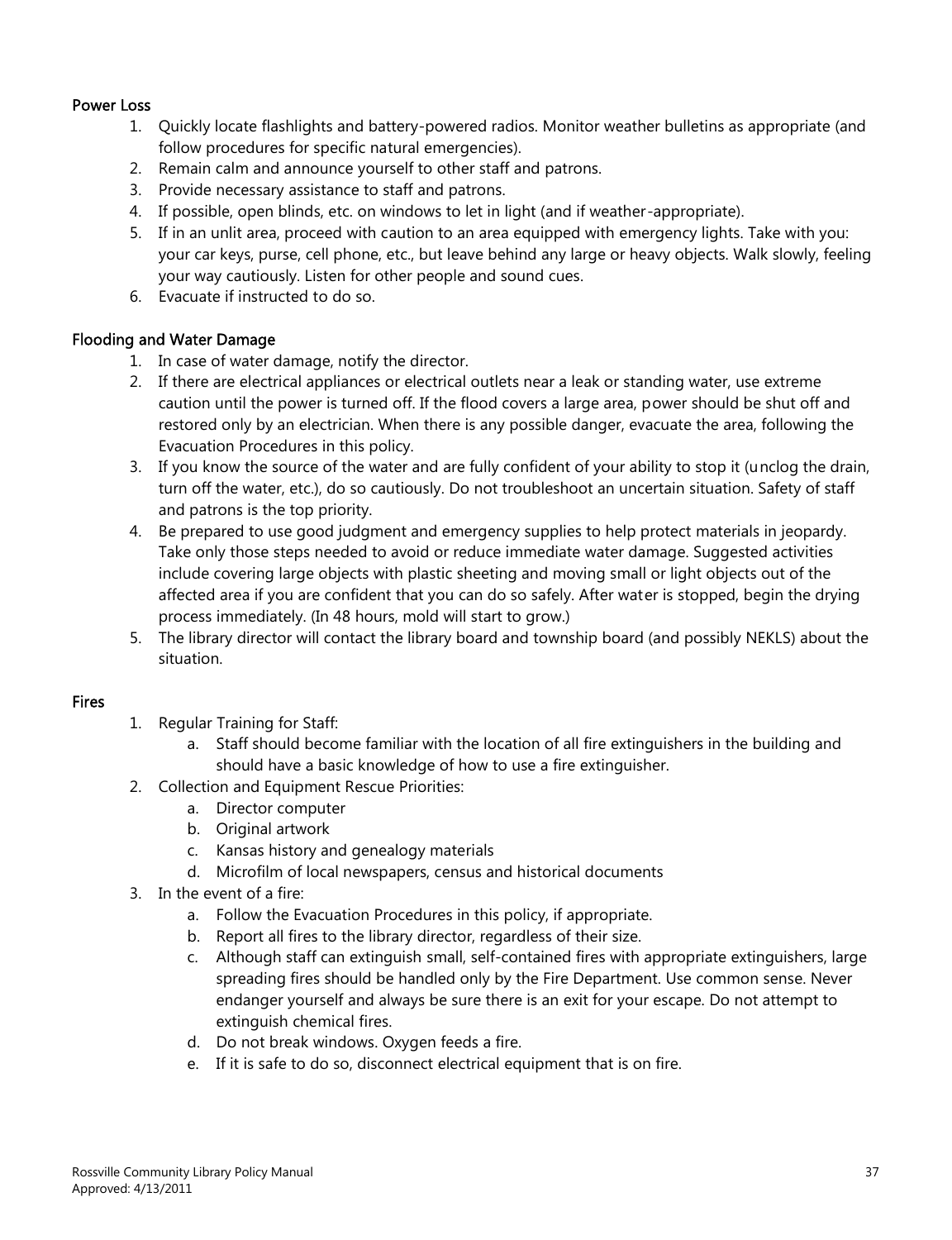- f. Do not attempt to save possessions or collections at the risk of personal injury.
- g. Do not return to the library until emergency response personnel allows you to do so.

#### **Ice and Snow Storms**

The library may close early by decision of the director. See the Inclement Weather Policy for more information.

# **Thunderstorms and Tornados**

- 1. When a "tornado watch" is announced for Shawnee or Pottawatomie Counties, locate flashlights and a battery-powered radio.
- 2. When a "tornado warning" is announced for Shawnee or Pottawatomie Counties (or other areas in our path), TAKE COVER. Direct patrons to the library's cover area, which is the STAFF OFFICE (and hallway, if more room is needed). ENTRYDOORS SHOULD REMAIN UNLOCKED.
- 3. Stay away from exterior walls and glass.
- 4. Use telephones only for emergency purposes.
- 5. Do not leave secure areas until instructed by senior staff.
- 6. In helping patrons move to the designated cover area, be polite but firm. Warn them calmly of the danger. If patrons refuse to comply, leave them. We cannot prevent anyone from leaving the library if s/he chooses to do so.
- 7. Once the storm has passed, library staff should assess any damage that has occurred, and if appropriate, contact emergency personnel.
- 8. Staff will document the incident with photographs and a narrative report, if possible.
- 9. The director will communicate with the library board and township board as needed.

# **Bomb Threats (by phone)**

Keep the caller on the line as long as possible. Ask the caller to repeat the message and try to write down every word spoken by the person.

If the caller does not indicate the location of the bomb or the time of possible detonation, ASK FOR THIS INFORMATION.

Pay particular attention to peculiar background noises such as motors running, background music and any other sounds which may indicate where the location from which the call is originating.

Listen closely to the voice (male, female), voice quality (calm, excited), accents and speech impediments. Immediately after the caller hangs up, call 911. Clear the building. The police will handle the actual bomb search.

# **Explosions and Random Acts of Violence**

- 1. Remain calm and avoid "heroic" behavior. Stay alert: one event can follow another. There may be more danger yet to come.
- 2. For your protection, consider crawling under a table or desk. Remain there for at least 60 seconds, but be mindful that detonation delays may vary and are unpredictable.
- 3. Stay clear of windows, mirrors, glass display cases, overhead fixtures, glass doors, filing cabinets, bookshelves, and electrical equipment.
- 4. If evacuation is appropriate or ordered by emergency response personnel, follow the Evacuation Procedures in this policy. Avoid known problem areas where there are gas lines, fire hazards, etc. Once out of the building, keep as far away from the structure as possible.
- 5. Do not use matches or lighters. Sparks may trigger explosions.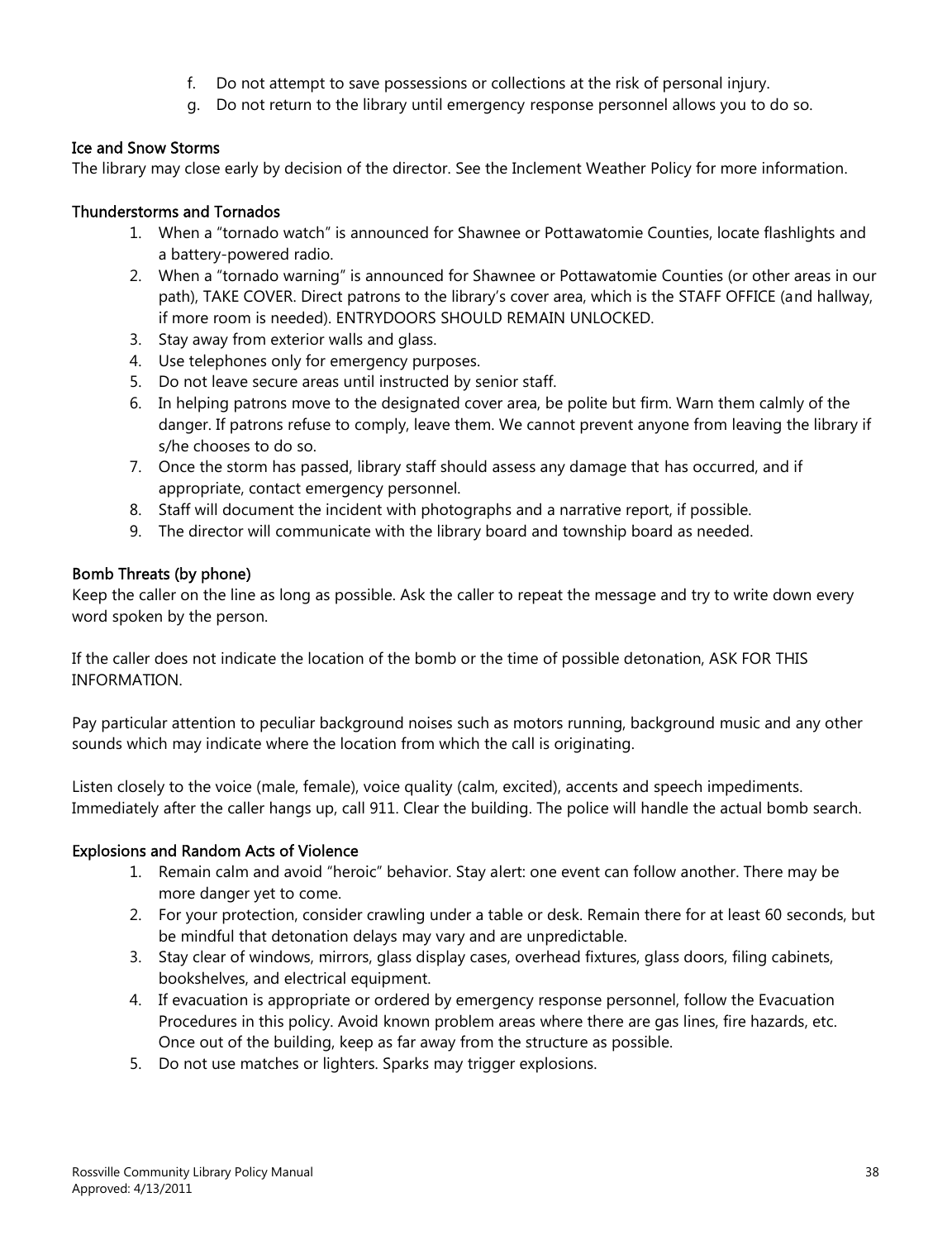- 6. Avoid using telephones and hand radios, which may emit hazardous sparks or signals that could trigger other bombs.
- 7. The director will communicate with the library board and township board as needed.

# **Rodent and Insect Infestation**

When rodent or insect infestation is noticed, attempt to do the following:

- Isolate the rest of materials from the collection
- Identify the type and extent of infestation
- Consider the options for pest management including routine extermination by a professional exterminator

#### **Preparing to Return to the Library after a Disaster**

- 1. The fire captain, or some disaster professional, must declare the building safe to enter. Fires and flooding can cause structural damage to buildings.
- 2. While the building is being inspected, answer the following questions:
	- a. Does an insurance agent need to evaluate damage before recovery begins?
	- b. Determine who will photograph and record the damage (for library records and insurance purposes).
	- c. Who and what are needed to secure the building?
	- d. Will utilities need to be turned off? Or repaired?
	- e. Who needs to be notified of the disaster?
		- i. Director: Adrienne Olejnik 785-640-8787
		- ii. Board President: Andrew Foster 785-207-5382

# **First-Aid Kit and Disaster Kit**

The following equipment needs to be kept in the library at all times:

First Aid Kit

Disaster Kit

- Flashlight with extra batteries
- Radio that is battery-operated, with extra batteries
- Fire Alarms
- Fire Extinguisher

Dry chemical extinguishers will smother any type of fire, including electrical and chemical, by coating the burning area with a powder that cuts off the supply of oxygen. This powder should be vacuumed away from library materials once the fire is out. This type of extinguisher should not be sprayed on a person unless s/he is actually on fire and there is no other alternative.

Staff and volunteers must know the location and operation of the fire alarm system, including how to deactivate the system.

#### **Insurance**

Information on the quantity and value of library materials covered by the library's insurance policy should be kept up to date and reviewed on an annual basis. A copy of this information should be retained in the library's bank safety deposit box.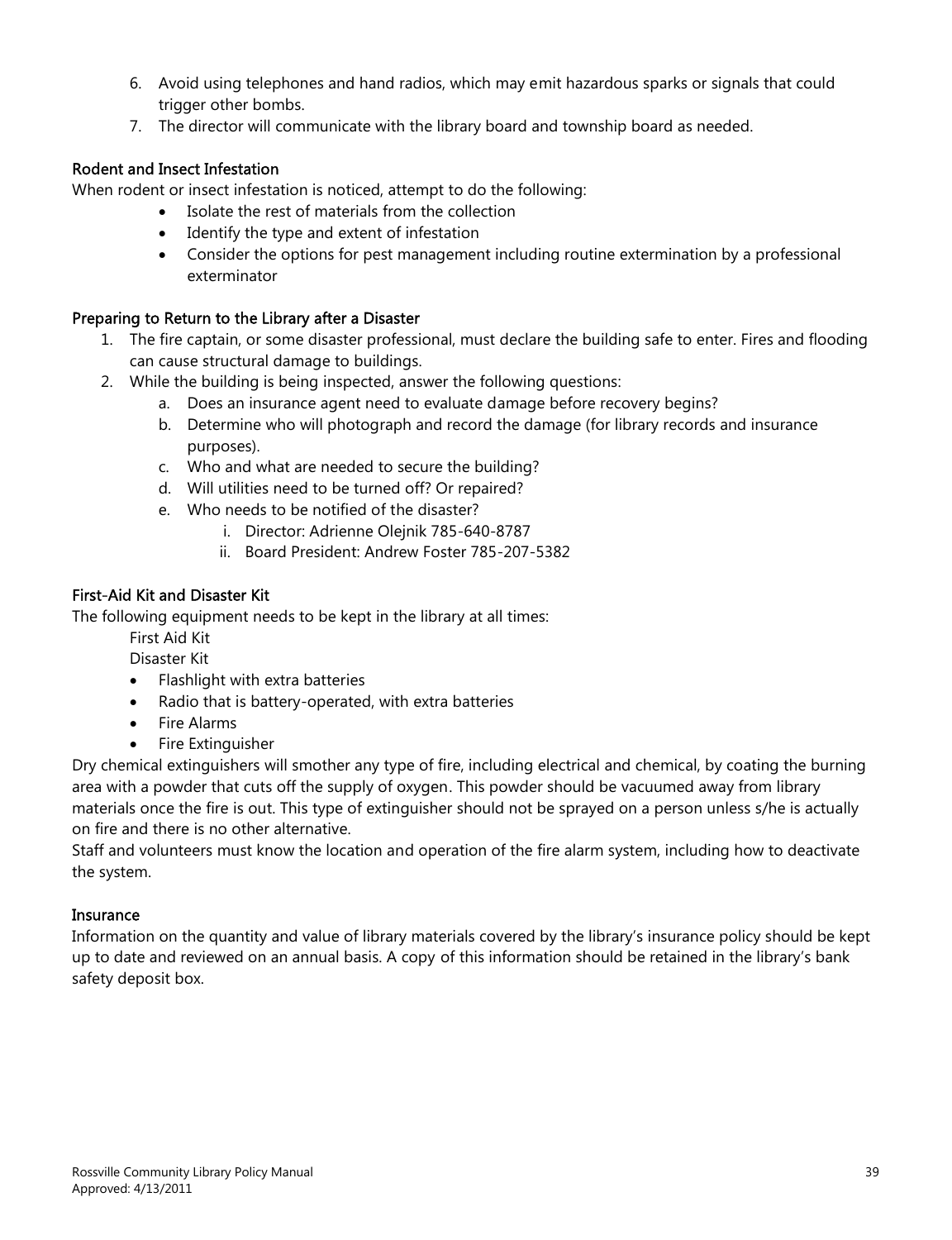# **Board Approval of Rossville Community Library Policy Manual**

This policy manual will be reviewed annually by all members of the library board. It will then be updated and revised as needed. Each board member will review all revisions and be given ample time to discuss and ask questions. Once questions are resolved, a formal motion shall be made to adopt the policy, and a vote will be taken. Board members will then signify their approval as follows:

This policy manual has been reviewed by the Rossville Community Library Board of Trustees and is adopted on:

Date: 4/13/2011

President: Andrew Foster Vice President: Mary Napier

Secretary: Jan Dodge Treasurer: Alicia Vanatta

Member: Sean Bird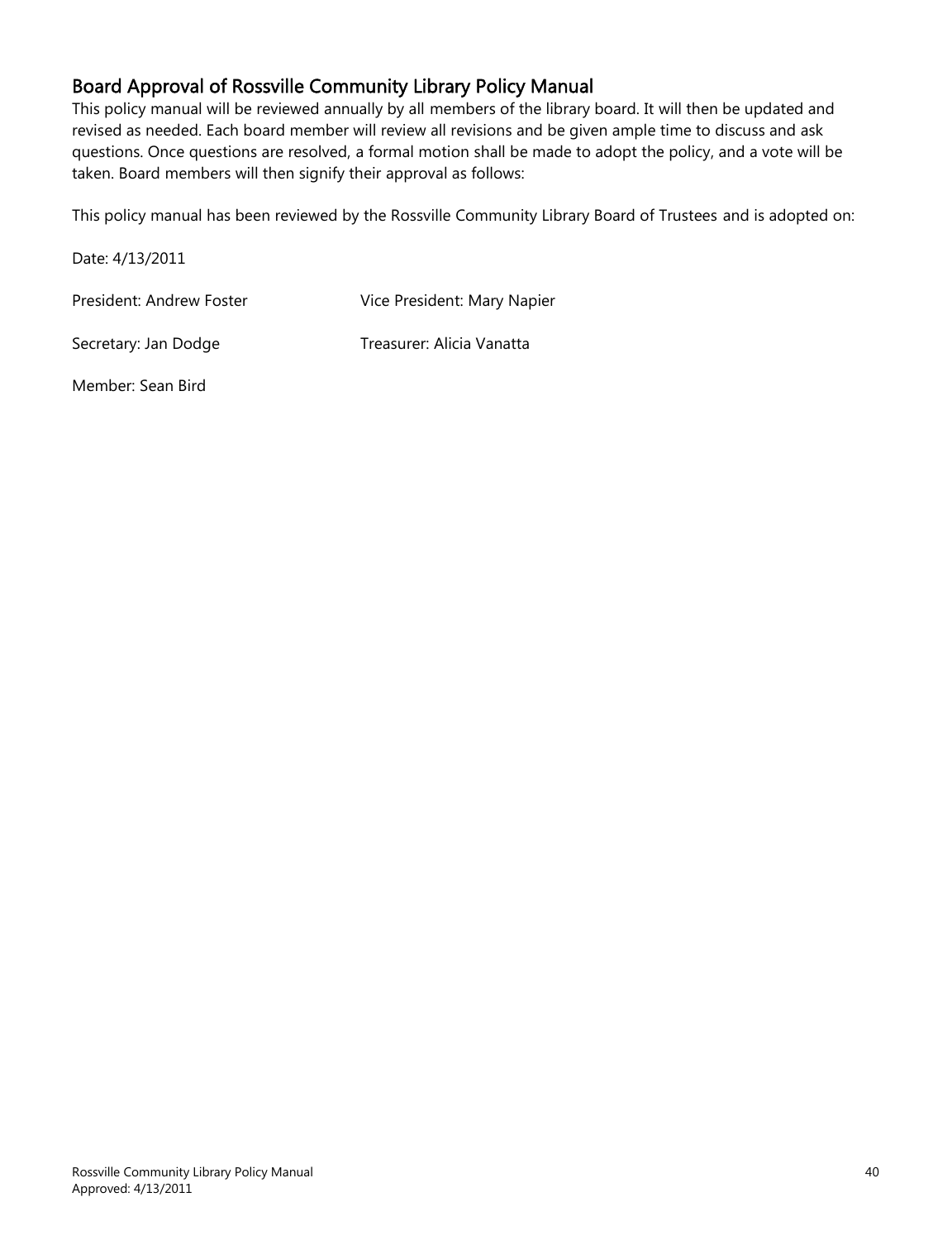# **Appendices**

The Board of Trustees of the Rossville Community Library adopts the following statements.

#### **Library Bill of Rights**

The American Library Association affirms that all libraries are forums for information and ideas, and that the following basic policies should guide these services.

I. Books and other library resources should be provided for the interest, information, and enlightenment of all people of the community the library serves. Materials should not be excluded because of the origin, background, or views of those contributing to their creation.

II. Libraries should provide materials and information presenting all points of view on current and historical issues. Materials should not be proscribed or removed because of partisan or doctrinal disapproval.

III. Libraries should challenge censorship in the fulfillment of their responsibility to provide information and enlightenment.

IV. Libraries should cooperate with all persons and groups concerned with resisting abridgment of free expression and free access to ideas.

V. A person's right to use a library should not be denied or abridge because of origin, age, background, or views.

VI. Libraries which make exhibit spaces and meeting rooms available to the public they serve should make such facilities available on an equitable basis, regardless of the beliefs or affiliations of individuals or groups requesting their use.

**Adopted June 18, 1848. Amended February 2, 1961; June 28, 1967; and January 23, 1980, inclusion of "age" reaffirmed January 23, 1996, by the ALA Council.**

#### **The Freedom to Read Statement**

The freedom to read is essential to our democracy. It is continuously under attack. Private groups and public authorities in various parts of the country are working to remove or limit access to reading materials, to censor content in schools, to label "controversial" views, to distribute lists of "objectionable" books or authors, and to purge libraries. These actions apparently rise from a view that our national tradition of free expression is no longer valid; that censorship and suppression are needed to counter threats to safety or national security, as well as to avoid the subversion of politics and the corruption of morals. We, as individuals devoted to reading and as librarians and publishers responsible for disseminating ideas, wish to assert the public interest in the preservation of the freedom to read.

Most attempts at suppression rest on a denial of the fundamental premise of democracy: that the ordinary individual, by exercising critical judgment, will select the good and reject the bad. We trust Americans to recognize propaganda and misinformation, and to make their own decisions about what they read and believe. We do not believe they are prepared to sacrifice their heritage of a free press in order to be "protected" against what others think may be bad for them. We believe they still favor free enterprise in ideas and expression.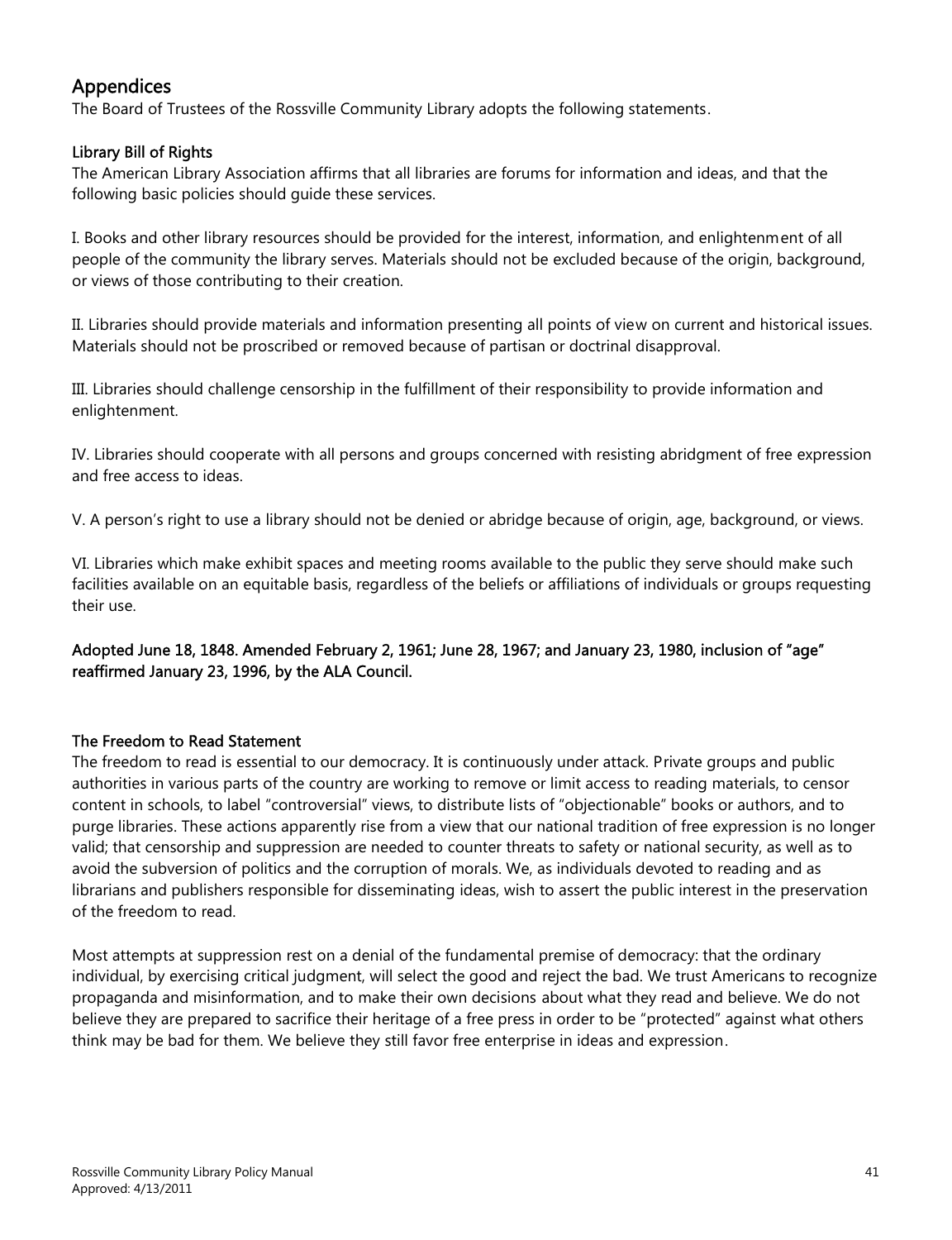These efforts at suppression are related to a larger pattern of pressures being brought against education, the press, art and images, films, broadcast media, and the Internet. The problem is not only one of actual censorship. The shadow of fear cast by these pressures leads, we suspect, to an even larger voluntary curtailment of expression by those who seek to avoid controversy or unwelcome scrutiny by government officials.

Such pressure toward conformity is perhaps natural to a time of accelerated change. And yet suppression is never more dangerous than in such a time of social tension. Freedom has given the United States the elasticity to endure strain. Freedom keeps open the path of novel and creative solutions, and enables change to come by choice. Every silencing of a heresy, every enforcement of an orthodoxy, diminishes the toughness and resilience of our society and leaves it the less able to deal with controversy and difference.

Now as always in our history, reading is among our greatest freedoms. The freedom to read and write is almost the only means for making generally available ideas or manners of expression that can initially command only a small audience. The written word is the natural medium for the new idea and the untried voice from which come the original contributions to social growth. It is essential to the extended discussion that serious thought requires, and to the accumulation of knowledge and ideas into organized collections.

We believe that free communication is essential to the preservation of a free society and a creative culture. We believe that these pressures toward conformity present the danger of limiting the range and variety of inquiry and expression on which our democracy and our culture depend. We believe that every American community must jealously guard the freedom to publish and to circulate, in order to preserve its own freedom to read. We believe that publishers and librarians have a profound responsibility to give validity to that freedom to read by making it possible for the readers to choose freely from a variety of offerings.

The freedom to read is guaranteed by the Constitution. Those with faith in free people will stand firm on these constitutional guarantees of essential rights and will exercise the responsibilities that accompany these rights.

#### We therefore affirm these propositions:

- 1. *It is in the public interest for publishers and librarians to make available the widest diversity of views and expressions, including those that are unorthodox, unpopular, or considered dangerous by the majority.*Creative thought is by definition new, and what is new is different. The bearer of every new thought is a rebel until that idea is refined and tested. Totalitarian systems attempt to maintain themselves in power by the ruthless suppression of any concept that challenges the established orthodoxy. The power of a democratic system to adapt to change is vastly strengthened by the freedom of its citizens to choose widely from among conflicting opinions offered freely to them. To stifle every nonconformist idea at birth would mark the end of the democratic process. Furthermore, only through the constant activity of weighing and selecting can the democratic mind attain the strength demanded by times like these. We need to know not only what we believe but why we believe it.
- 2. *Publishers, librarians, and booksellers do not need to endorse every idea or presentation they make available. It would conflict with the public interest for them to establish their own political, moral, or aesthetic views as a standard for determining what should be published or circulated.*Publishers and librarians serve the educational process by helping to make available knowledge and ideas required for the growth of the mind and the increase of learning. They do not foster education by imposing as mentors the patterns of their own thought. The people should have the freedom to read and consider a broader range of ideas than those that may be held by any single librarian or publisher or government or church. It is wrong that what one can read should be confined to what another thinks proper.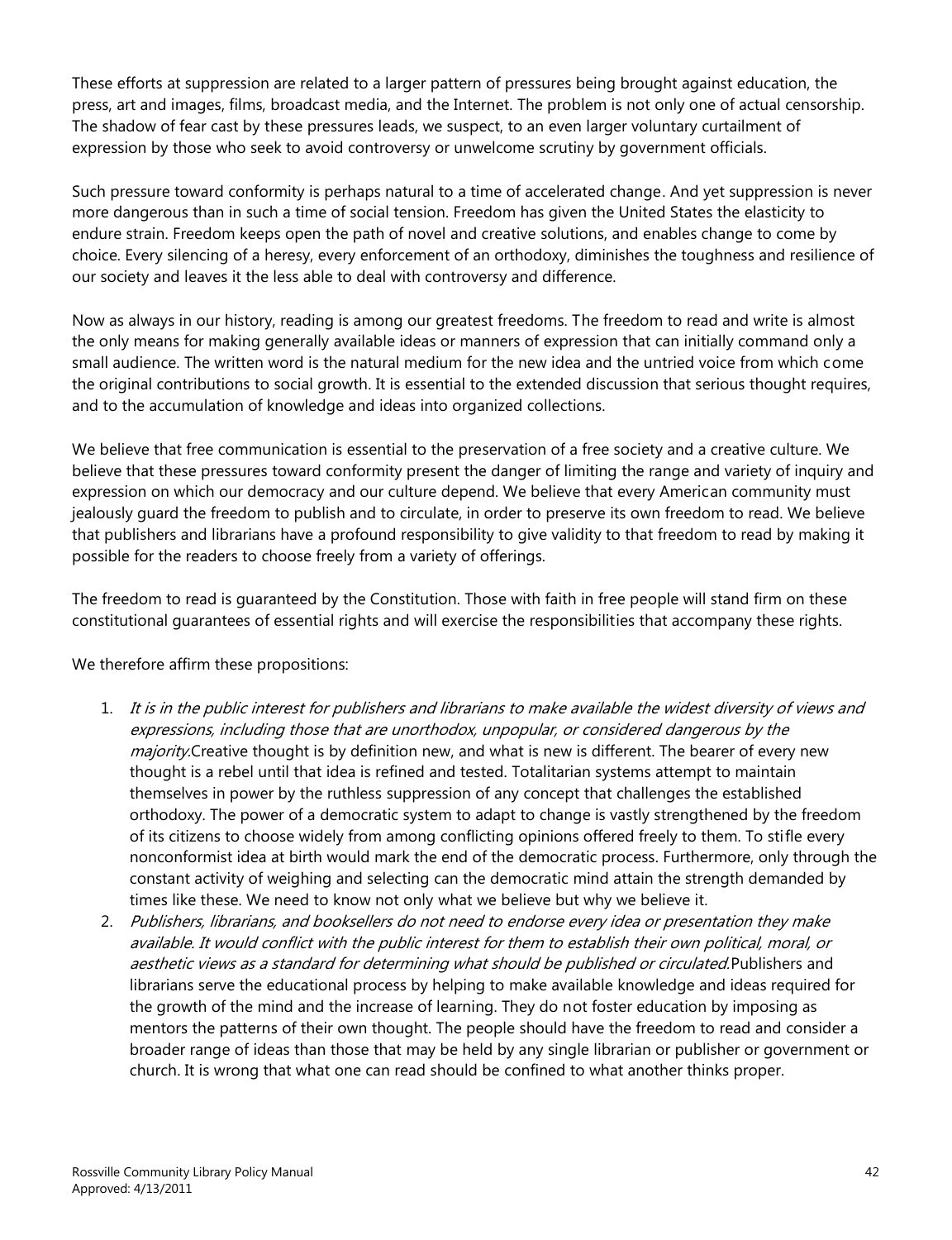- 3. *It is contrary to the public interest for publishers or librarians to bar access to writings on the basis of the personal history or political affiliations of the author.*No art or literature can flourish if it is to be measured by the political views or private lives of its creators. No society of free people can flourish that draws up lists of writers to whom it will not listen, whatever they may have to say.
- 4. *There is no place in our society for efforts to coerce the taste of others, to confine adults to the reading matter deemed suitable for adolescents, or to inhibit the efforts of writers to achieve artistic expression.*To some, much of modern expression is shocking. But is not much of life itself shocking? We cut off literature at the source if we prevent writers from dealing with the stuff of life. Parents and teachers have a responsibility to prepare the young to meet the diversity of experiences in life to which they will be exposed, as they have a responsibility to help them learn to think critically for themselves. These are affirmative responsibilities, not to be discharged simply by preventing them from reading works for which they are not yet prepared. In these matters values differ, and values cannot be legislated; nor can machinery be devised that will suit the demands of one group without limiting the freedom of others.
- 5. *It is not in the public interest to force a reader to accept the prejudgment of a label characterizing any expression or its author as subversive or dangerous.*The ideal of labeling presupposes the existence of individuals or groups with wisdom to determine by authority what is good or bad for others. It presupposes that individuals must be directed in making up their minds about the ideas they examine. But Americans do not need others to do their thinking for them.
- 6. *It is the responsibility of publishers and librarians, as guardians of the people's freedom to read, to contest encroachments upon that freedom by individuals or groups seeking to impose their own standards or tastes upon the community at large; and by the government whenever it seeks to reduce or deny public access to public information.*It is inevitable in the give and take of the democratic process that the political, the moral, or the aesthetic concepts of an individual or group will occasionally collide with those of another individual or group. In a free society individuals are free to determine for themselves what they wish to read, and each group is free to determine what it will recommend to its freely associated members. But no group has the right to take the law into its own hands, and to impose its own concept of politics or morality upon other members of a democratic society. Freedom is no freedom if it is accorded only to the accepted and the inoffensive. Further, democratic societies are more safe, free, and creative when the free flow of public information is not restricted by governmental prerogative or selfcensorship.
- 7. *It is the responsibility of publishers and librarians to give full meaning to the freedom to read by providing books that enrich the quality and diversity of thought and expression. By the exercise of this affirmative responsibility, they can demonstrate that the answer to a "bad" book is a good one, the answer to a "bad" idea is a good one.*The freedom to read is of little consequence when the reader cannot obtain matter fit for that reader's purpose. What is needed is not only the absence of restraint, but the positive provision of opportunity for the people to read the best that has been thought and said. Books are the major channel by which the intellectual inheritance is handed down, and the principal means of its testing and growth. The defense of the freedom to read requires of all publishers and librarians the utmost of their faculties, and deserves of all Americans the fullest of their support.

We state these propositions neither lightly nor as easy generalizations. We here stake out a lofty claim for the value of the written word. We do so because we believe that it is possessed of enormous variety and usefulness, worthy of cherishing and keeping free. We realize that the application of these propositions may mean the dissemination of ideas and manners of expression that are repugnant to many persons. We do not state these propositions in the comfortable belief that what people read is unimportant. We believe rather that what people read is deeply important; that ideas can be dangerous; but that the suppression of ideas is fatal to a democratic society. Freedom itself is a dangerous way of life, but it is ours.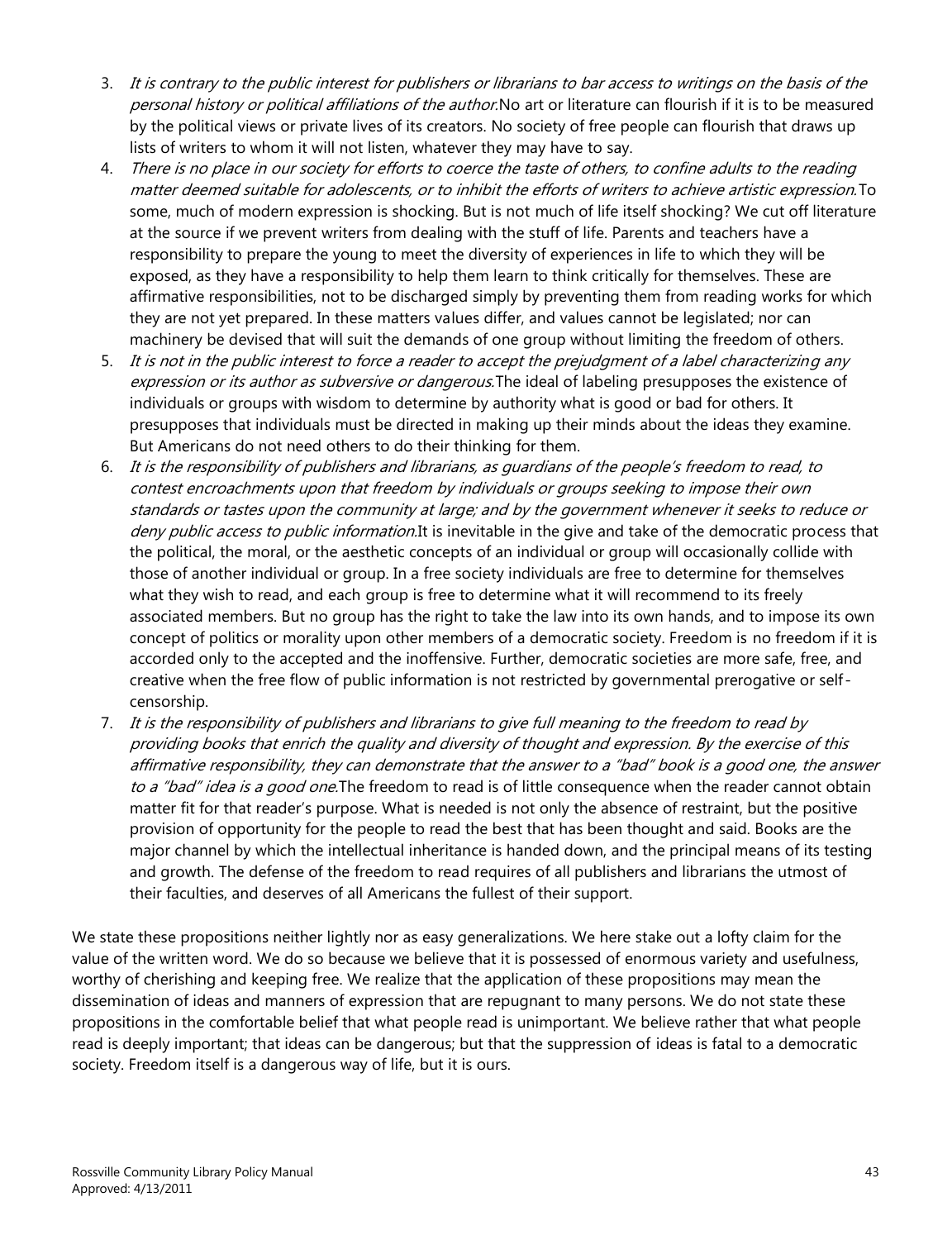This statement was originally issued in May of 1953 by the Westchester Conference of the American Library Association and the American Book Publishers Council, which in 1970 consolidated with the American Educational Publishers Institute to become the Association of American Publishers.

Adopted June 25, 1953, by the ALA Council and the AAP Freedom to Read Committee; amended January 28, 1972; January 16, 1991; July 12, 2000; June 30, 2004.

# **The Freedom to View Statement**

The FREEDOM TO VIEW, along with the freedom to speak, to hear, and to read, is protected by the First Amendment to the Constitution of the United States . In a free society, there is no place for censorship of any medium of expression. Therefore these principles are affirmed:

- 1. To provide the broadest access to film, video, and other audiovisual materials because they are a means for the communication of ideas. Liberty of circulation is essential to insure the constitutional guarantee of freedom of expression.
- 2. To protect the confidentiality of all individuals and institutions using film, video, and other audiovisual materials.
- 3. To provide film, video, and other audiovisual materials which represent a diversity of views and expression. Selection of a work does not constitute or imply agreement with or approval of the content.
- 4. To provide a diversity of viewpoints without the constraint of labeling or prejudging film, video, or other audiovisual materials on the basis of the moral, religious, or political beliefs of the producer or filmmaker or on the basis of controversial content.
- 5. To contest vigorously, by all lawful means, every encroachment upon the public's freedom to view.

This statement was originally drafted by the Freedom to View Committee of the American Film and Video Association (formerly the Educational Film Library Association) and was adopted by the AFVA Board of Directors in February 1979. This statement was updated and approved by the AFVA Board of Directors in 1989.

Endorsed January 10, 1990, by the ALA Council

#### **Statement on Labeling**

#### An Interpretation of the LIBRARY BILL OF RIGHTS

Libraries do not advocate the ideas found in their collections or in resources accessible through the library. The presence of books and other resources in a library does not indicate endorsement of their contents by the library. Likewise, providing access to digital information does not indicate endorsement or approval of that information by the library. Labeling and rating systems present distinct challenges to these intellectual freedom principles.

Labels on library materials may be viewpoint-neutral directional aids designed to save the time of users, or they may be attempts to prejudice or discourage users or restrict their access to materials. When labeling is an attempt to prejudice attitudes, it is a censor's tool. The American Library Association opposes labeling as a means of predisposing people's attitudes toward library materials.

Prejudicial labels are designed to restrict access, based on a value judgment that the content, language, or themes of the material, or the background or views of the creator(s) of the material, render it inappropriate or offensive for all or certain groups of users. The prejudicial label is used to warn, discourage, or prohibit users or certain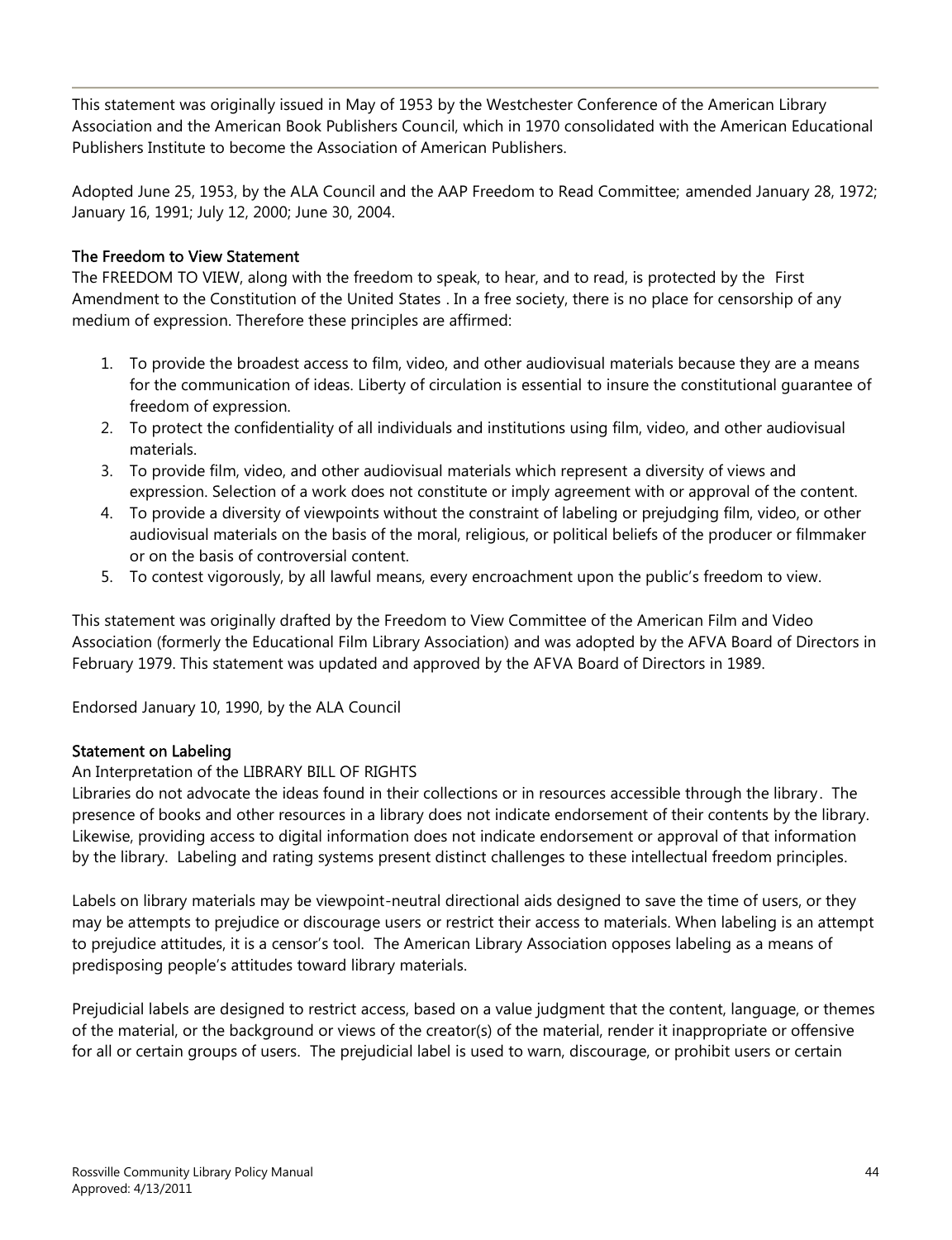groups of users from accessing the material. Such labels sometimes are used to place materials in restricted locations where access depends on staff intervention.

Viewpoint-neutral directional aids facilitate access by making it easier for users to locate materials. The materials are housed on open shelves and are equally accessible to all users, who may choose to consult or ignore the directional aids at their own discretion.

Directional aids can have the effect of prejudicial labels when their implementation becomes proscriptive rather than descriptive. When directional aids are used to forbid access or to suggest moral or doctrinal endorsement, the effect is the same as prejudicial labeling.

Many organizations use rating systems as a means of advising either their members or the general public regarding the organizations' opinions of the contents and suitability or appropriate age for use of certain books, films, recordings, Web sites, games, or other materials. The adoption, enforcement, or endorsement of any of these rating systems by a library violates the Library Bill of Rights. When requested, librarians should provide information about rating systems equitably, regardless of viewpoint.

Adopting such systems into law or library policy may be unconstitutional. If labeling or rating systems are mandated by law, the library should seek legal advice regarding the law's applicability to library operations.

Libraries sometimes acquire resources that include ratings as part of their packaging. Librarians should not endorse the inclusion of such rating systems; however, removing or destroying the ratings—if placed there by, or with permission of, the copyright holder—could constitute expurgation (see " Expurgation of Library Materials: An Interpretation of the Library Bill of Rights"). In addition, the inclusion of ratings on bibliographic records in library catalogs is a violation of the Library Bill of Rights.

Prejudicial labeling and ratings presuppose the existence of individuals or groups with wisdom to determine by authority what is appropriate or inappropriate for others. They presuppose that individuals must be directed in making up their minds about the ideas they examine. The American Library Association affirms the rights of individuals to form their own opinions about resources they choose to read or view.

Adopted July 13, 1951, by the ALA Council; amended June 25, 1971; July 1, 1981; June 26, 1990; January 19, 2005; July 15, 2009.

#### **Diversity in Collection Development**

Collection development should reflect the philosophy inherent in Article II of the Library Bill of Rights: "Libraries should provide materials and information presenting all points of view on current and historical issues. Materials should not be proscribed or removed because of partisan or doctrinal disapproval." Library collections must represent the diversity of people and ideas in our society. There are many complex facets to any issue, and many contexts in which issues may be expressed, discussed, or interpreted. Librarians have an obligation to select and support access to materials and resources on all subjects that meet, as closely as possible, the needs, interests, and abilities of all persons in the community the library serves.

Librarians have a professional responsibility to be inclusive, not exclusive, in collection development and in the provision of interlibrary loan. Access to all materials and resources legally obtainable should be assured to the user, and policies should not unjustly exclude materials and resources even if they are offensive to the librarian or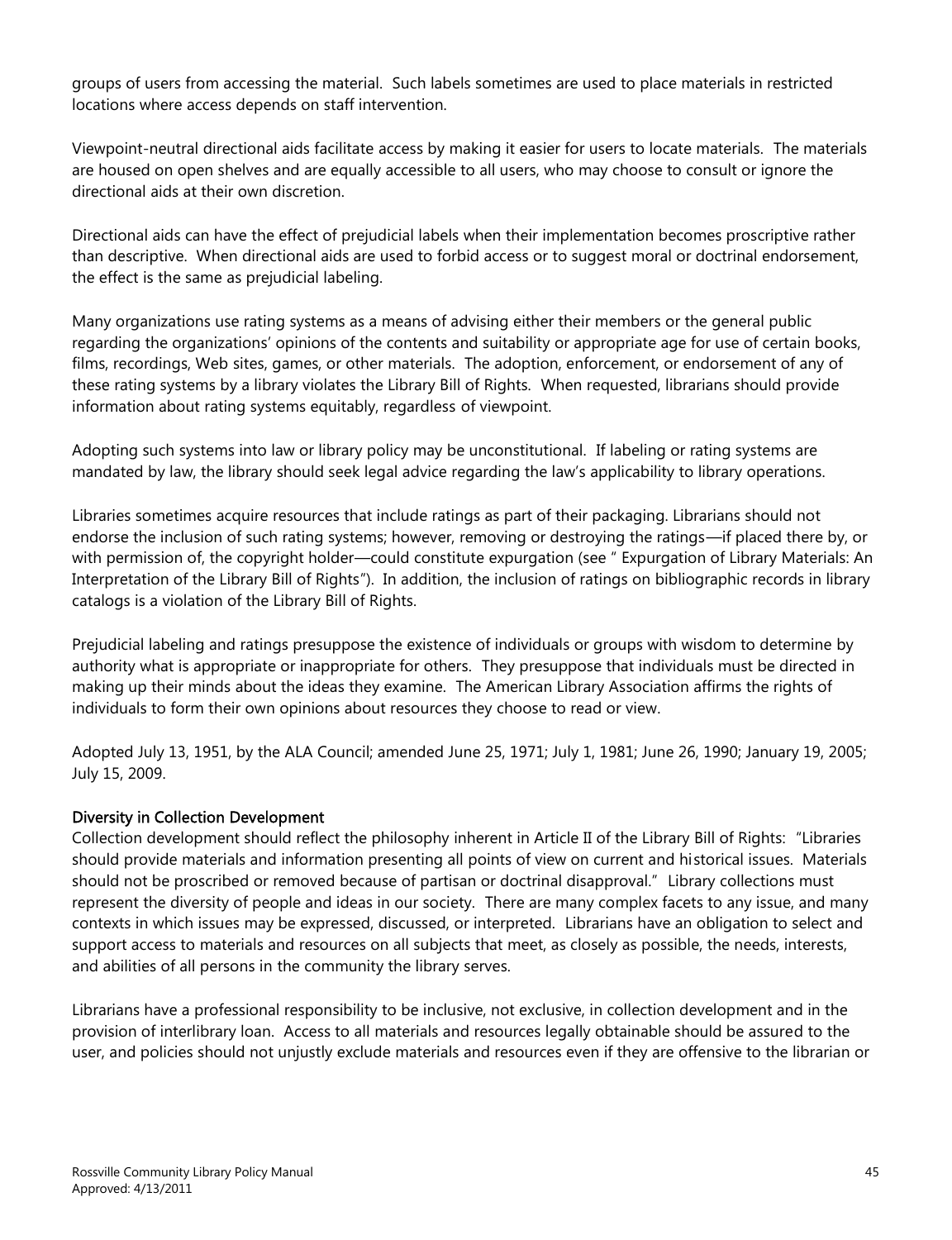the user. This includes materials and resources that reflect a diversity of political, economic, religious, social, minority, and sexual issues. A balanced collection reflects a diversity of materials and resources, not an equality of numbers.

Collection development responsibilities include selecting materials and resources in different formats produced by independent, small and local producers as well as information resources from major producers and distributors. Materials and resources should represent the languages commonly used in the library's service community and should include formats that meet the needs of users with disabilities. Collection development and the selection of materials and resources should be done according to professional standards and established selection and review procedures. Librarians may seek to increase user awareness of materials and resources on various social concerns by many means, including, but not limited to, issuing lists of resources, arranging exhibits, and presenting programs.

Over time, individuals, groups, and entities have sought to limit the diversity of library collections. They cite a variety of reasons that include prejudicial language and ideas, political content, economic theory, social philosophies, religious beliefs, sexual content and expression, and other potentially controversial topics. Examples of such censorship may include removing or not selecting materials because they are considered by some as racist or sexist; not purchasing conservative religious materials; not selecting resources about or by minorities because it is thought these groups or interests are not represented in a community; or not providing information or materials from or about non-mainstream political entities. Librarians have a professional responsibility to be fair, just, and equitable and to give all library users equal protection in guarding against violation of the library patron's right to read, view, or listen to materials and resources protected by the First Amendment, no matter what the viewpoint of the author, creator, or selector. Librarians have an obligation to protect library collections from removal of materials and resources based on personal bias or prejudice.

Intellectual freedom, the essence of equitable library services, provides for free access to all expressions of ideas through which any and all sides of a question, cause, or movement may be explored. Toleration is meaningless without tolerance for what some may consider detestable. Librarians must not permit their own preferences to limit their degree of tolerance in collection development.

Adopted July 14, 1982, by the ALA Council; amended January 10, 1990; July 2, 2008.

#### **Challenged Materials**

*Libraries: An American Value* states, "We protect the rights of individuals to express their opinions about library resources and services." The American Library Association declares as a matter of firm principle that it is the responsibility of every library to have a clearly defined written policy for collection development that includes a procedure for review of challenged materials. Selection of online resources, including Web sites, should also be governed by this collection development policy and be subject to the same procedures for review of challenged materials. This policy reflects the *Library Bill of Rights* and is approved by the appropriate governing authority.

Challenged materials should remain in the collection during the review process. The *Library Bill of Rights* states in Article I that "Materials should not be excluded because of the origin, background, or views of those contributing to their creation," and in Article II, that "Materials should not be proscribed or removed because of partisan or doctrinal disapproval." Freedom of expression is protected by the Constitution of the United States, but constitutionally protected expression is often separated from unprotected expression only by a dim and uncertain line. The Supreme Court has held that the Constitution requires a procedure designed to examine critically all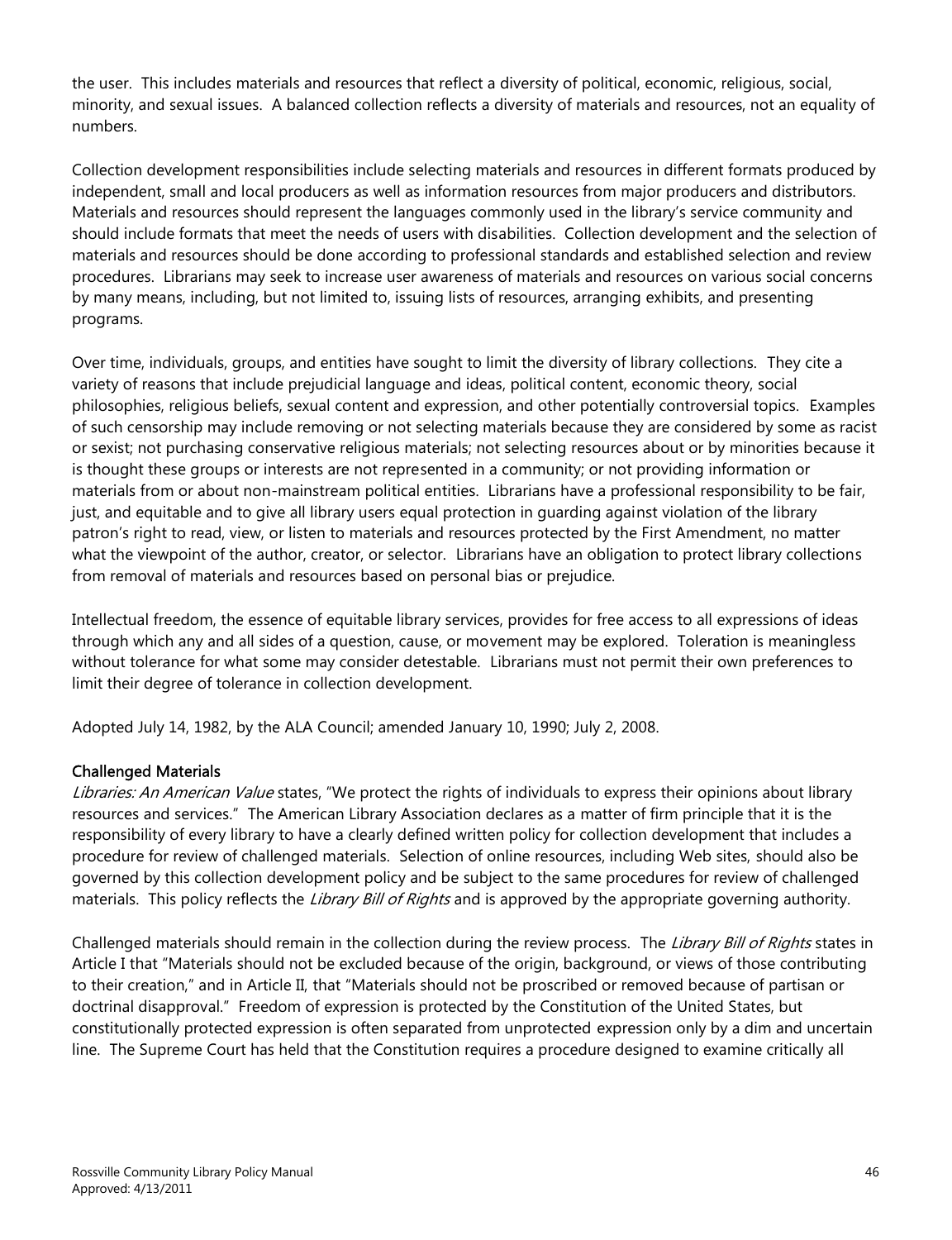challenged expression before it can be suppressed.1 A hearing is a part of this procedure. Materials that meet the criteria for selection and inclusion within the collection should not be removed.

Therefore, any attempt, be it legal or extra-legal,\* to regulate or suppress materials in libraries must be closely scrutinized to the end that protected expression is not abridged.

Adopted June 25, 1971; amended July 1, 1981; amended January 10, 1990; January 28, 2009, by the ALA Council.

\* "Extra-legal" refers to actions that are not regulated or sanctioned by law. These can include attempts to remove or suppress materials by library staff and library board members that circumvent the library's collection development policy, or actions taken by elected officials or library board members outside the established legal process for making legislative or board decisions. "Legal process" includes challenges to library materials initiated and conducted pursuant to the library's collection development policy, actions taken by legislative bodies or library boards during official sessions or meetings, or litigation undertaken in courts of law with jurisdiction over the library and the library's governing body.

#### 1 *Bantam Books, Inc. v. Sullivan*, 372 U.S. 58 (1963)

# **Expurgation of Library Materials**

Expurgating library materials is a violation of the Library Bill of Rights. Expurgation as defined by this interpretation includes any deletion, excision, alteration, editing, or obliteration of any part(s) of books or other library resources by the library, its agents, or its parent institution (if any) when done for the purposes of censorship. Such action stands in violation of Articles I, II, and III of the Library Bill of Rights, which state that "Materials should not be excluded because of the origin, background, or views of those contributing to their creation," that "Materials should not be proscribed or removed because of partisan or doctrinal disapproval," and that "Libraries should challenge censorship in the fulfillment of their responsibility to provide information and enlightenment."

The act of expurgation denies access to the complete work and the entire spectrum of ideas that the work is intended to express. This is censorship. Expurgation based on the premise that certain portions of a work may be harmful to minors is equally a violation of the Library Bill of Rights.

Expurgation without permission from the rights holder may violate the copyright provisions of the United States Code.

The decision of rights holders to alter or expurgate future versions of a work does not impose a duty on librarians to alter or expurgate earlier versions of a work. Librarians should resist such requests in the interest of historical preservation and opposition to censorship. Furthermore, librarians oppose expurgation of resources available through licensed collections. Expurgation of any library resource imposes a restriction, without regard to the rights and desires of all library users, by limiting access to ideas and information.

Adopted February 2, 1973, by the ALA Council; amended July 1, 1981; January 10, 1990; July 2, 2008.

#### **Free Access to Libraries for Minors**

Library policies and procedures that effectively deny minors equal and equitable access to all library resources and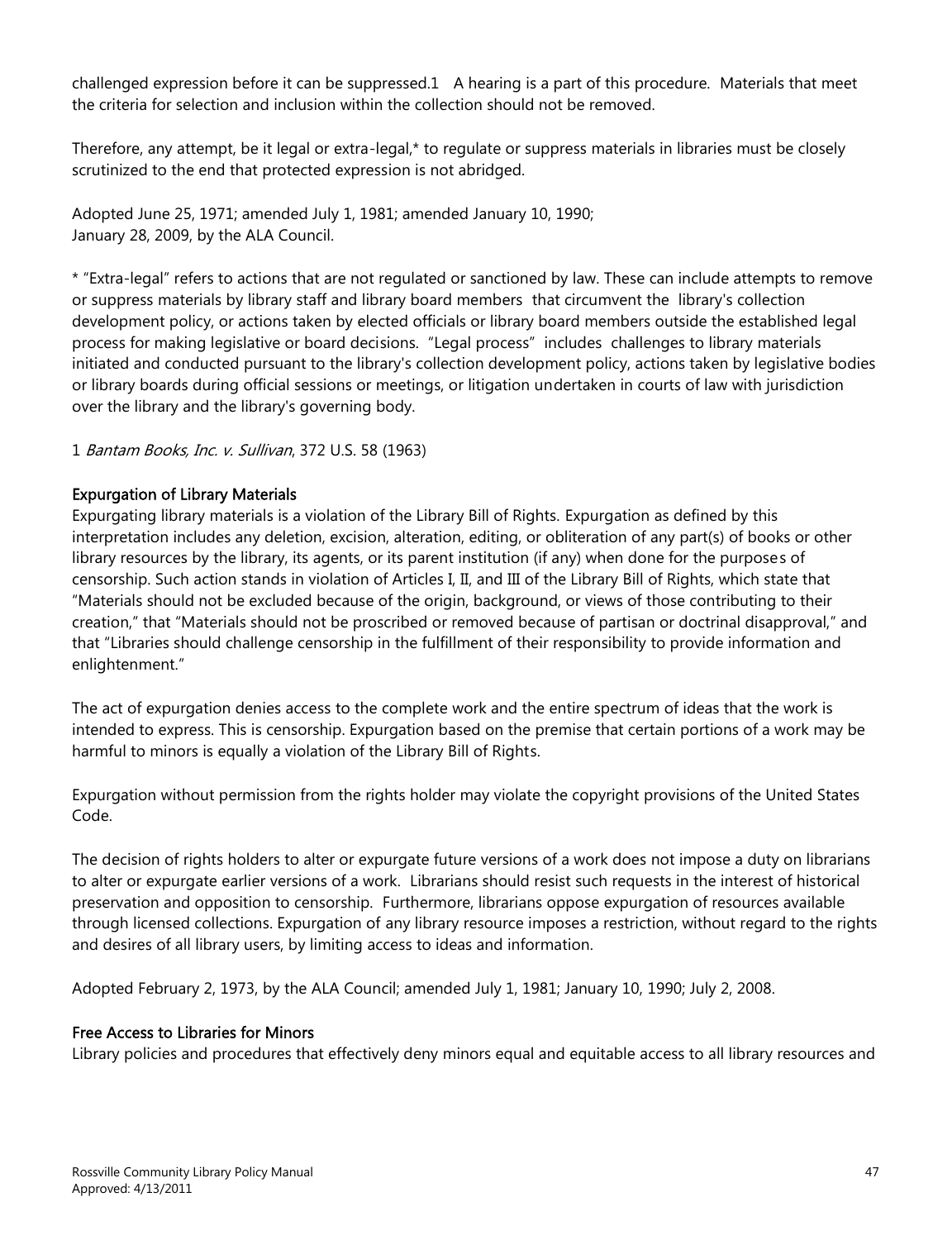services available to other users violate the Library Bill of Rights. The American Library Association opposes all attempts to restrict access to library services, materials, and facilities based on the age of library users.

Article V of the Library Bill of Rights states, "A person's right to use a library should not be denied or abridged because of origin, age, background, or views." The "right to use a library" includes free access to, and unrestricted use of, all the services, materials, and facilities the library has to offer. Every restriction on access to, and use of, library resources, based solely on the chronological age, educational level, literacy skills, or legal emancipation of users violates Article V.

Libraries are charged with the mission of providing services and developing resources to meet the diverse information needs and interests of the communities they serve. Services, materials, and facilities that fulfill the needs and interests of library users at different stages in their personal development are a necessary part of library resources. The needs and interests of each library user, and resources appropriate to meet those needs and interests, must be determined on an individual basis. Librarians cannot predict what resources will best fulfill the needs and interests of any individual user based on a single criterion such as chronological age, educational level, literacy skills, or legal emancipation. Equitable access to all library resources and services shall not be abridged through restrictive scheduling or use policies.

Libraries should not limit the selection and development of library resources simply because minors will have access to them. Institutional self-censorship diminishes the credibility of the library in the community, and restricts access for all library users.

Children and young adults unquestionably possess First Amendment rights, including the right to receive information through the library in print, nonprint, or digital format. Constitutionally protected speech cannot be suppressed solely to protect children or young adults from ideas or images a legislative body believes to be unsuitable for them.1 Librarians and library governing bodies should not resort to age restrictions in an effort to avoid actual or anticipated objections, because only a court of law can determine whether material is not constitutionally protected.

The mission, goals, and objectives of libraries cannot authorize librarians or library governing bodies to assume, abrogate, or overrule the rights and responsibilities of parents and guardians. As Libraries: An American Value states, "We affirm the responsibility and the right of all parents and guardians to guide their own children's use of the library and its resources and services." Librarians and library governing bodies cannot assume the role of parents or the functions of parental authority in the private relationship between parent and child. Librarians and governing bodies should maintain that only parents and guardians have the right and the responsibility to determine their children's—and only their children's—access to library resources. Parents and guardians who do not want their children to have access to specific library services, materials, or facilities should so advise their children.

Lack of access to information can be harmful to minors. Librarians and library governing bodies have a public and professional obligation to ensure that all members of the community they serve have free, equal, and equitable access to the entire range of library resources regardless of content, approach, format, or amount of detail. This principle of library service applies equally to all users, minors as well as adults. Librarians and library governing bodies must uphold this principle in order to provide adequate and effective service to minors.